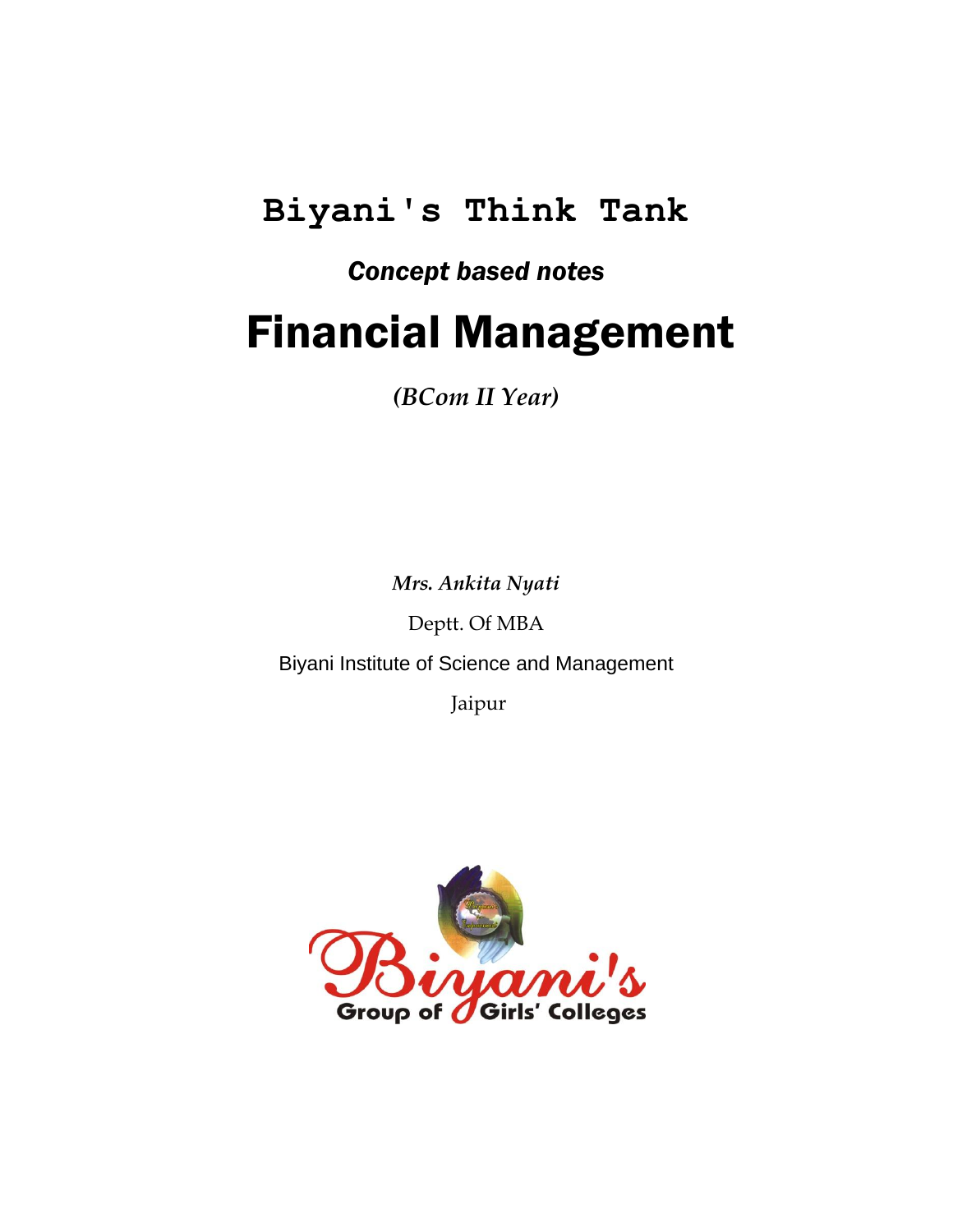*Published by:*

## **Think Tanks**

# **Biyani Group of Colleges**

*Concept & Copyright:*

### **Biyani Shikshan Samiti**

Sector-3, Vidhyadhar Nagar,

Jaipur-302 023 (Rajasthan)

Ph: 0141-2338371, 2338591-95 • Fax: 0141-2338007

E-mail : acad@biyanicolleges.org

Website :www.gurukpo.com; www.biyanicolleges.org

**First Edition: 2012**

While every effort is taken to avoid errors or omissions in this Publication, any mistake or omission that may have crept in is not intentional. It may be taken note of that neither the publisher nor the author will be responsible for any damage or loss of any kind arising to anyone in any manner on account of such errors and omissions.

*Leaser Type Settled by :*

#### **Biyani College Printing Department**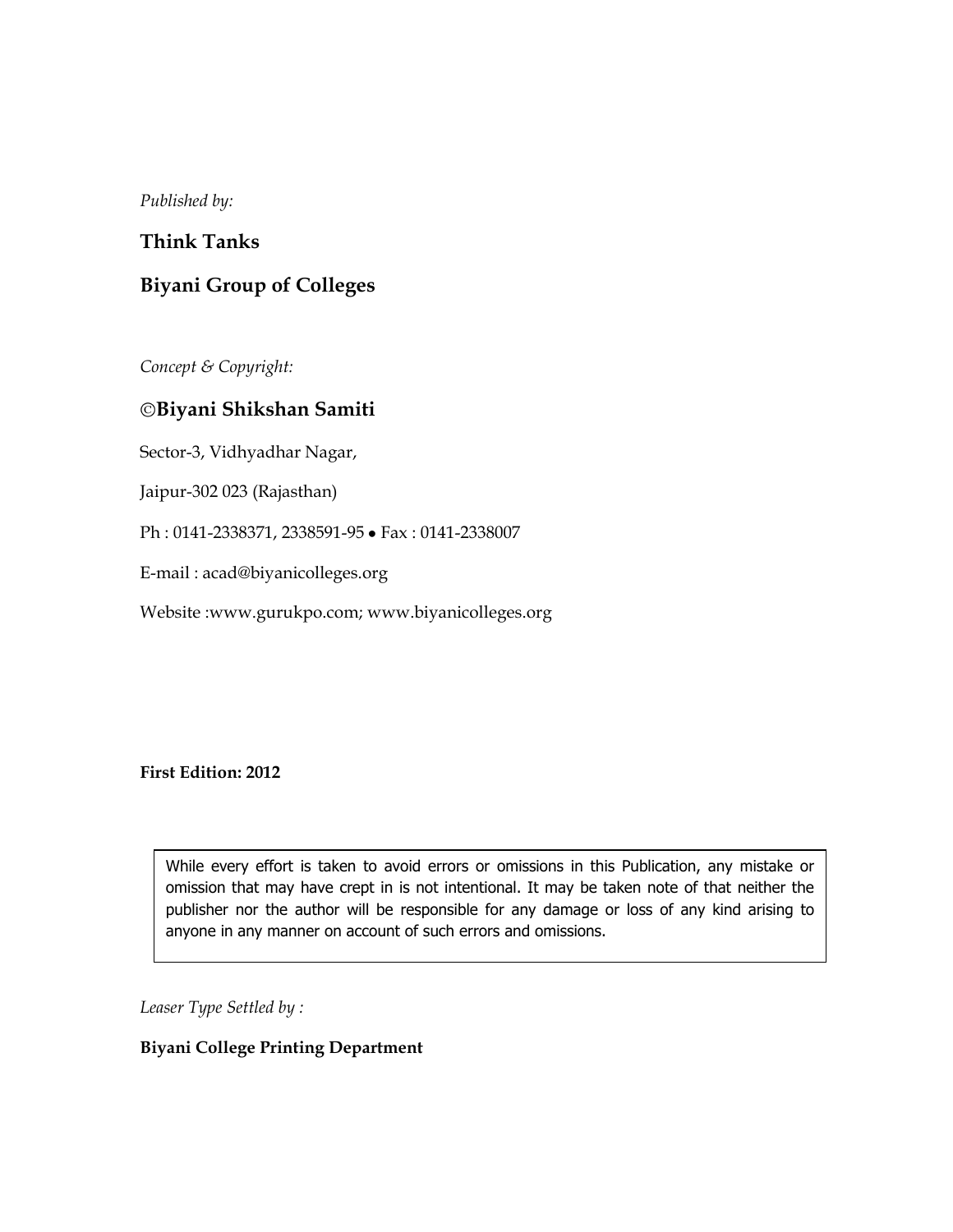# **Preface**

am glad to present this book, especially designed to serve the needs of the

**Financial Management 3**

students. The book has been written keeping in mind the general weakness in understanding the fundamental concepts of the topics. The book is self-explanatory and adopts the "Teach Yourself" style. It is based on question-answer pattern. The language of book is quite easy and understandable based on scientific approach.

Any further improvement in the contents of the book by making corrections, omission and inclusion is keen to be achieved based on suggestions from the readers for which the author shall be obliged.

I acknowledge special thanks to Mr. Rajeev Biyani, *Chairman* & Dr. Sanjay Biyani, *Director* (*Acad.*) Biyani Group of Colleges, who are the backbones and main concept provider and also have been constant source of motivation throughout this Endeavour. They played an active role in coordinating the various stages of this Endeavour and spearheaded the publishing work.

I look forward to receiving valuable suggestions from professors of various educational institutions, other faculty members and students for improvement of the quality of the book. The reader may feel free to send in their comments and suggestions to the under mentioned address.

*Author* **Author** 

**Ankita Nyati**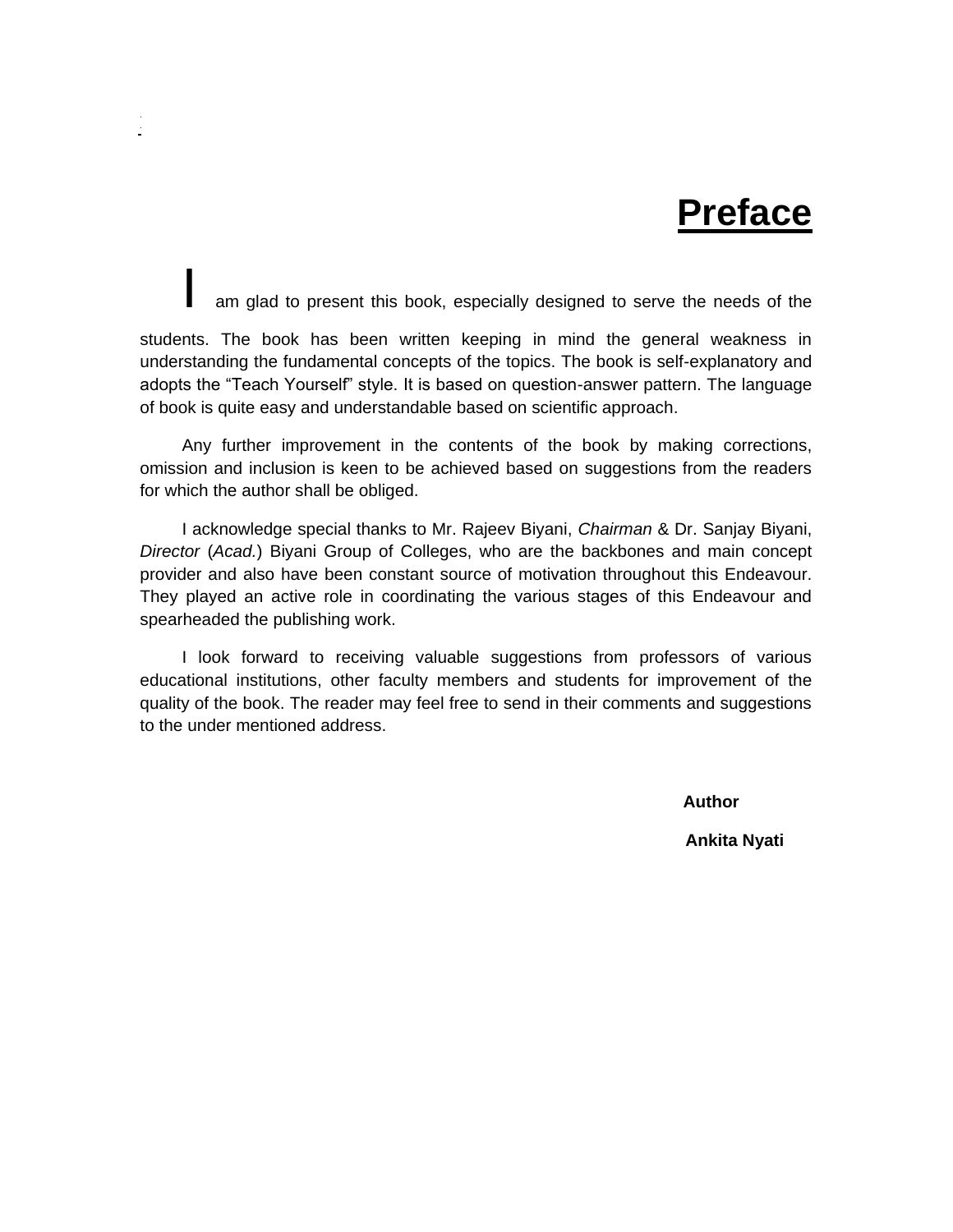# **Syllabus**

# **Elements of Financial Management**

## **Section-A**

- 1. Meaning, scope, importance and limitation of financial Management Tasks and responsibilities of a Modern finance manager.
- 2. Financial Analysis: Financial statements Income statement and Balance-Sheet. Techniques of financial analysis. Ratio analysis, Liquidity, Activity, Profitability and Leverage Ratios.
- **3.** Funds flow analysis-Sources and uses of funds. Preparation of statement of changes in working capital and statement of source and uses of funds.

# **Section-B**

- 4. Break even analysis.
- 5. An introduction study of financial planning and forecasting.
- 6. Sources of short-term and long terms finance. Equity  $v/s$  debt.
- **7.** Working Capital management-concept and significance. Determinants and Estimation of Working Capital, Adequate working capital, Merits and demerits. And Estimation of Working Capital, Adequate working capitals, Merits and demerits.

# **Section-C**

- 8. Management of cash and marketable securities.
- 9. Receivables and inventory management.
- 10. Elementary study of capital budgeting including methods of evaluating capital expenditure proposal under certainty.
- 11. Dividend policy.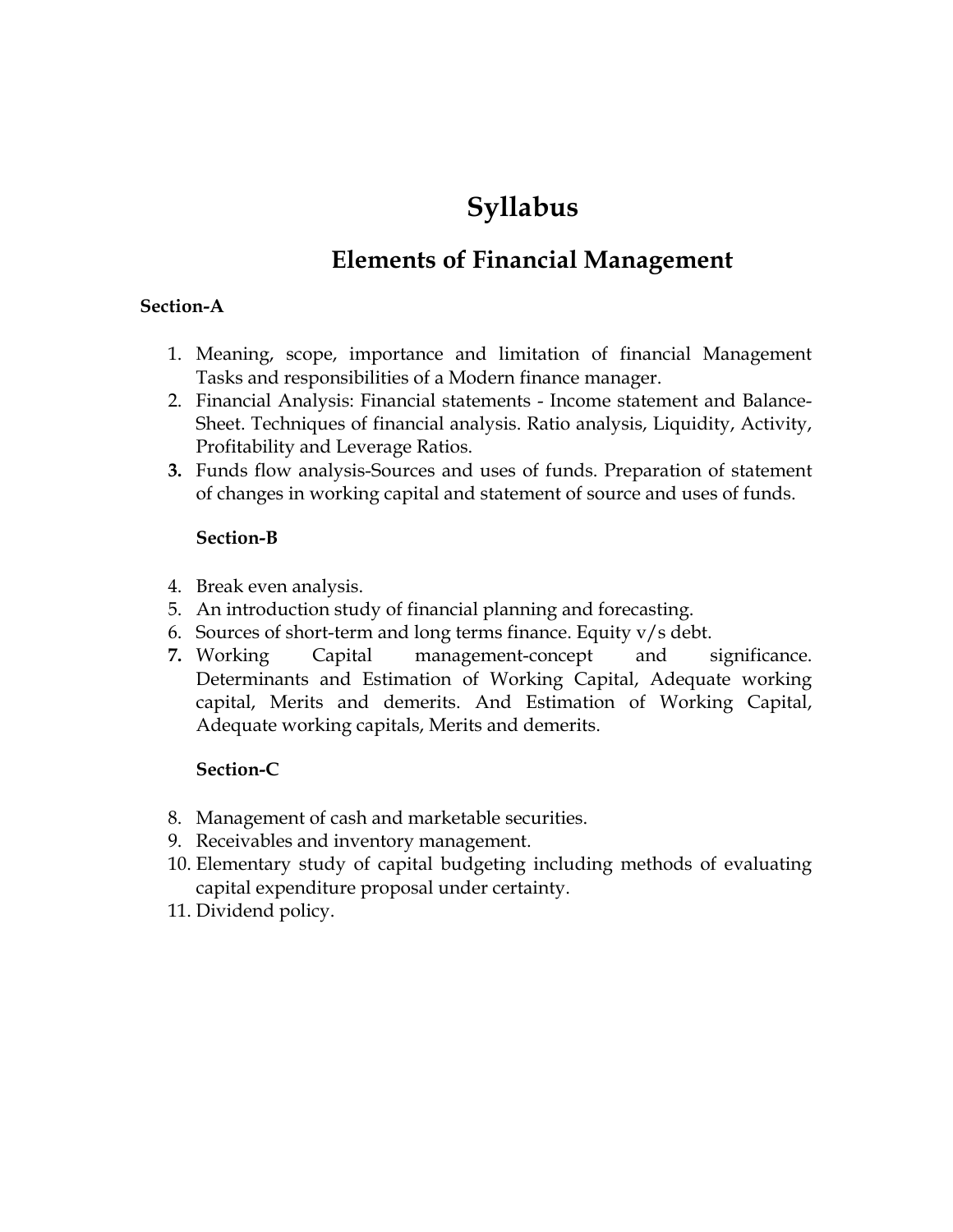# **Content**

**Unit wise Questions and answers**

**Case problems**

**Multiple Choice Questions**

**Key terminologies**

**Suggested books**

**Suggested Websites**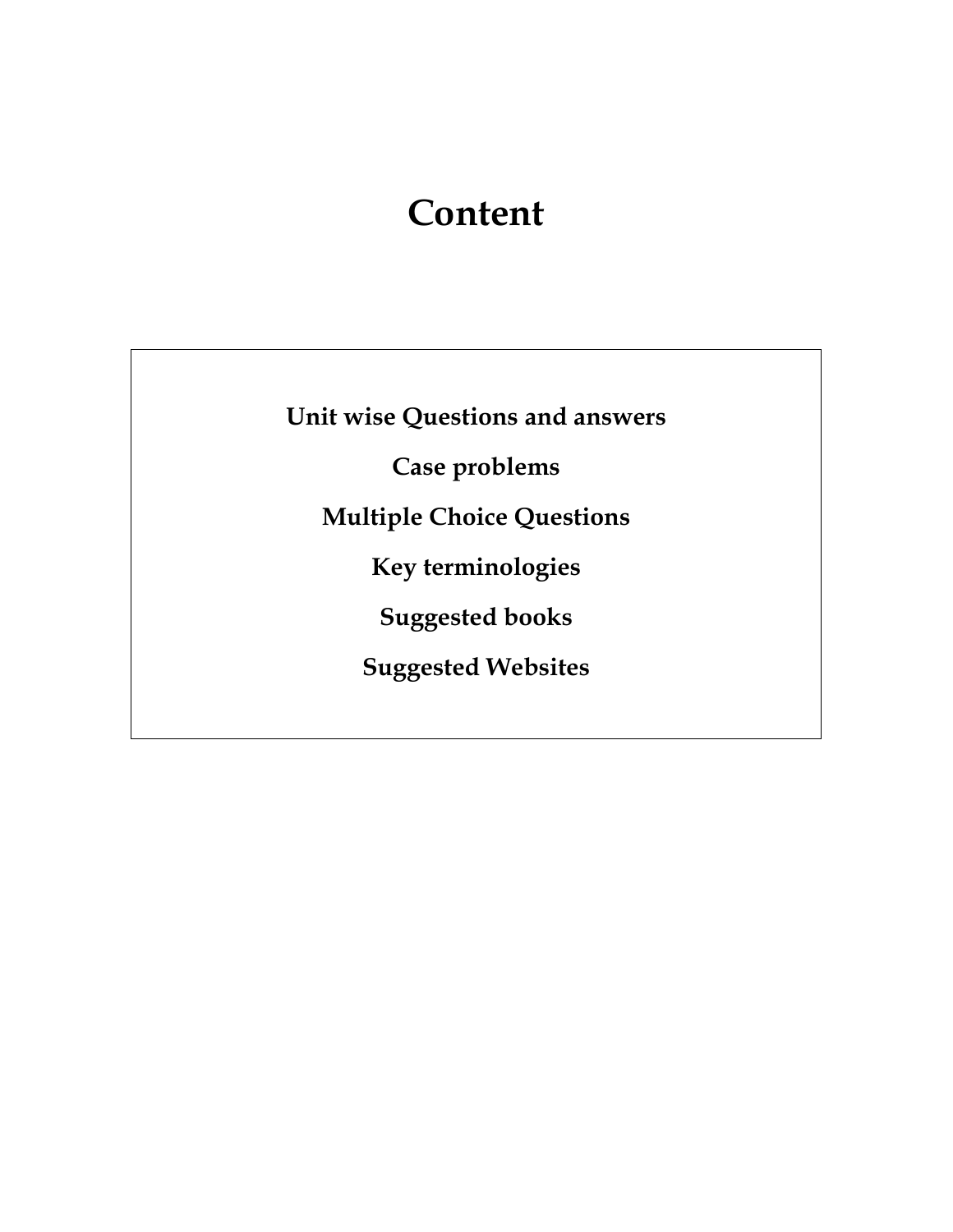# **Section –A**

# **Meaning, scope, importance and limitation of financial Management Tasks and responsibilities of a Modern Finance manager.**

- **Q1. What do you understand by financial management? Discuss its role or key areas of finance in brief.**
- **Ans. Introduction:** Financial management is has emerged as an interesting and exciting area for academic studies as well as for the practical finance managers. Financial management covers all decisions, taken by an individual or a business firm, which have financial implications. In our simple understanding finance perceives as Money. But in actual terms finance is study of money and its flow.

#### **Meaning:**

The world "Financial Management" is the composition of two words i.e. *'Finance'* and *'Management'.*

*Finance* means the science or study of money and its supply. It is the procuring or raising of money supply (funds) and allocating (using) those resources (funds) on the basis of monetary requirements of the business. Finance is called science of money. It is not only act of making money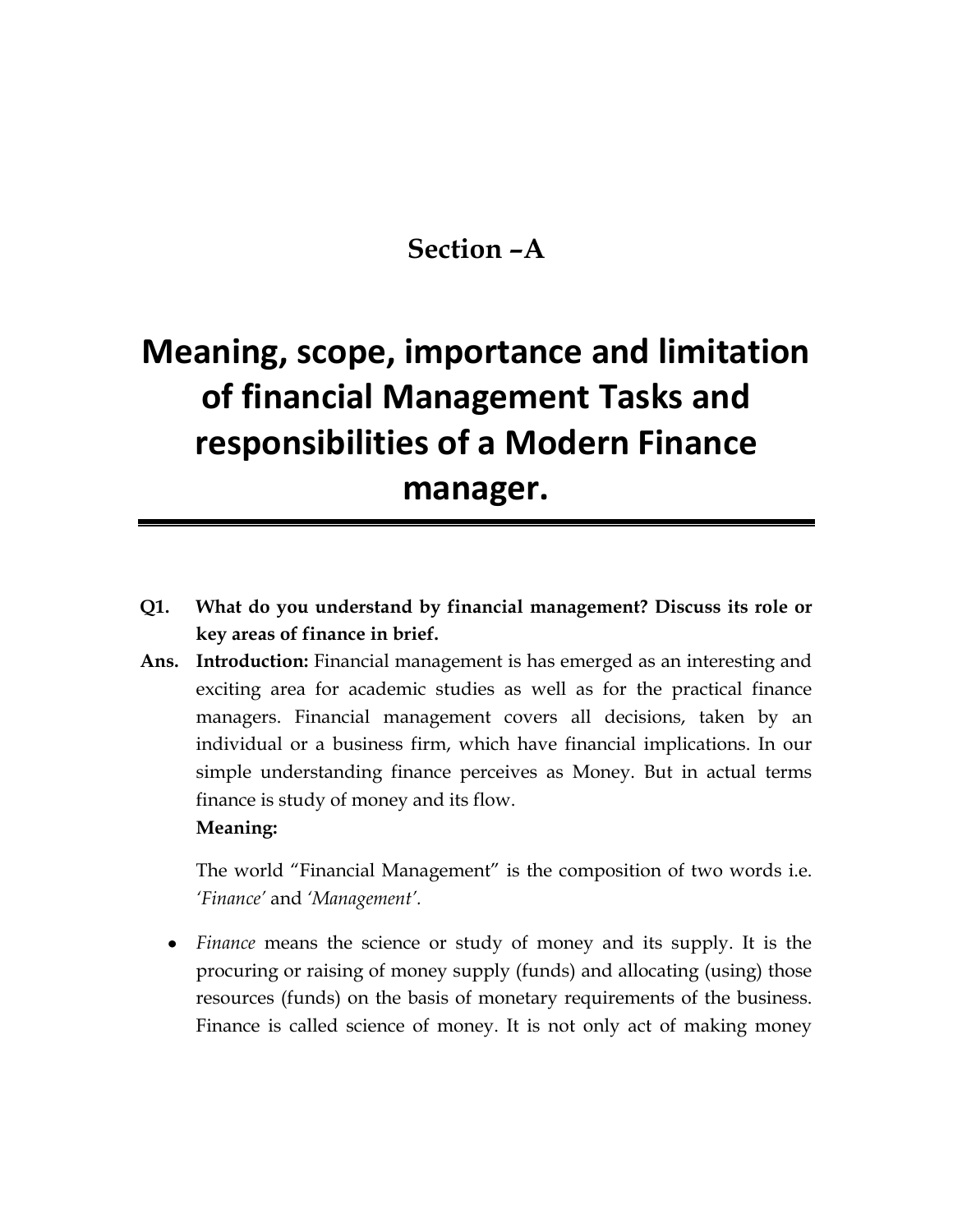available, but its administration and control so that it could be properly utilized.

The word *'Management'* means planning, organizing, coordinating and  $\bullet$ controlling human activities with reference to finance function for achieving goals/objectives of organization. Thus financial management is defined as the overall administration and management of money and its flow.

**Definition of Financial management:** *Financial Management means planning, organizing, directing and controlling the financial activities such as procurement and utilization of funds of the enterprise. It means applying general management principles to financial resources of the enterprise.*

#### **Diagrammatic Explanation of Financial Management**



#### **Explanation of the key areas of finance:**

**I – Raising of funds** – Based on the total requirements of capital/funds for use in fixed assets, current assets as well as intangible assets like goodwill, patent, trade mark, brand etc. crucial decision are:

- When to raise (time)
- Sources from which to raise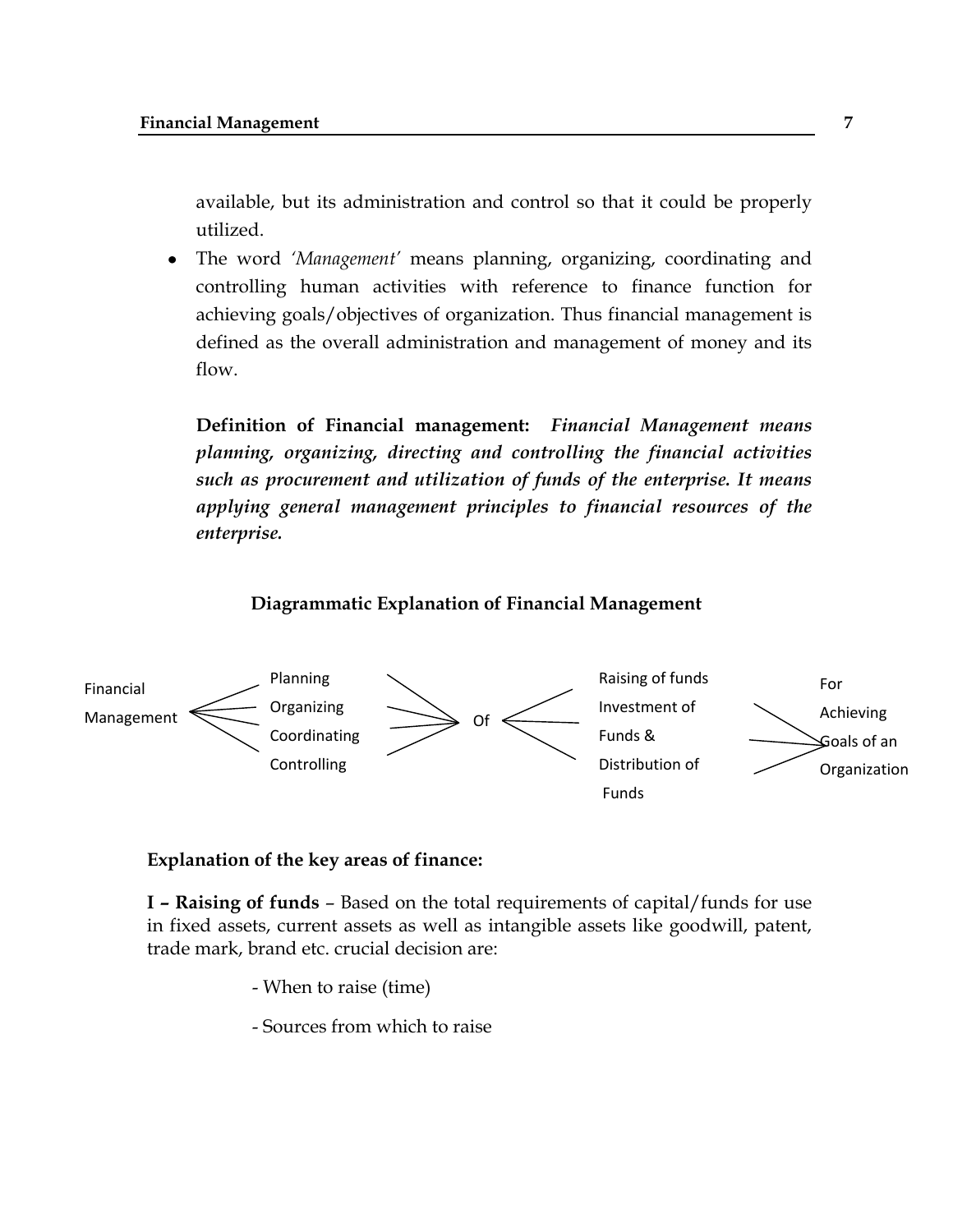- How much (quantum of money)
- In which form (debt or equity)
- Cost of raising funds
- **II – Investment of funds** Funds raised need to be allocated/ invested in:
	- **Fixed assets** also known as capital assets or capital budgeting decision. These decisions are based upon cost and return analysis through various techniques
	- **Current assets** also known as working capital management. These are assets for day today running the business like cash, receivables, inventory, short form investments etc. Decision about investment of funds is taken keeping in view two important aspects i.e. Profitability and Liquidity.

**III - Distribution of funds** - Profit earned need to be distributed in the form of dividend. Higher the rates of dividend, higher world are the price of shares in market. Another crucial decision under it would be the quantum of profit to be retained. The retained profit is cost free money to the organization.

#### **Q.2 What are the key objectives or goals of Financial Management?**

**Or** 

### **Why wealth maximization /value maximization is considered as better objective instead of profit maximization?**

- **Ans** There are two objectives of financial management viz
	- *Profit maximization*
	- *Share holders wealth maximization*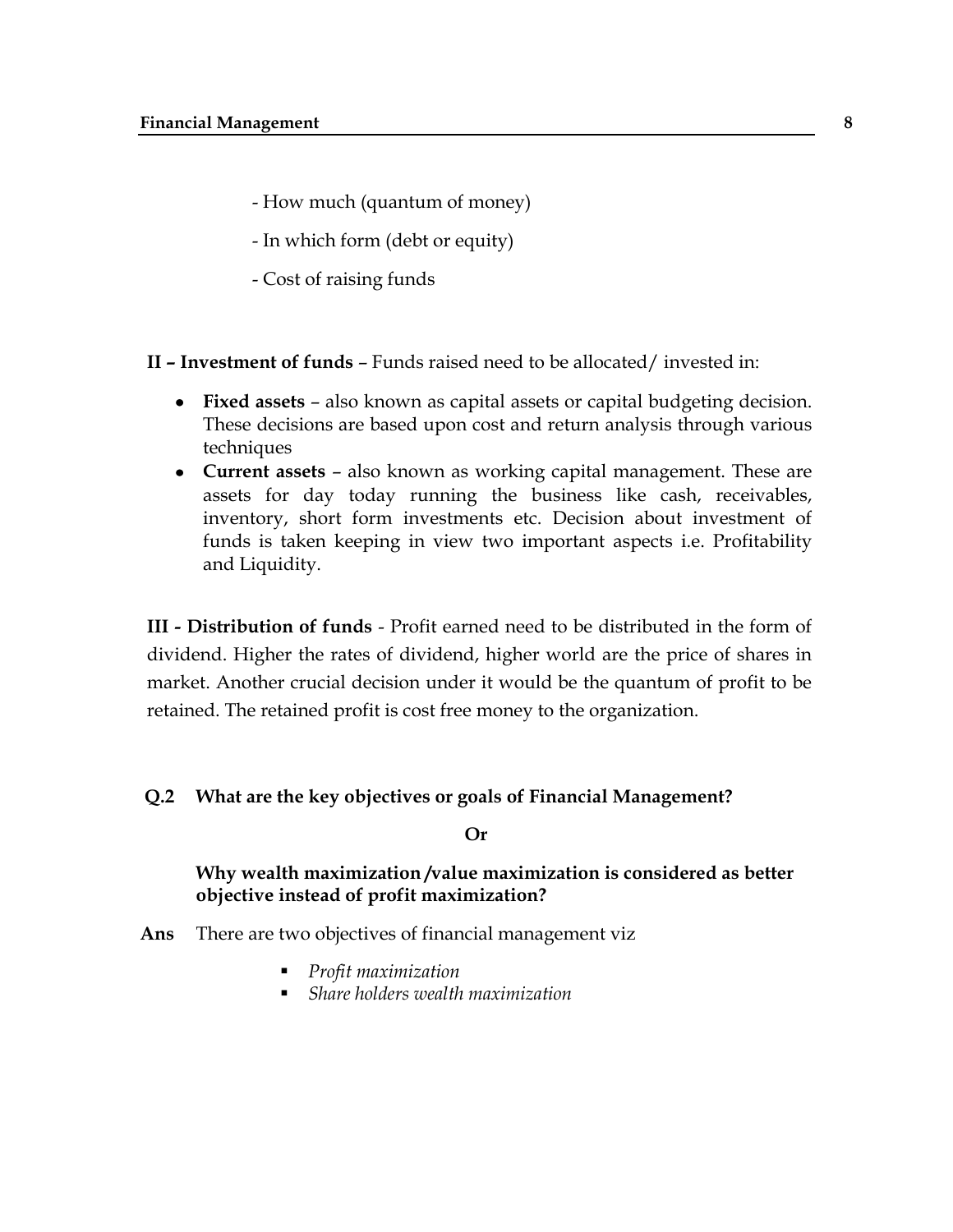There are two schools of thought in this regard

- 1. Traditional and
- 2. Modern.

While tradition approach favors profit maximization as key objective, the modern thinker"s favors share holders wealth maximization as key objective of financial management. Traditional thinkers believe that profit is appropriate yardstick to measure operational efficiency of an enterprise. They are of the view that a firm should undertake only those activities that increase the profit.

#### **Aspects of profit maximization:**

- **(i)** Profit is an ambiguous concept. Profit can be long term or short term, profit before Tax or after Tax, profit can be operating profit or gross profit etc. The economists concept of profit is different then accountants concept of profit.
- **(ii)** Profit motto may lead to exploitation of customers, workers, employees and ignore ethical trade practices.
- **(iii)** Profit motive also ignores social considerations or corporate social responsibility or general public welfare.
- **(iv)** Profit always goes hand- to hand with risk. The owners of business will not like to earn more and more profit by accepting more risk.
- **(v)** The profit maximization was taken as objective when business was self financed and self controlled.
- **Contradictory View**: In view of above, modern thinkers consider wealth maximization as key objective of financial management. This is also known as value maximization or net present worth maximizations. This share holder"s wealth maximization is evident from increase in the price of shares in the market. They are of the view that wealth maximization is supposed to be superior over profit maximization due to following reasons:

#### **Aspects of wealth Maximization:**

 $\bullet$ This uses the concept of future expected cash flows rather than ambiguous term of profit.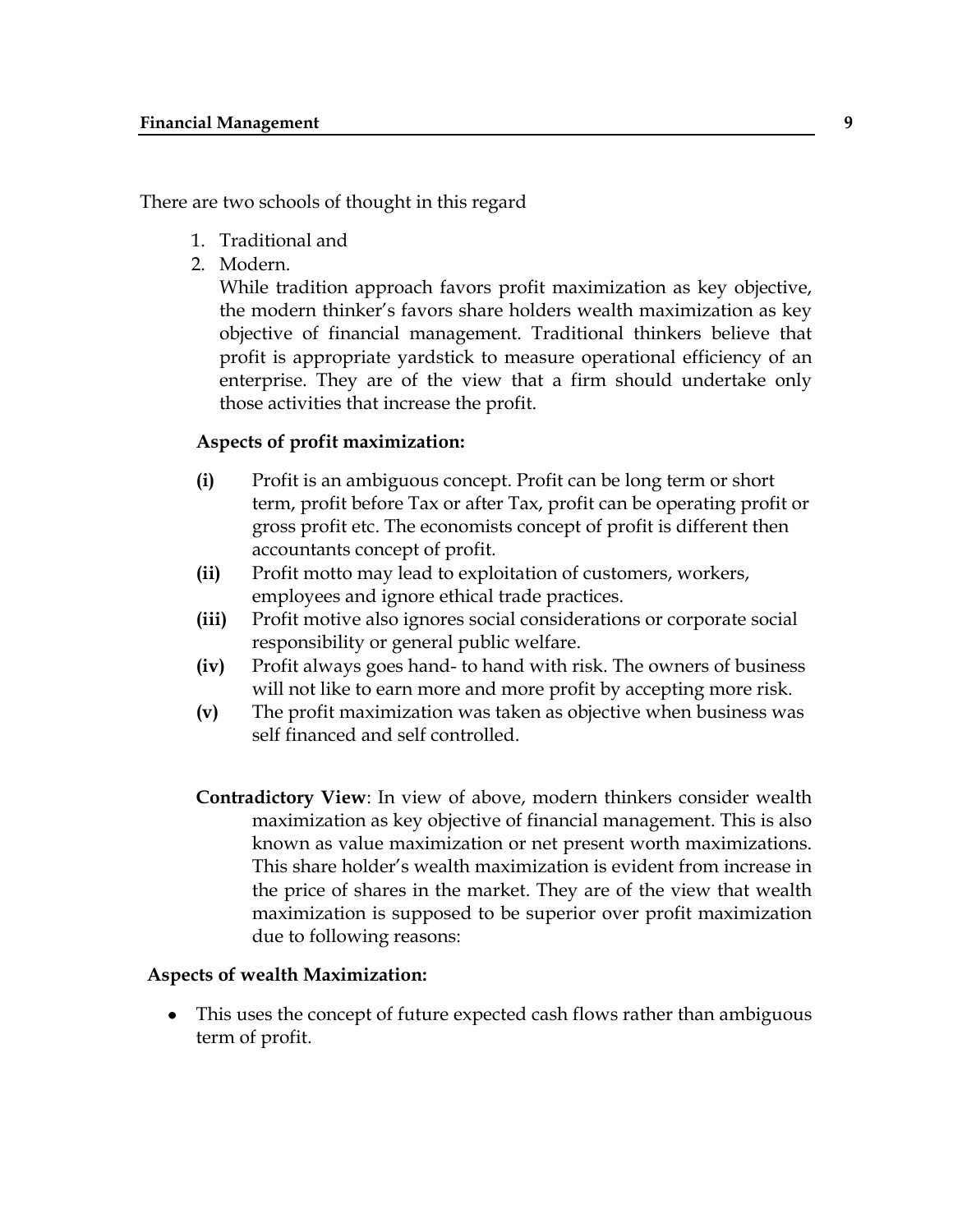- In takes in to accent time value of money.
- It also takes care of risk factors associated with project as the discount rate used for calculating present value is generally a risk adjusted discount rate.
- It is consistent with the objective of maximizing owner"s welfare.

#### **Conclusion:**

Equity shares of a company are traded in stock market and stock market quotation of a share serves as an index of performance of the company. The wealth of equity share holders in maximized only when market value of equity share of the company is maximized. In this context, the term wealth maximization is redefined as value maximization.

At macro level, a firm has obligation to the society which is fulfilled by maximizing production of goods and services at least cost, thereby maximizing wealth of society.

**Q.3 Discuss in brief the responsibilities of a financial manager in present scenario?**

**Or**

**Explain in brief key functions of a finance manager or chief finance officer of a large size industrial organization.**

**Ans. Financial manager is the one who performs the financial management in the company.** A finance manager of a large organization has a very crucial responsibility to shoulder as he has to take all decision about raising & utilization of resources have been taken efficiently and at no time resources should remain idle. As the size of organization grows and volume of financial transactions increases, his role and functions assumes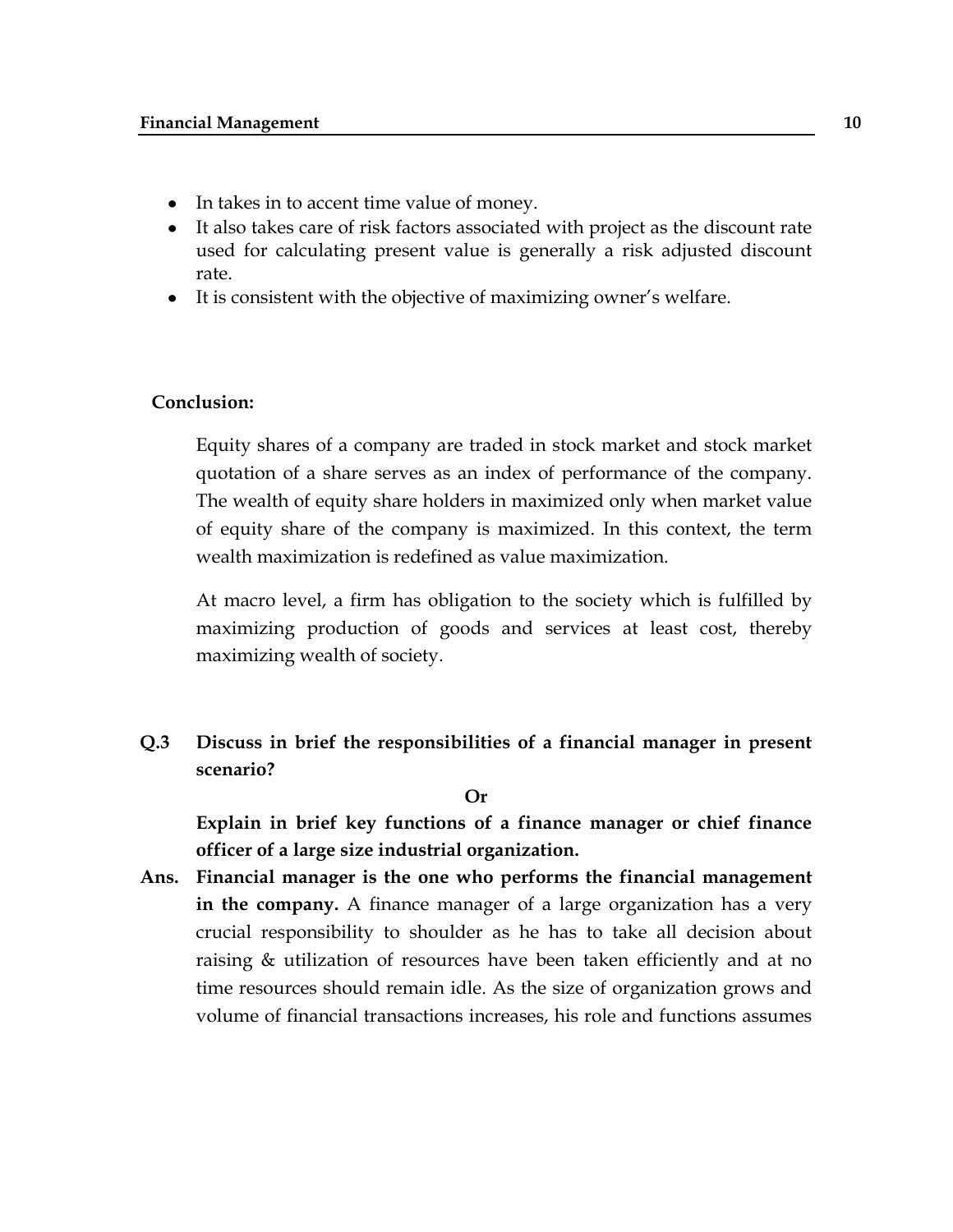greater importance. A financial manager is also known as CFO, i.e. Chief Financial Officer.

The key functions of a financial manger are as follows:

# **A) Management functions**

- **Planning** A CFO has to make financial planning in the form of short term and long term plans and frame policies relating to sources of finance, investment of funds including capital expenditure and distribution of profit.
- **Organizing** creating and monitoring proper organizational structure of finance looking to the needs of organization.
- **Coordina**t**ion** A CFO has to coordinate with all other department so that no department suffers for want of funds.
- **Controlling**  A CFO has to fix/ set standards of performance, compare actual with standards fixed and exercise control on differences. He can apply techniques of budgetary control and for this; he has to develop a system of collecting/ processing/analyzing information.

# **B) Functions related to finance:**

- **Financial Planning**  A CFO has to make financial planning in the form of short term and long term plans and frame policies relating to sources of finance, investment of funds including capital expenditure and distribution of profit.
- **Financial forecasting** Creating and monitoring proper organizational structure of finance looking to the needs of organization.
- **Financial engineering** A CFO has to keep himself abreast with new techniques of financial analysis and new financial instruments coming in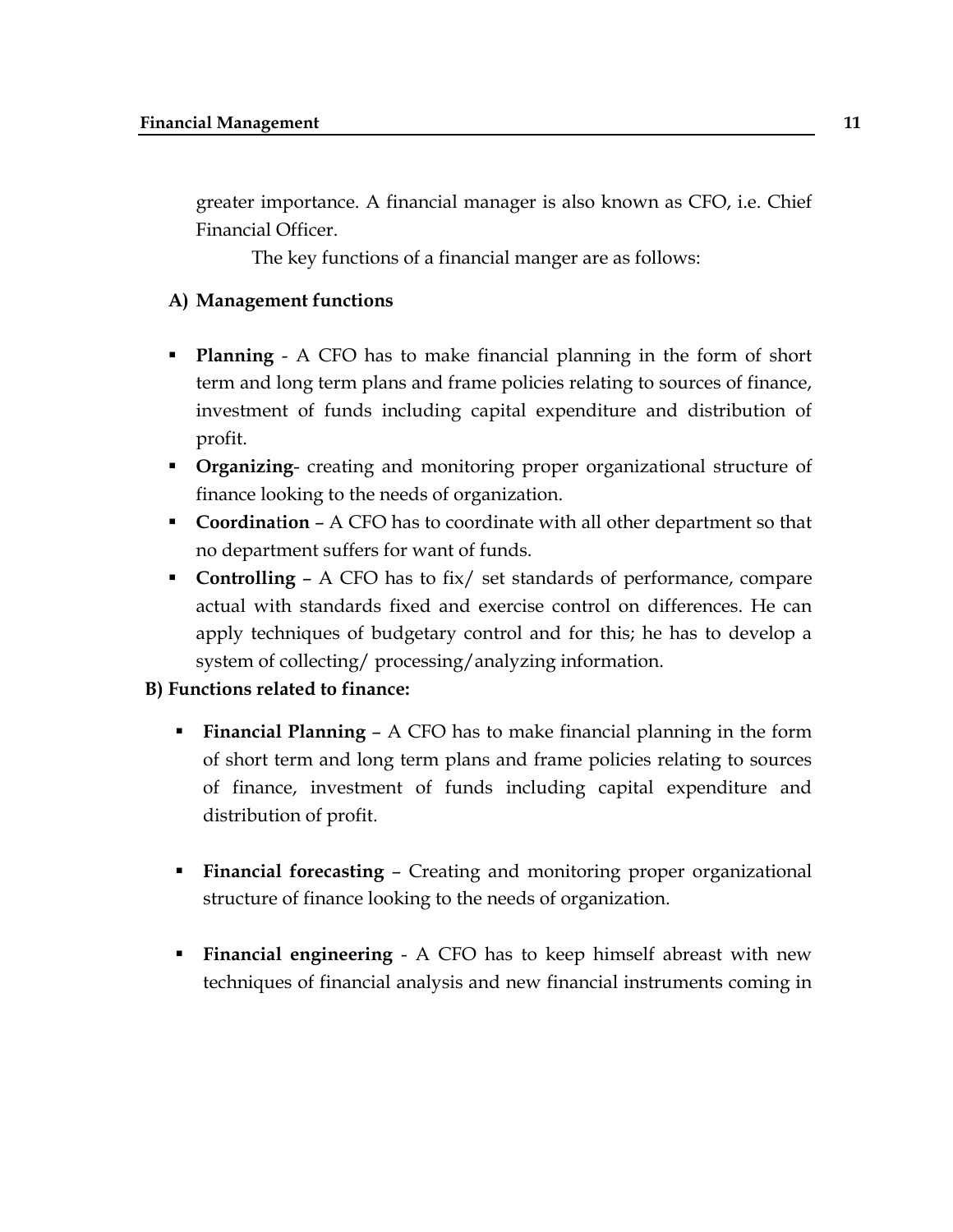market. In financial engineering, a CFO has to work on finding out solutions to the problem through complex mathematical models and high speed computer solutions.

#### **C) Basic Functions**

#### **6A's**

- **Anticipating the needs of funds in the organization**
- **Acquisition of funds**   $\bullet$
- **Allocation of funds**
- **Administration of finds**
- **Analyzing the performance of funds**
- **Accounting and recording the transactions.**
- 

**The six A's of Finance can be précised in the following three broad headings:**

- **Anticipating and Acquisition of funds** A Financial manager has to ensure adequate quantum of funds from right source, right cost, right time, and right form and at minimum cost. He is responsible for acquiring the funds with the best possible and minimum cost.
- **Allocation and Administration of funds** How much amount of funds are to be invested in current capital as well as in fixed assets (long term assets), this is to be considered by the finance manager while keeping in view liquidity & profitability. He also ensures the administration of finance in different departments.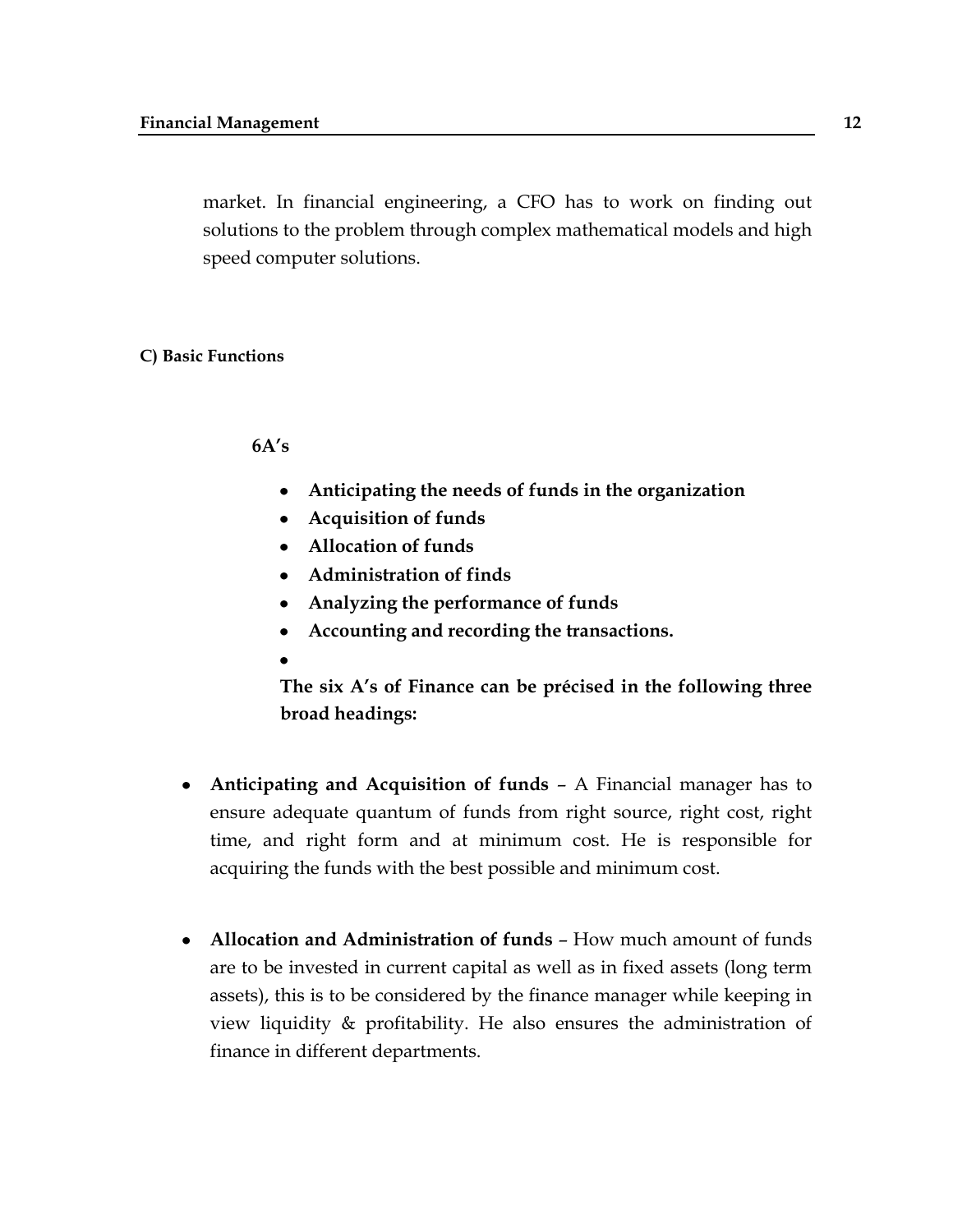- **Analyzing the Performance of funds and thereafter managing the accounts.** – The financial manager has to ensure the performance of the allocation and administration of funds, so as to achieve the objectives of the firm. And finally interpret the results while maintain the records and accounts thereof.
	- **i. Evaluation of financial performance & reporting** A CFO has to periodically review financial performance against set standards, take corrective measures as well as report performance to the board & management for facilitating timely decisions pertaining to finance at top level.
	- **ii. Upkeep of records and other routine functions** A CFO has to look in to following aspects:
	- supervision of cash receipts
	- safe custody of valuables  $&$  securities
	- maintenance of account
	- internal audit
	- compliance of govt regulations

# **D) – Subsidiary functions:**

Besides core functions as above, a CFO has to perform following equally important functions such as:

- **Maintaining liquidity** Adequate liquidity need to be maintained for paying obligations in time as well as meeting day to day expenses and for this, he has to keep close eyes on cash in-flows, cash out flows. Hence cash budget and cash for-casting becomes his important function.
- **Profitability** For ensuring adequate profit and maximizing share holders wealth a CFO has to look in to:
- Profit planning
- Price fixation of goods & services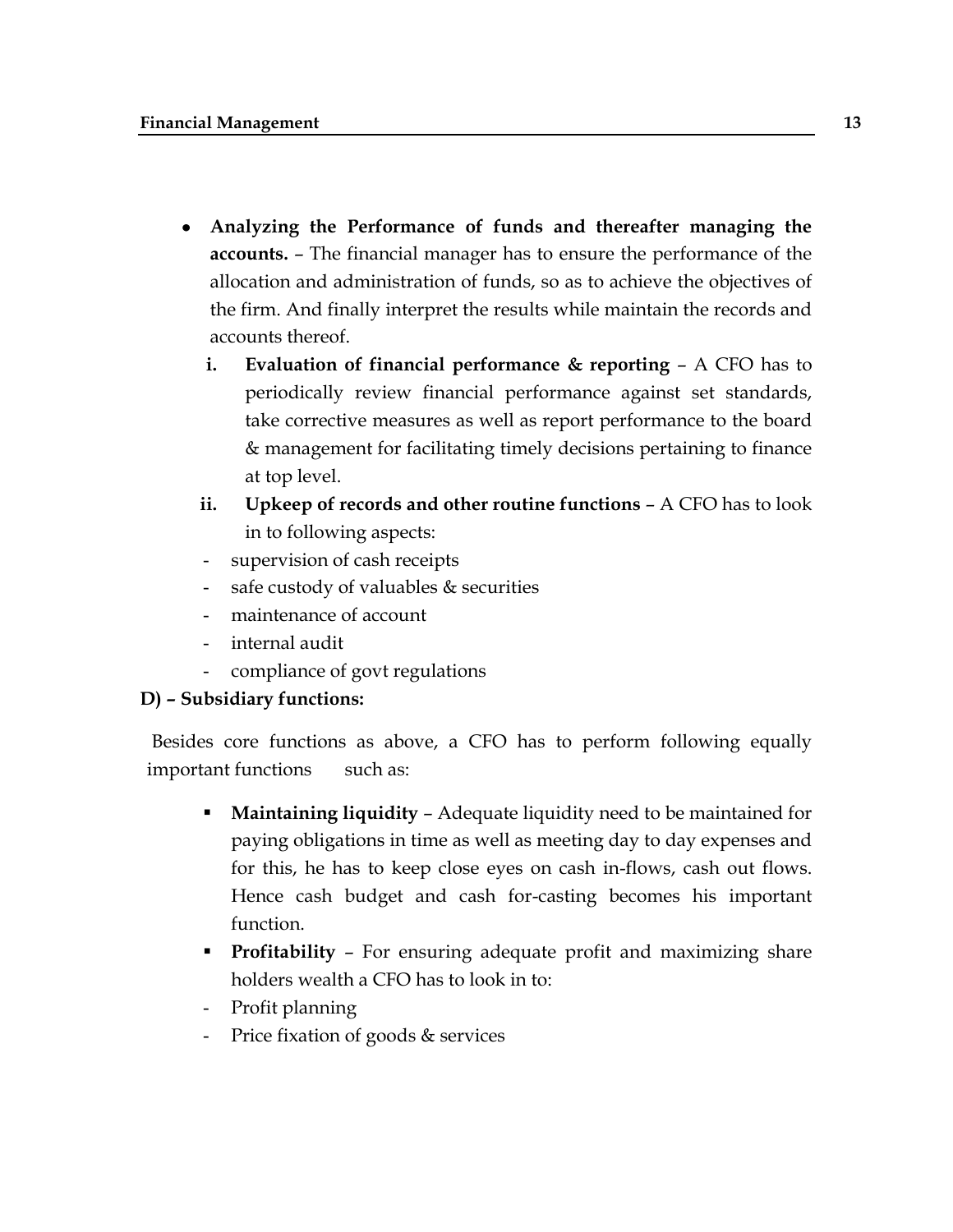- Cost of funds/capital
- Cost control
- **Risk management** Preparing strategies for combating risks arising out of
- Internal  $\&$
- External factors

#### **E) Other Functions of Modern Age**

- o **Achieving corporate goals** Besides goals of organization goals of different departments have to be achieved to increased market share of company's products.
- o **Financial projections / forecasting** for next 5-10 years consisting of cost & revenues for coming long term period keeping in view companies long term plans.
- o **Corporate Governance** for image building in the eyes of all stake holders of the company, transparency in systems / procedure and adherence of laws as well as rules & regulations.

#### o **Merger and acquisitions initiative** –

- Including new product lines
- Technological tie-up/ collaboration with foreign firms
- Financial restructuring for increasing profitability
	- Tie-up arrangements for greater penetration in new markets in the country & abroad.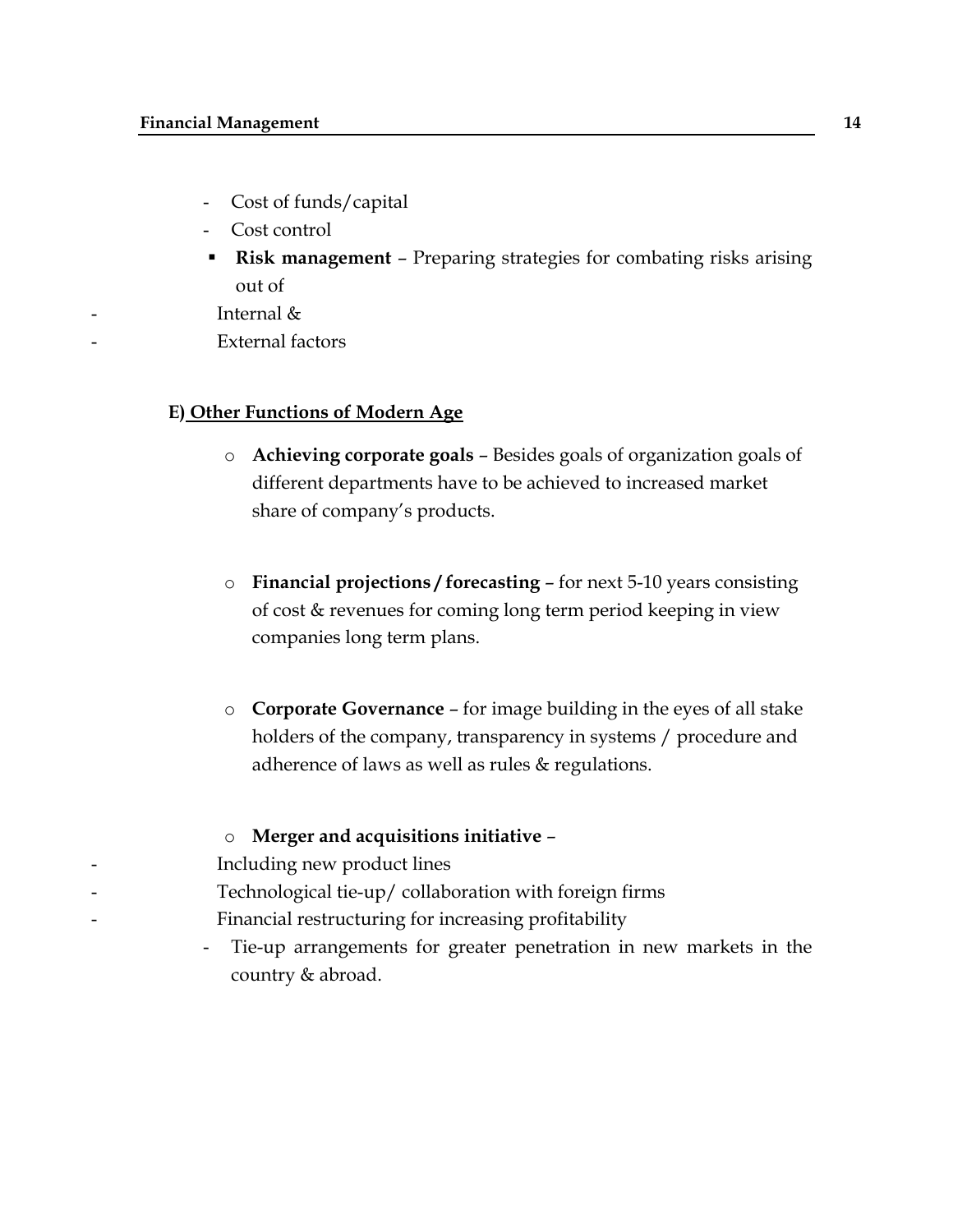- **Q.4. Explain the scope and significance of financial management in the present day business world.**
- **Ans.** The scope and significance of financial management can be discussed from the following angles:

## **I – Importance to Organizations**

- **Business organizations –** Financial management is important to all types of business organization i.e. Small size, medium size or a large size organization. As the size grows, financial decisions become more and more complex as the amount involves also is large.
- **Charitable organization / Non-profit organization / Trust In all those** organizations, finance is a crucial aspect to be managed. A finance manager has to concentrate more on collection of donations/ revenues etc and has to ensure that every rupee spent is justified and is towards achieving Goals of organization.
- **Government / Govt. or public sector undertaking** In central/ state Govt, finance is a key/ important portfolio generally given to most capable or competent person. Preparation of budget, monitoring capital /revenue receipt and expenditure are key functions to be performed by the person in charge of finance. Similarly, in a Govt or public sector organization, financial controller or Chief finance officer has to play a key role in performing/ taking all three financial decisions i.e. raising of funds, investment of funds and distributing funds.
- **Other organizations-** In all other organizations or even in a family finance is a key areas to be looked in to seriously by a competent person so that things do not go out of gear.

#### **II – Importance to all Stake holders:**-

 **Share holders** – Share holders are interested in getting optimum dividend and maximizing their wealth which is basic objective of financial management.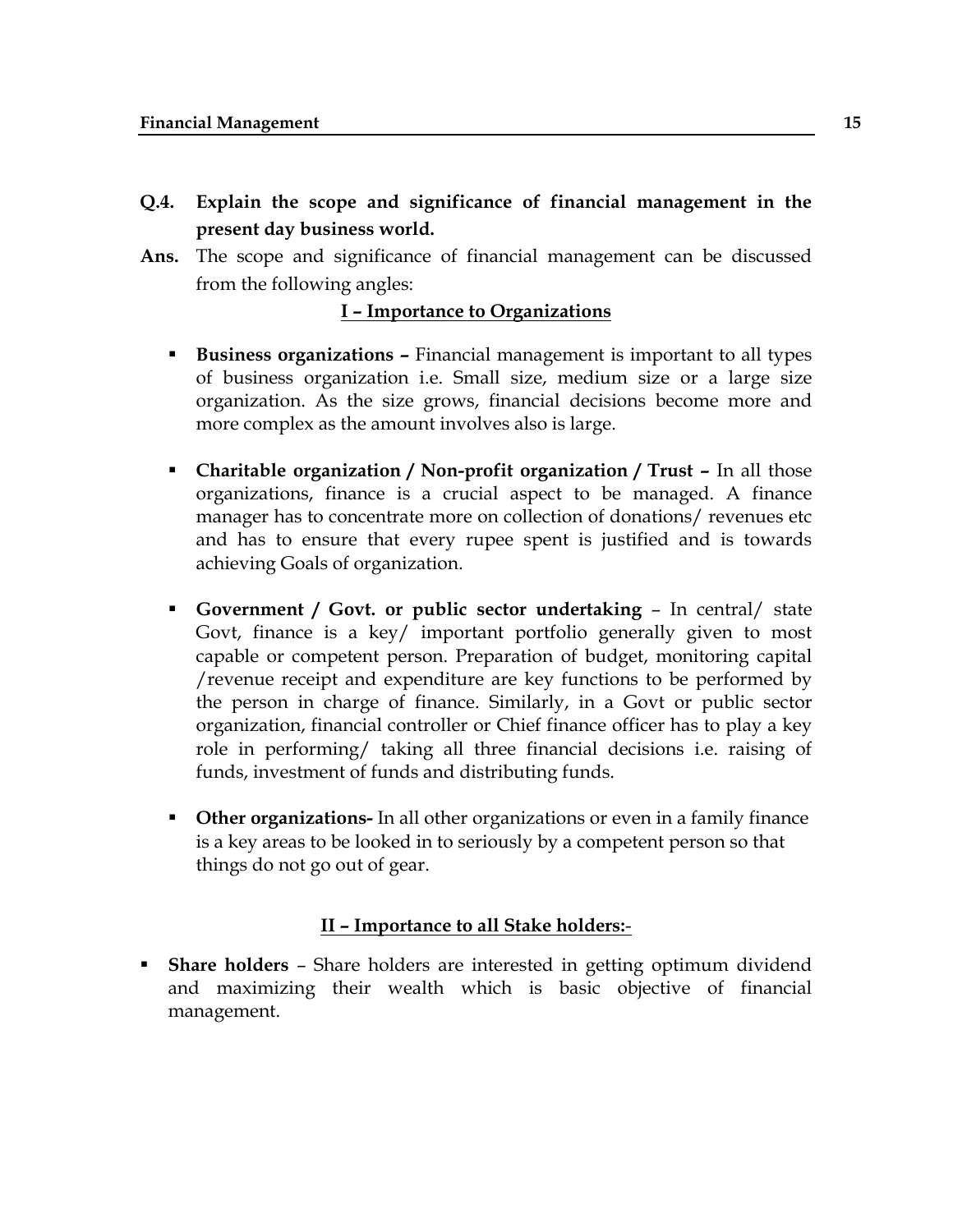**Investors / creditors** – these stake holders are interested in safety of their funds, timely repayment of the principal amount as well as interest on the same. All these aspect are to be ensured by the person managing funds/ finance.

- **Employees** They are interested in getting timely payment of their salary/ wages, bonus, incentives and their retirement benefits which are possible only if funds are managed properly and organization is working in profit.
- **Customers –** They are interested in quality products at reasonable rates which is possible only through efficient management of organization including management of funds.
- **Public** -Public at large is interested in general public welfare activities under corporate social responsibility and this aspect is possible only when organization earns adequate profit.
- **Government** Govt is interested in timely payment of taxes and other revenues from business world where again efficient finance manager has a definite role to play.
- **Management** Management is interested in overall image building, increase in the market share, optimizing share holders wealth and profit and all these aspect greatly depends upon efficient management of financial resources.

## **III – Importance to other departments of an organization.**

A large size company has many departments like (besides finance dept.)

- Production Dept.
- **Marketing Dept.**
- Personnel Dept.
- Material/ Inventory Dept.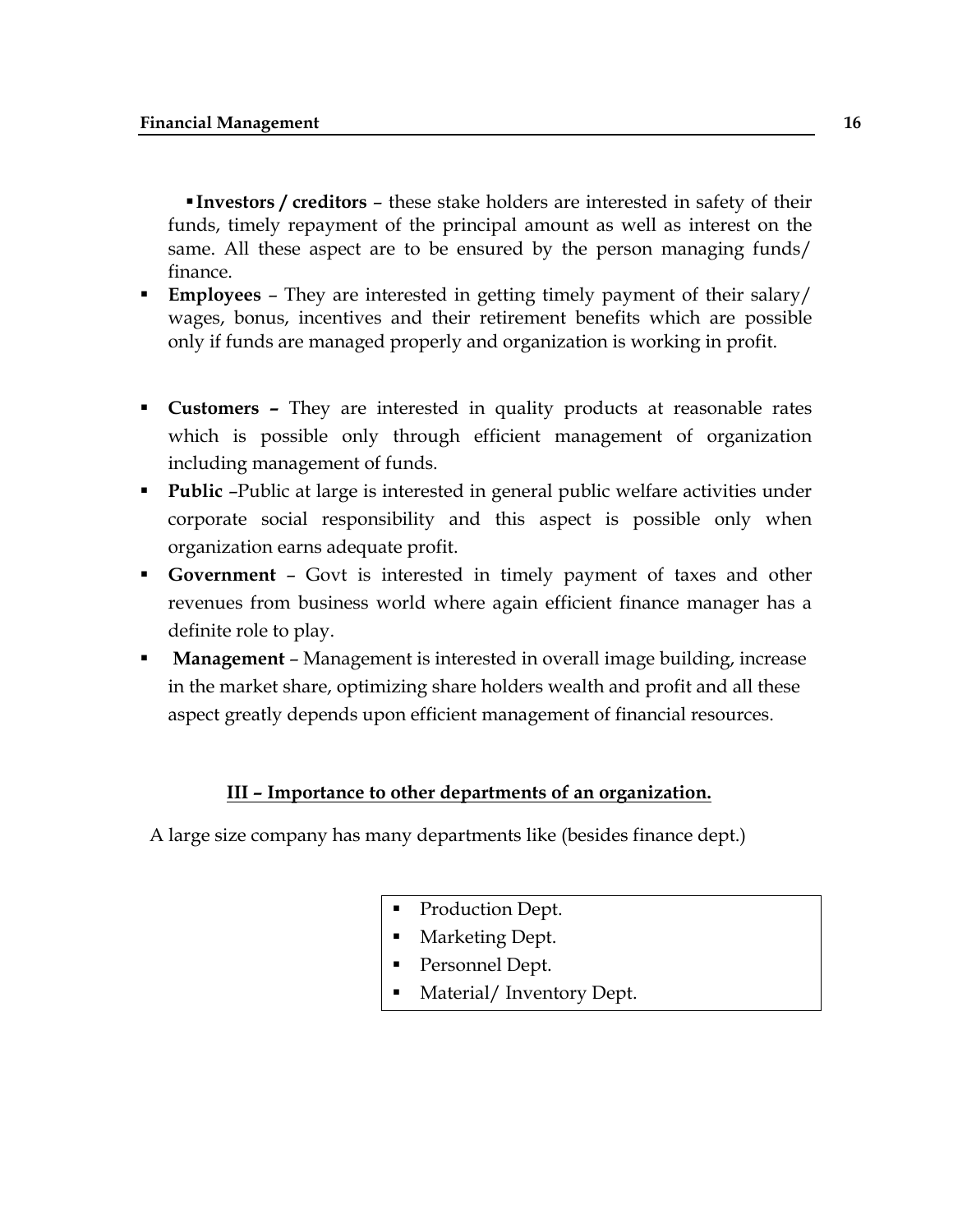All these departments look for availability of adequate funds so that they could manage their individual responsibilities in an efficient manner. Lot of funds are required in production/manufacturing dept for ongoing / completing the production process as well as maintaining adequate stock to make available goods for the marketing dept for sale. Hence, finance department through efficient management of funds has to ensure that adequate funds are made available to all department and these departments at no stage starve for want of funds. Hence, efficient financial management is of utmost importance to all other department of the organization.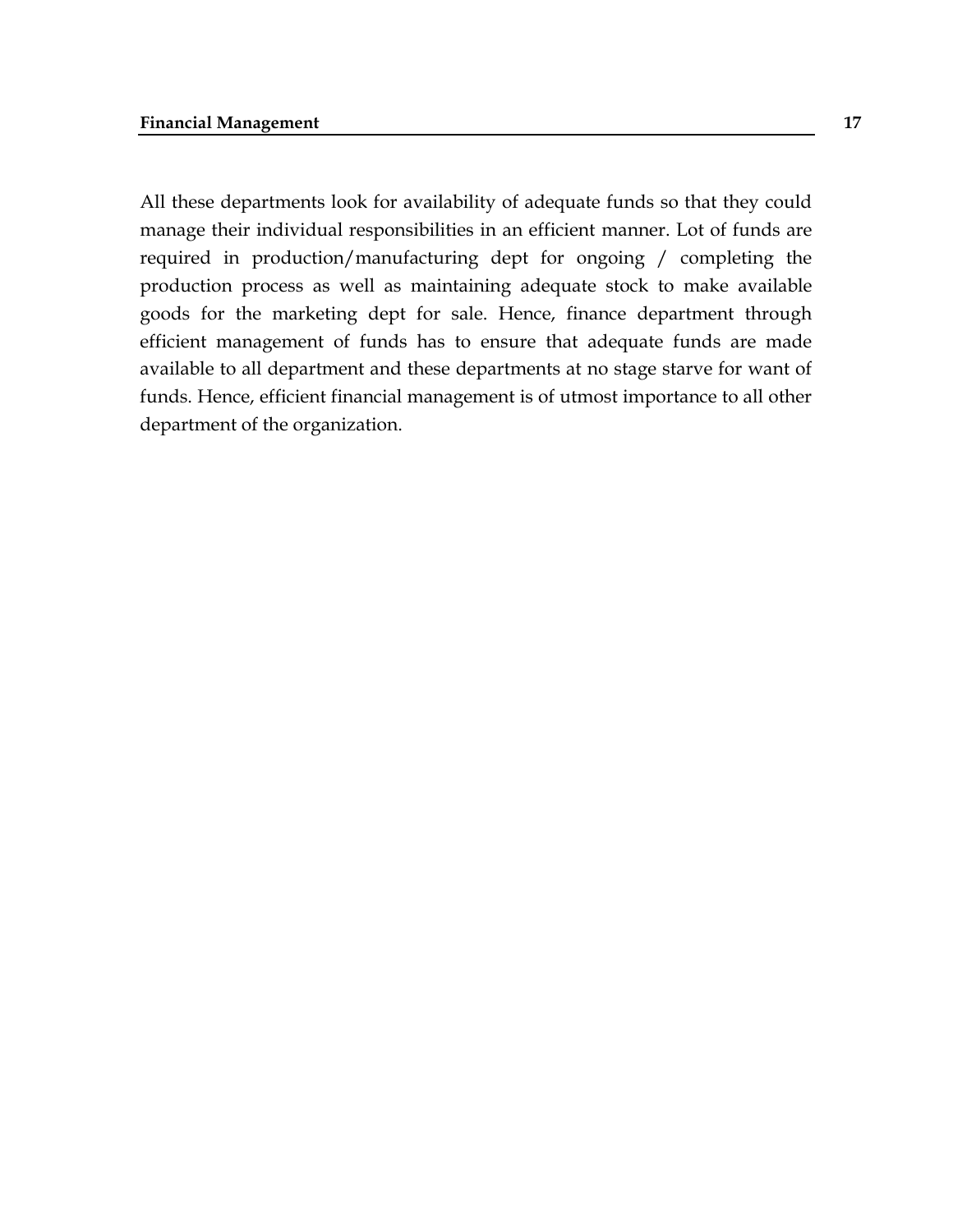# **Chapter 2**

# **Financial Analysis: Financial statements - Income statement and lance-Sheet. Techniques of financial analysis. Ratio analysis, Liquidity, Activity, Profitability and Leverage Ratios.**

**Q.1 What is financial analysis technique. Explain.**

**Ans. Definition and Explanation of Financial Statement Analysis:**

 **Financial statement analysis** is defined as the process of identifying financial strengths and weaknesses of the firm by properly establishing relationship between the items of the balance sheet and the profit and loss account.

There are various methods or techniques that are used in analyzing financial statements, such as comparative statements, schedule of changes in [working capital,](http://www.accounting4management.com/working_capital_definition.htm) common size percentages, funds analysis, trend analysis, and ratios analysis.

Financial statements are prepared to meet external reporting obligations and also for decision making purposes. They play a dominant role in setting the framework of managerial decisions. But the information provided in the financial statements is not an end in itself as no meaningful conclusions can be drawn from these statements alone. However, the information provided in the financial statements is of immense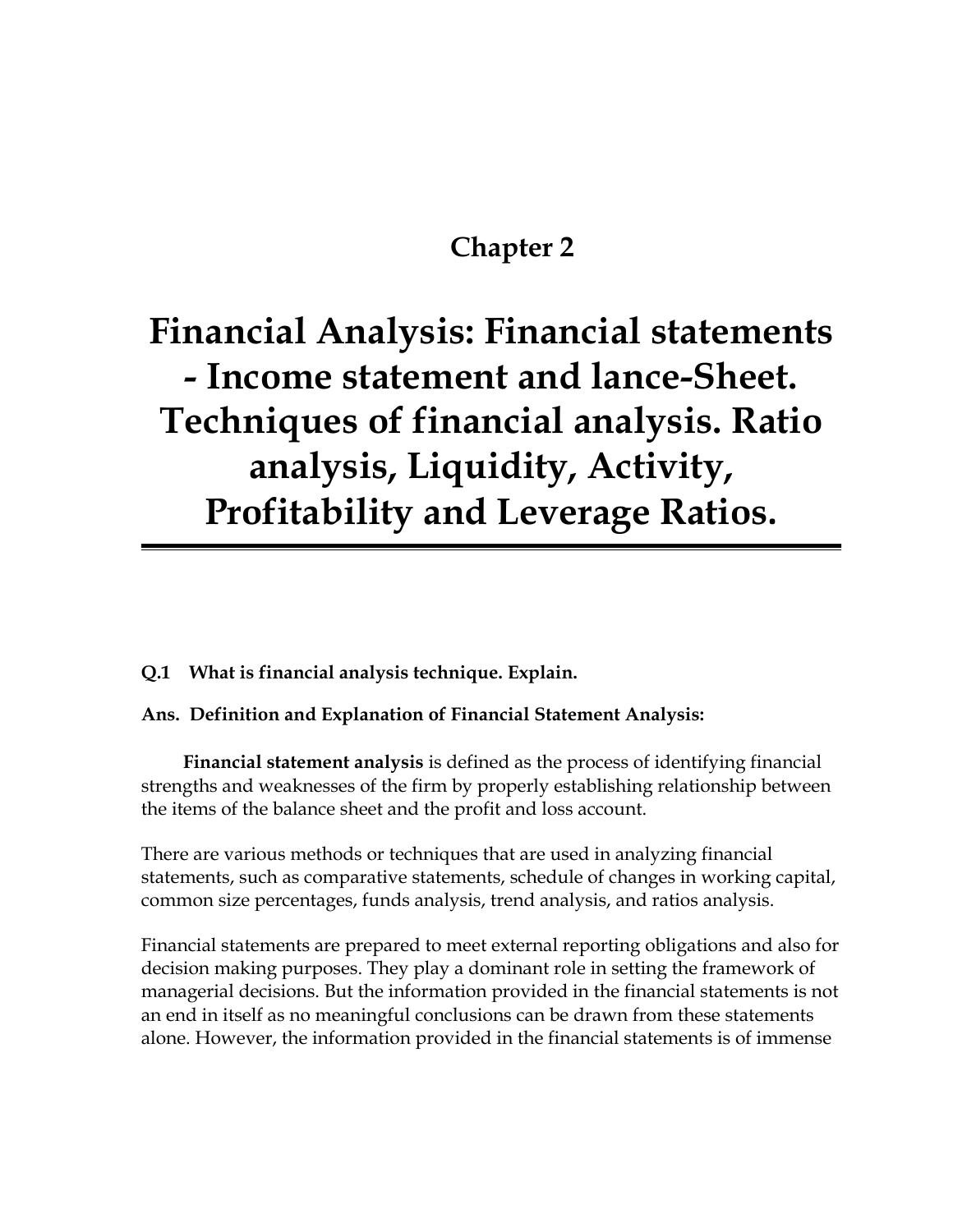use in making decisions through analysis and interpretation of financial statements.

## **Tools and Techniques of Financial Statement Analysis:**

Following are the most important tools and techniques of financial statement analysis:

- 1. [Horizontal and Vertical Analysis](http://www.accounting4management.com/accounting_ratios.htm#Horizontal and Vertical Analysis)
- 2. [Ratios Analysis](http://www.accounting4management.com/accounting_ratios.htm#Ratios Analysis)

## **1. Horizontal and Vertical Analysis:**

## **[Horizontal Analysis or Trend Analysis:](http://www.accounting4management.com/horizontal_analysis_or_trend_analysis.htm)**

Comparison of two or more year's financial data is known as **horizontal analysis**, or trend analysis. *Horizontal analysis* is facilitated by showing changes between years in both dollar and percentage form. [Click here to read full article.](http://www.accounting4management.com/horizontal_analysis_or_trend_analysis.htm)

## **[Trend Percentage:](http://www.accounting4management.com/trend_percentages.htm)**

Horizontal analysis of financial statements can also be carried out by computing **trend percentages**. *Trend percentage* states several years' financial data in terms of a base year. The base year equals 100%, with all other years stated in some percentage of this base. [Click here to read full article.](http://www.accounting4management.com/trend_percentages.htm)

## **[Vertical Analysis:](http://www.accounting4management.com/vertical_analysis_full.htm)**

**Vertical analysis** is the procedure of preparing and presenting common size statements. **Common size statement** is one that shows the items appearing on it in percentage form as well as in dollar form. Each item is stated as a percentage of some total of which that item is a part. Key financial changes and trends can be highlighted by the use of common size statements. [Click here to read full article.](http://www.accounting4management.com/vertical_analysis_full.htm)

## **2. Ratios Analysis:**

## **[Accounting Ratios Definition, Advantages, Classification and Limitations:](http://www.accounting4management.com/financial_statement_analysis_accounting_ratios.htm)**

The ratios analysis is the most powerful tool of financial statement analysis. Ratios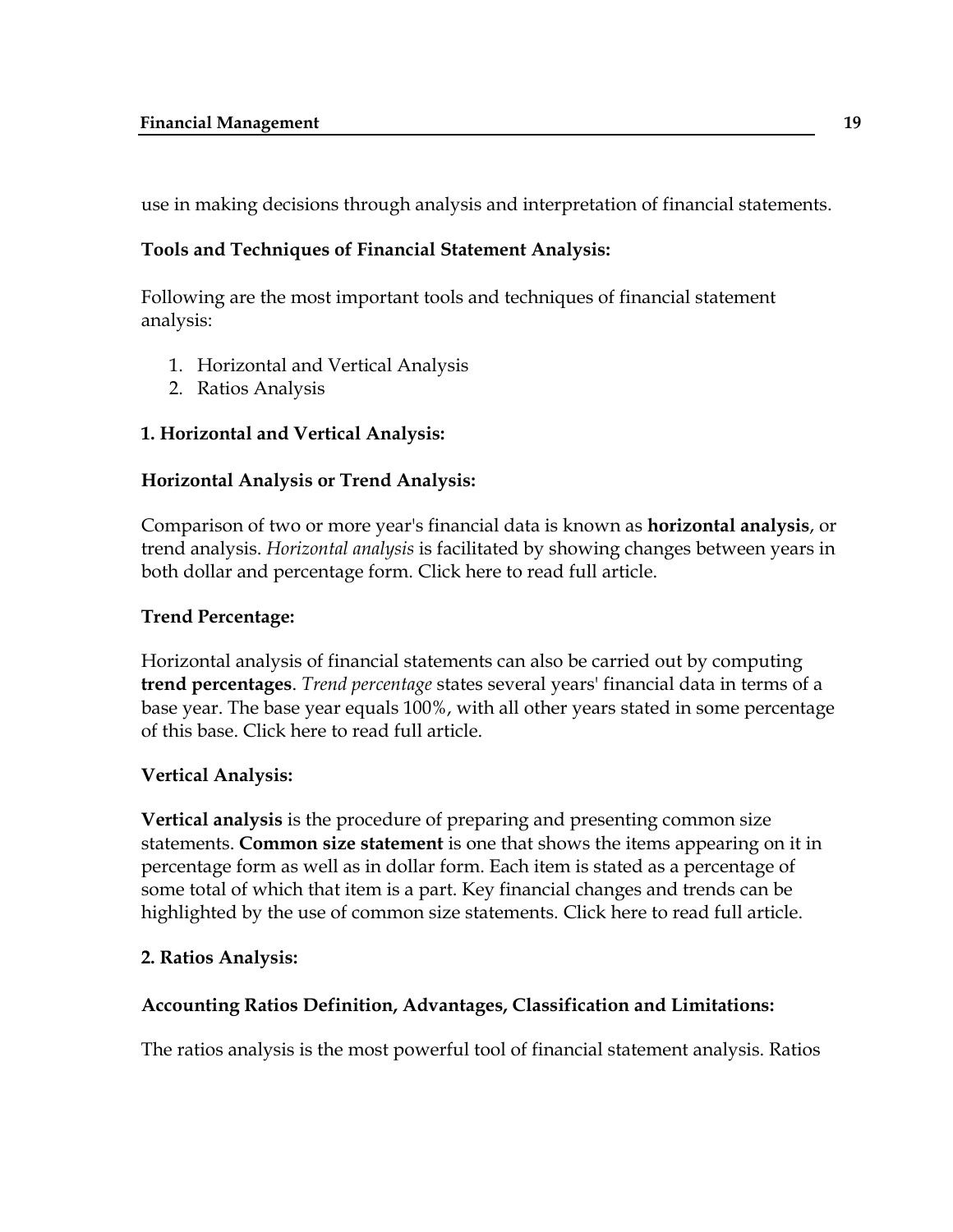simply mean one number expressed in terms of another. A ratio is a statistical yardstick by means of which relationship between two or various figures can be compared or measured. Ratios can be found out by dividing one number by another number. Ratios show how one number is related to another. [Click here to read full](http://www.accounting4management.com/financial_statement_analysis_accounting_ratios.htm)  [article.](http://www.accounting4management.com/financial_statement_analysis_accounting_ratios.htm)

# *Profitability Ratios:*

Profitability ratios measure the results of business operations or overall performance and effectiveness of the firm. Some of the most popular profitability ratios are as under:

- [Gross profit ratio](http://www.accounting4management.com/gross_profit_ratio.htm)  $\bullet$
- [Net profit ratio](http://www.accounting4management.com/net_profit_ratio.htm)
- [Operating ratio](http://www.accounting4management.com/operating_ratio.htm)
- [Expense ratio](http://www.accounting4management.com/expense_ratio.htm)
- Return on shareholders' [investment or net worth](http://www.accounting4management.com/retun_on_share_holders_investment_or_net_worth.htm)
- Return on equity capital
- [Return on capital employed \(ROCE\) Ratio](http://www.accounting4management.com/return_on_capital_employed.htm)
- [Dividend yield ratio](http://www.accounting4management.com/dividend_yield_ratio.htm)
- [Dividend payout ratio](http://www.accounting4management.com/dividend_payout_ratio.htm)
- [Earnings Per Share \(EPS\) Ratio](http://www.accounting4management.com/earnings_per_share_ratio.htm)
- [Price earnings](http://www.accounting4management.com/price_earning_ratio.htm) ratio

# *Liquidity Ratios:*

Liquidity ratios measure the short term solvency of financial position of a firm. These short term paying capacity of a concern or the firm's ability to meet its current obligations. liquidity ratios.

- [Current ratio](http://www.accounting4management.com/current_ratio.htm)  $\bullet$
- [Liquid / Acid test / Quick ratio](http://www.accounting4management.com/liquid_ratio.htm)

# *Activity Ratios:*

Activity ratios are calculated to measure the efficiency with which the resources of a firm have been employed. These ratios are also called turnover ratios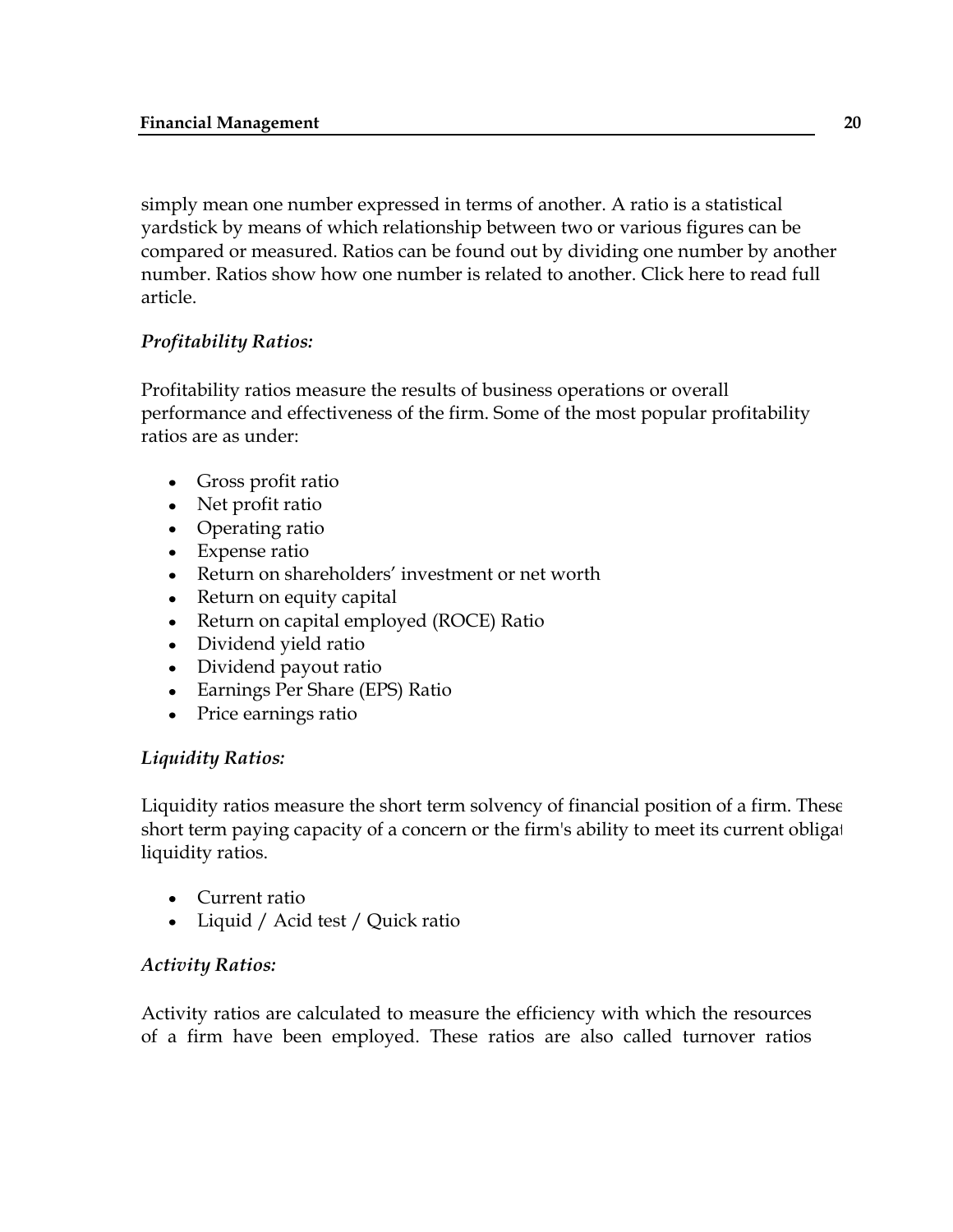because they indicate the speed with which assets are being turned over into sales. Following are the most important activity ratios:

- [Inventory / Stock turnover ratio](http://www.accounting4management.com/stock_turn_over_ratio.htm)
- [Debtors / Receivables turnover ratio](http://www.accounting4management.com/debtors_or_receivable_turnover_ratio.htm)
- [Average collection period](http://www.accounting4management.com/average_collection_period.htm)
- [Creditors / Payable turnover ratio](http://www.accounting4management.com/creditors_payable_turnover_ratio.htm)
- [Working capital turnover ratio](http://www.accounting4management.com/working_capital_turnover_ratio.htm)
- [Fixed assets turnover ratio](http://www.accounting4management.com/fixed_assets_turnover_ratio.htm)
- [Over and under trading](http://www.accounting4management.com/over_and_under_trading.htm)

# *Long Term Solvency or Leverage Ratios:*

Long term solvency or leverage ratios convey a firm's ability to meet the interest costs and payment schedules of its long term obligations. Following are some of the most important long term solvency or leverage ratios.

- [Debt-to-equity ratio](http://www.accounting4management.com/debt_equity_ratio.htm)  $\bullet$
- [Proprietary or Equity ratio](http://www.accounting4management.com/equity_ratio.htm)
- [Ratio of fixed assets to shareholders funds](http://www.accounting4management.com/fixed_assets_to_proprietors_fund_ratio.htm)
- [Ratio of current assets to shareholders funds](http://www.accounting4management.com/current_assets_to_proprietors_fund_ratio.htm)
- [Interest coverage ratio](http://www.accounting4management.com/interest_coverage_ratio.htm)
- [Capital gearing ratio](http://www.accounting4management.com/capital_gearing_ratio.htm)
- [Over and under capitalization](http://www.accounting4management.com/over_and_under_capitalization.htm)

# **[Limitations of Financial Statement Analysis:](http://www.accounting4management.com/limitations_of_financial_statement_analysis.htm)**

Although financial statement analysis is highly useful tool, it has two limitations. These two limitations involve the comparability of financial data between companies and the need to look beyond ratios..

# **Advantages of Financial Statement Analysis:**

There are various **advantages** of financial statements analysis. The major **benefit** is that the investors get enough idea to decide about the investments of their funds in the specific company. Secondly, regulatory authorities like International Accounting Standards Board can ensure whether the company is following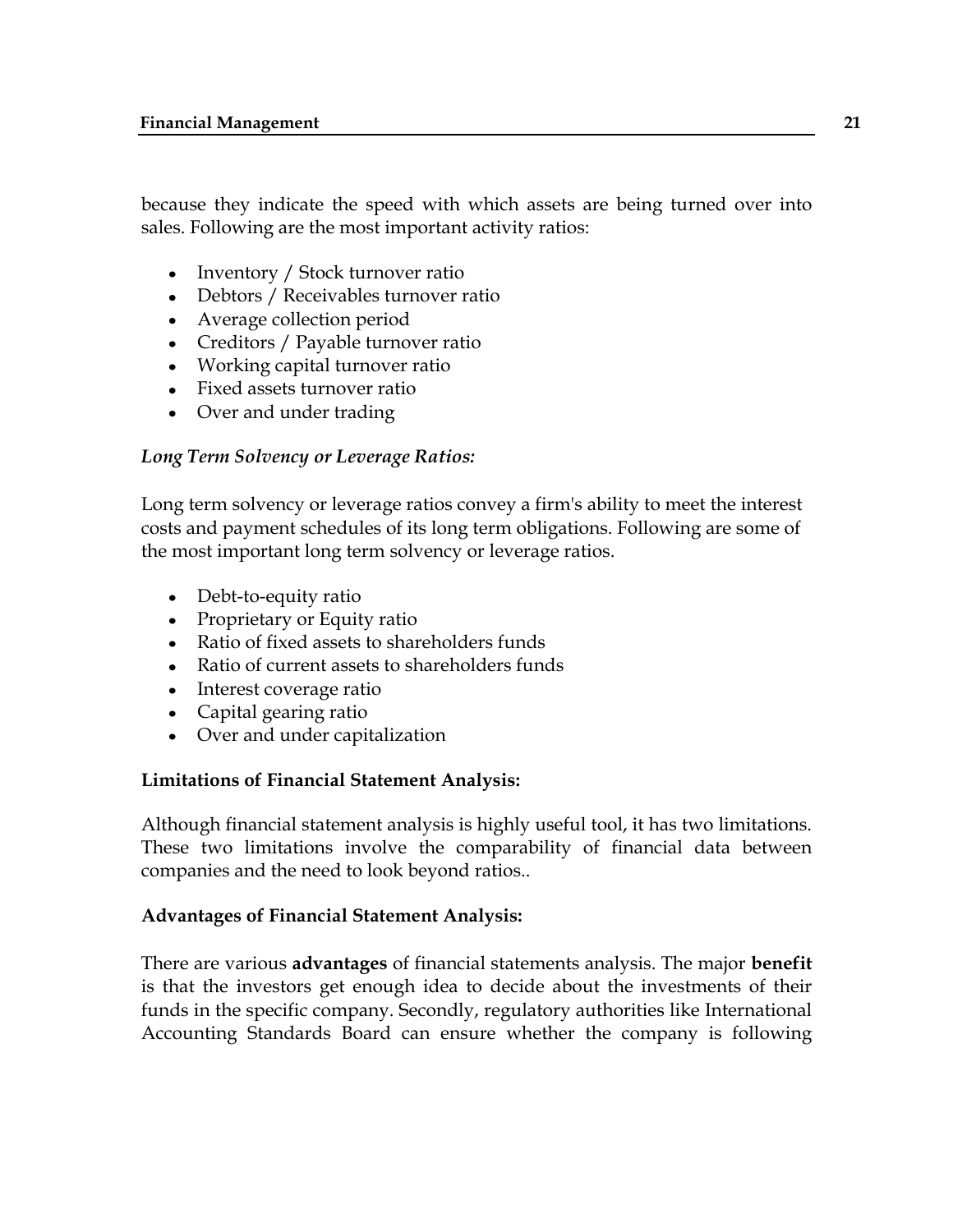accounting standards or not. Thirdly, financial statements analysis can help the government agencies to analyze the taxation due to the company. Moreover, company can analyze its own performance over the period of time through financial statements analysis.

## **Q.2 What do you mean by leverage?**

- **Ans**. Leverage means the employment of assets or funds for which the firm pays a fixed cost or fixed return. The fixed cost or fixed return. The fixed cost or return may be thought of as the fulcrum of a lever. In mechanics the leverage concept is used for a technique by which more weight is raised with less power. In financial management the leverage is there an account of fixed cost. If any firm is using some part of fixed cost capital than the firm has leverage which can be used for raising profitability and financial strength of firm.
- **Q.3 What is operating leverage? Give the formula of calculating operating leverage and degree of operating leverage?**
- **Ans.** Operating leverage is defined as the ability to use fixed operating costs to magnify the effect of changes in sales on its operating profits. If the fixed operating costs are more as compared to variable operating costs, the operating leverage will be high and vice- versa. Thus, the term "Operating leverage" refers to the sensivity of operating profit to changes in sales.

For example, if the sales increase by say 20% and the operating profit increases by 100% it is a case of high operating leverage.

## **Q.4 What is combined leverage, give its formula?**

**Ans.** The combined leverage may be defined as the relationship between contribution and the taxable income; it is the combined effect of both the leverage.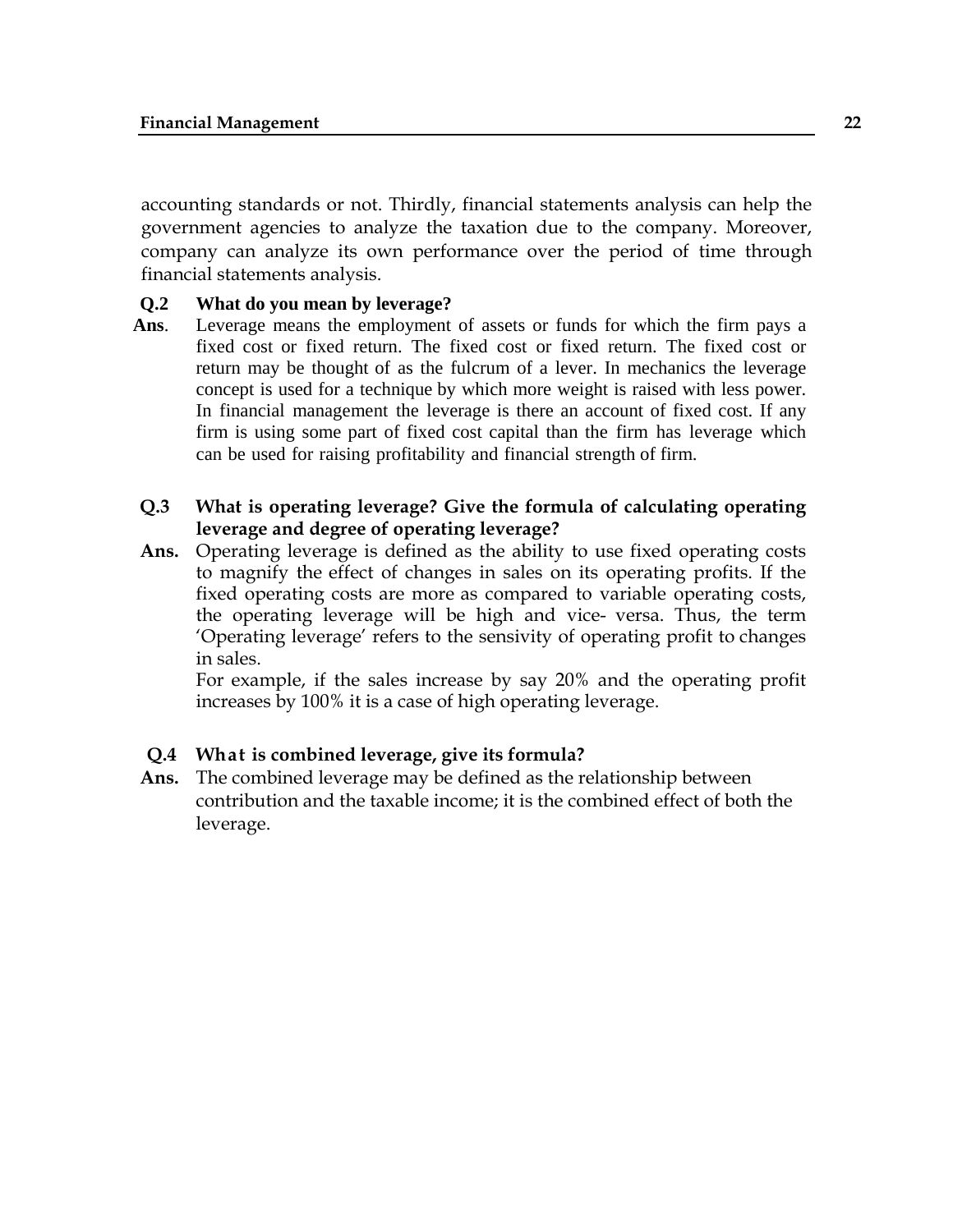# **Chapter 3**

# **Funds flow analysis-Sources and uses of funds. Preparation of statement of changes in working capital and statement of source and uses of funds.**

#### **Q1. What do you understand by fund flow statement .Explain?**

#### **Ans. Introduction:**

Balance sheet and profit and loss account are the two principal financial statements of a firm. But these two statements are deficient in providing certain useful information required for decision making. Hence there is a need of preparing a separate statement in addition to balance sheet and P & L account. Thus a statement is invented which can provide information about different sources of funds and their various uses or sources of inflows and outflows of funds. Such a statement is called Funds flow statement.

#### **Definition:**

*A statement of source and application of funds is a technical device designed to analyze the changes in the financial position of business firm between two dates.*

#### **Techniques of preparation of fund flow Statement**

Schedule of statement of changes in working capital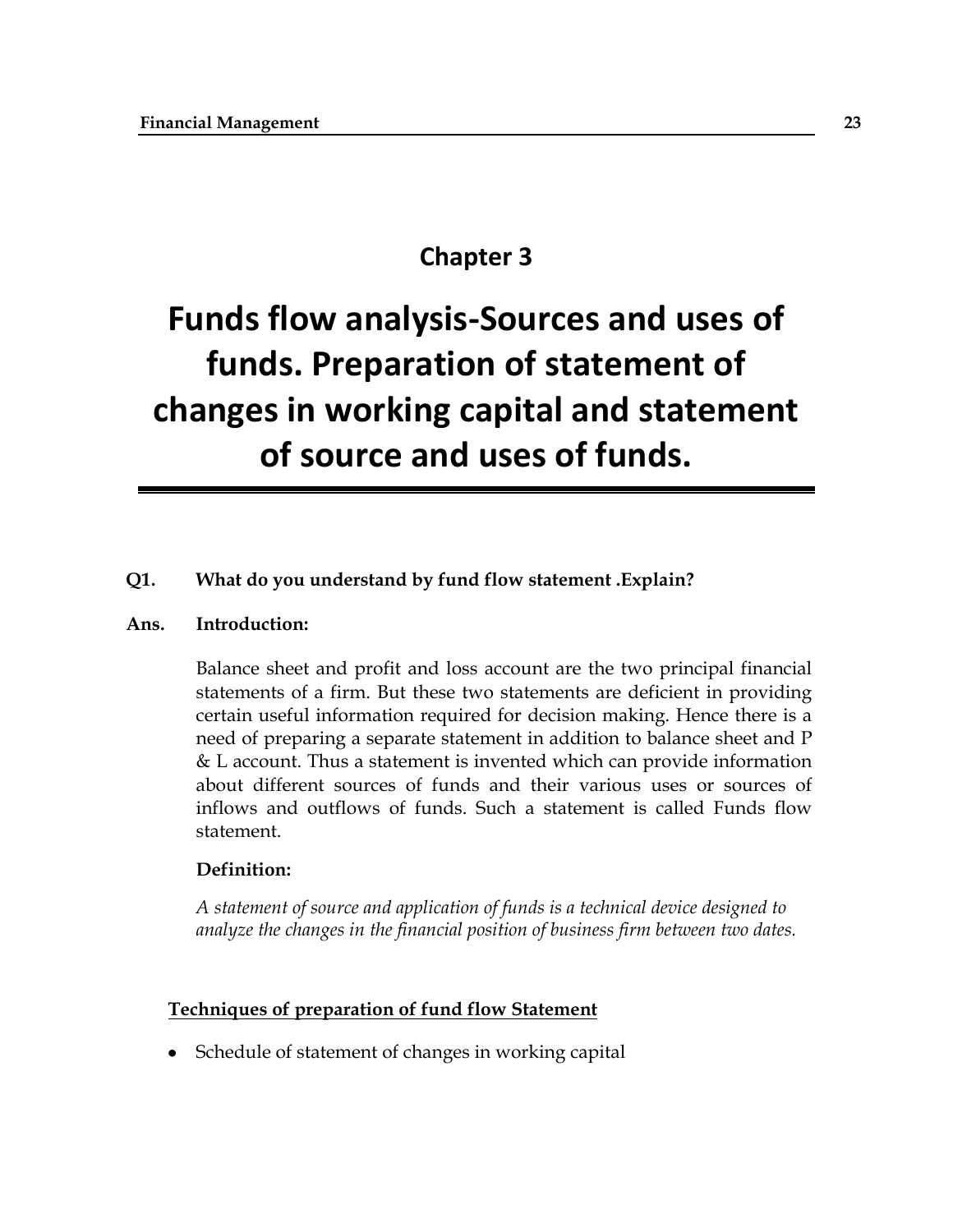- Statement of source and uses of fund or funds flow from operation
- **Q.2 How fund flow statement differs from Balance sheet and Income statement. Explain.**
- **Ans. The Fund flow statement differs from balance sheet and income statement in the following way:**

|                   | <b>Fund flow Statement</b>                                      | <b>Balance sheet</b>                                                                                                                                          |
|-------------------|-----------------------------------------------------------------|---------------------------------------------------------------------------------------------------------------------------------------------------------------|
| Nature            | Dynamic in nature                                               | Static in nature                                                                                                                                              |
| Subject<br>matter | It included the items causing<br>changes in the working capital | It includes the balances of<br>real personal accounts of<br>ledger assets and<br>liabilities and shows the<br>total resources of the firm<br>full life period |

# **Difference between the fund flow statement & balance Sheet**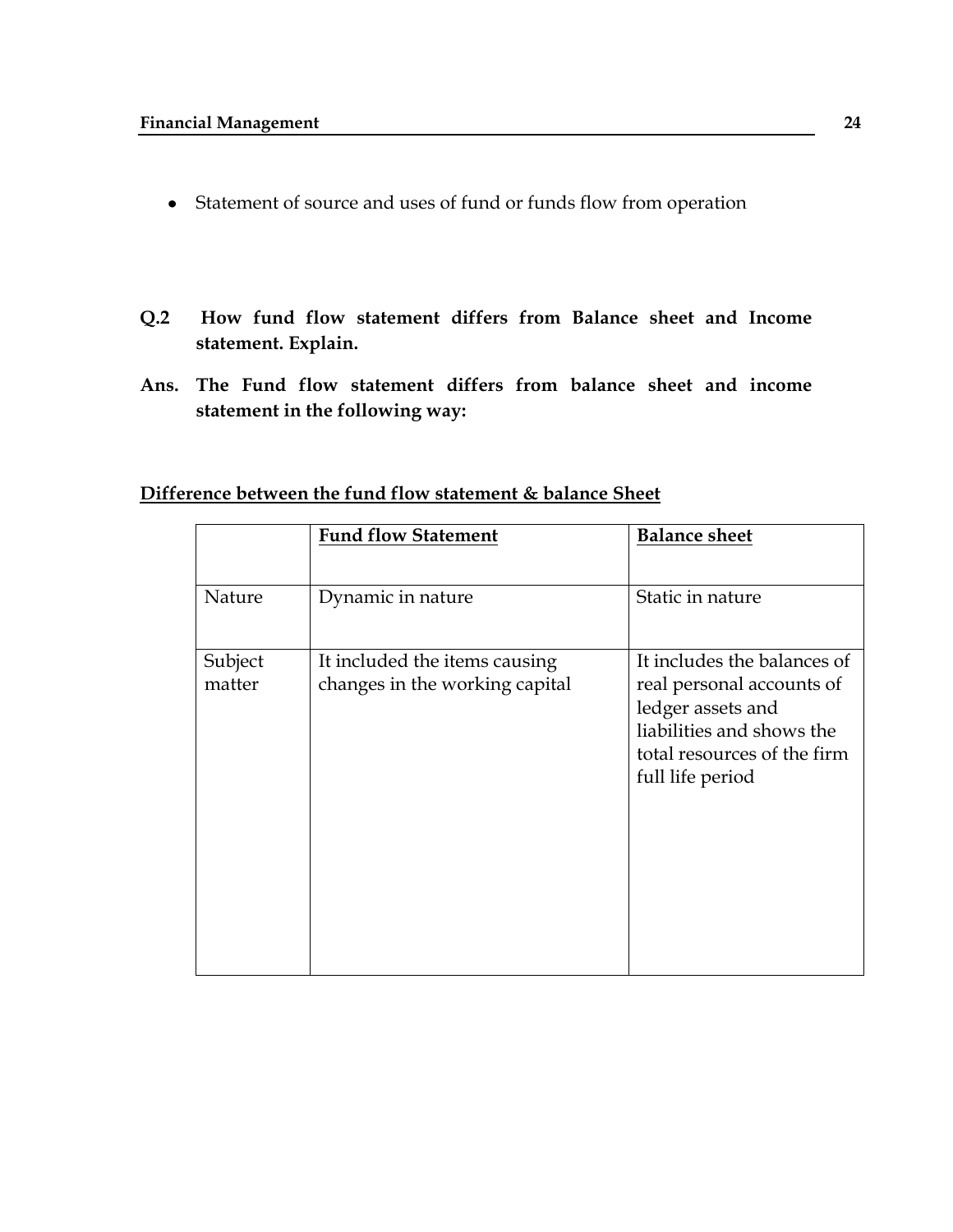| Utility     | Useful in decision making                   | Examine the soundness of<br>the firm    |
|-------------|---------------------------------------------|-----------------------------------------|
| Users       | Internal management                         | <b>External parties</b>                 |
| preparation | It is the exercise of post balance<br>sheet | End product of all<br>accounting period |

# **Difference between fund flow statement and the income statement**

| Objective  | Funds raised are matched with the     | Expenses are matched     |
|------------|---------------------------------------|--------------------------|
|            | uses                                  | with the income          |
|            |                                       |                          |
| Dependency | Not helpful in preparing income       | Helpful in preparing the |
|            | statement                             | fund flow statement      |
|            |                                       |                          |
| utility    | It is related to the movement of cash | Highlights the           |
|            | and all other items affecting the     | operating result of an   |
|            | working capital                       | accounting period and    |
|            |                                       | changes in the financial |
|            |                                       | position                 |
|            |                                       |                          |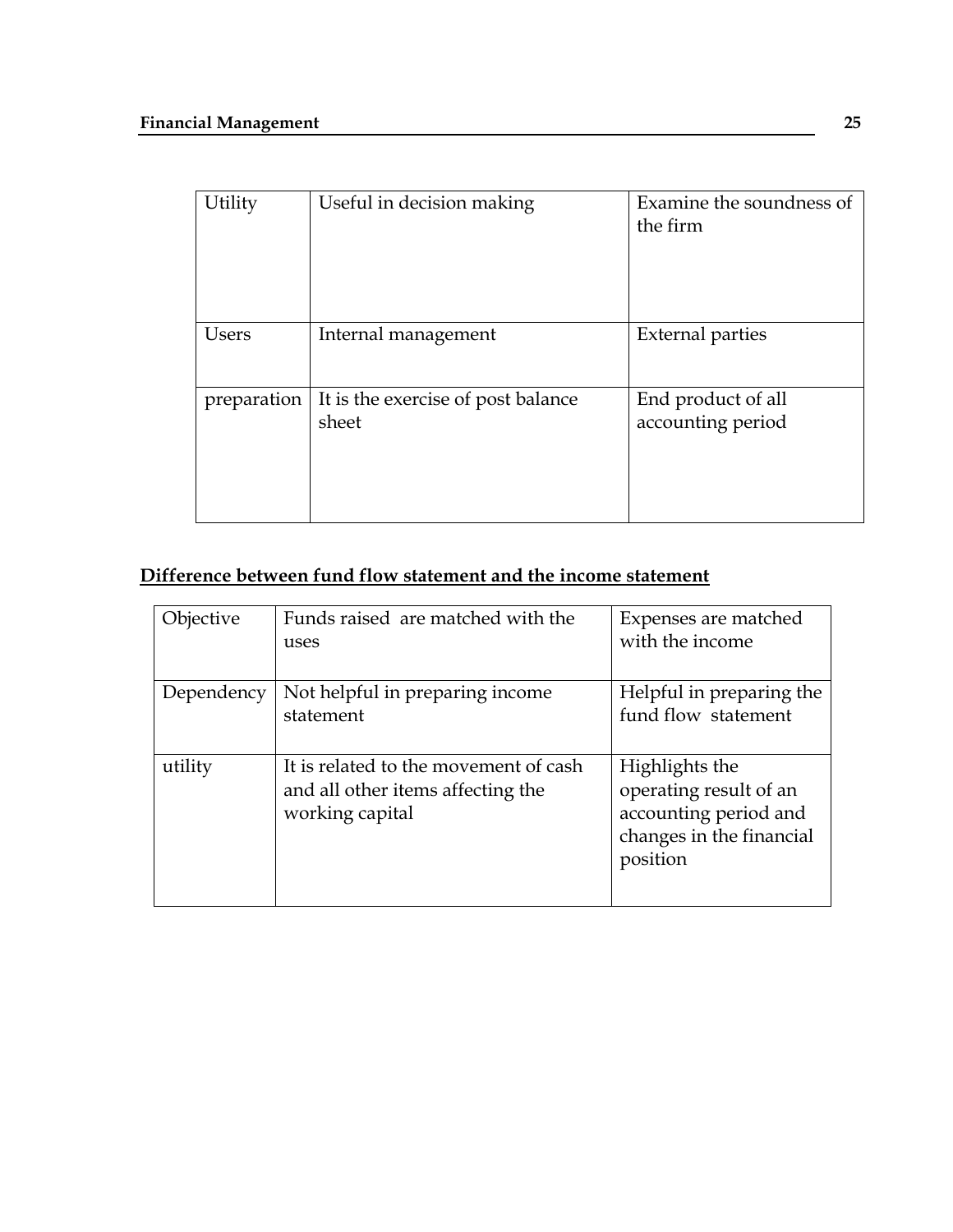# **Section-B**

# **Break Even analysis**

# **Q.1 Write a brief note on Break even analysis. Also explain how Break-even point is helpful in assessment of profit of the organization.**

#### **Ans: Introduction:**

Break –Even Analysis is a method of studying the relationship between sales revenue, fixed costs and variable expenses so as to determine the minimum volume at which production can be profitable.

**Definition:** Break even point can be defined as that volume of activity at which total sales revenue exactly equals total costs of the output produced or sold.

#### **Methods of computing BEP**

There are two methods of computing BEP:

| 1. Algebraic methods    |            | Contribution margin technique. |
|-------------------------|------------|--------------------------------|
|                         |            | Equation technique             |
| 2. Graphic Presentation | $\sim 100$ | <b>Break even Charts</b>       |
|                         |            | $P/V$ Graph                    |
|                         |            |                                |

## **Formulae**

The Formulas for computing BEP are as follow: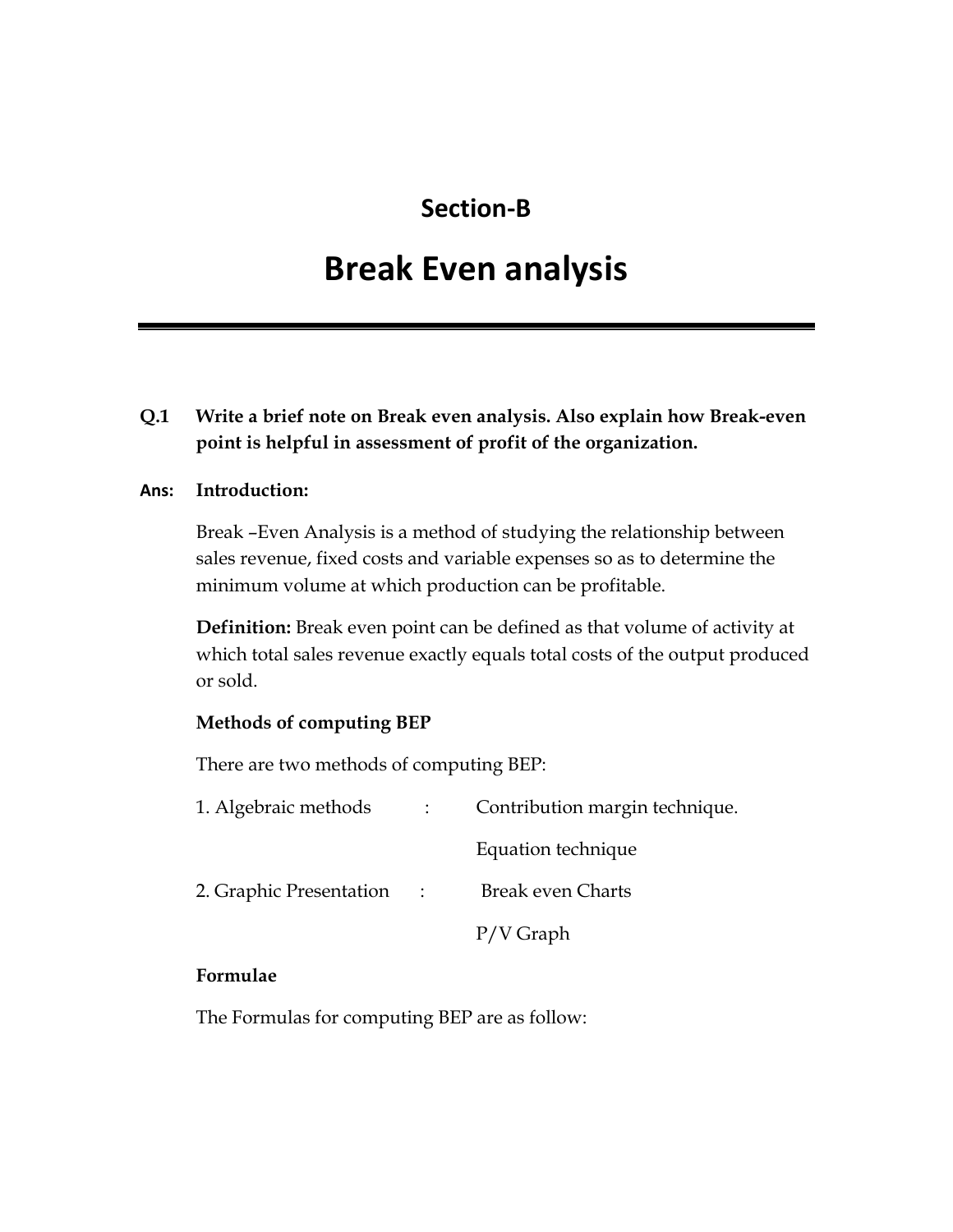| BEP  |     | <b>FIXED COSTS</b>           |
|------|-----|------------------------------|
|      |     | <b>S.P-VARIABLE COST</b>     |
| BEP. | $=$ | FIXED COSTS *<br>S.P.        |
|      |     | <b>CONTRIBUTION PER UNIT</b> |
| BEP  |     | <b>FIXED COST</b>            |
|      |     | V RATIO                      |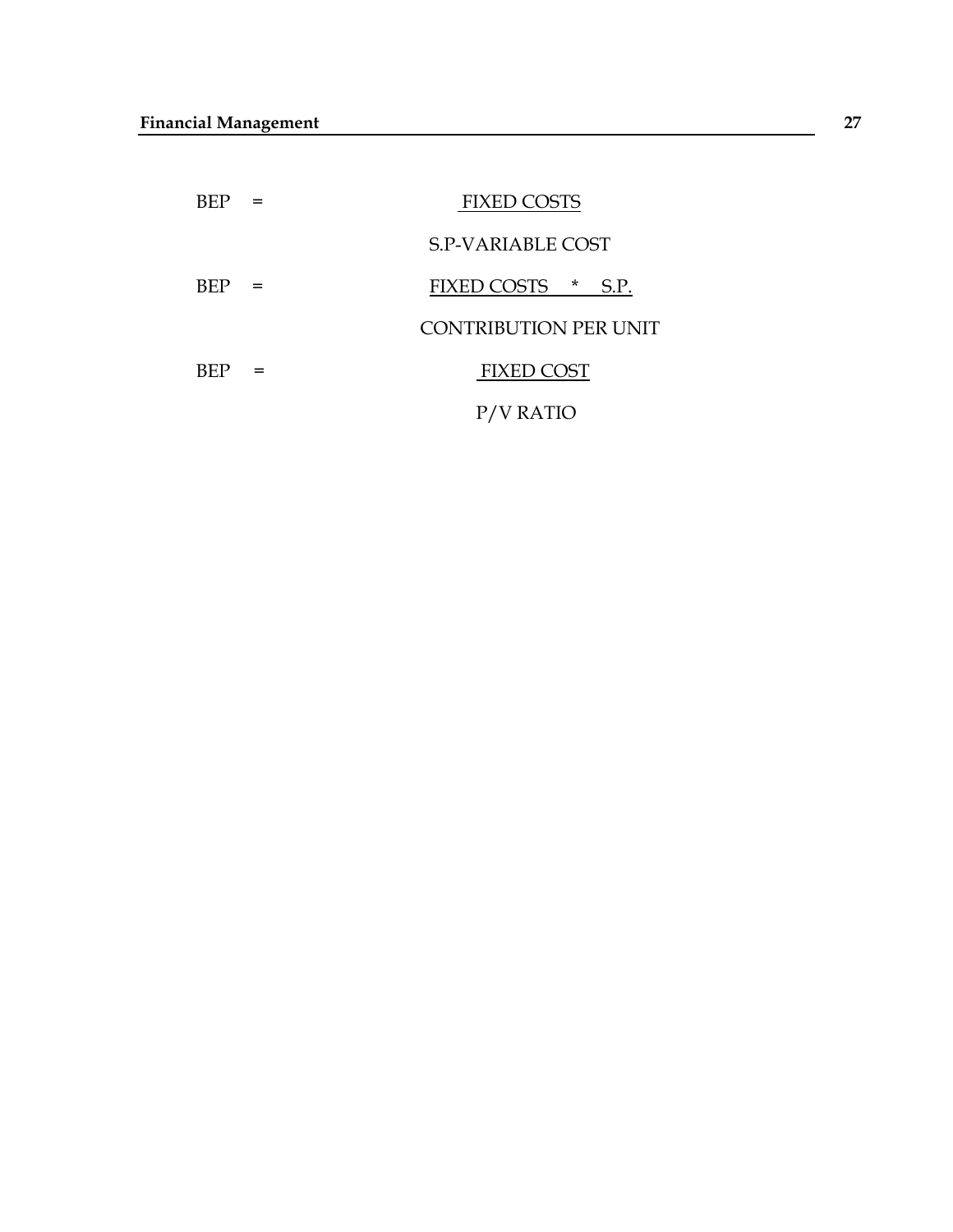# **An Introduction Study of Financial Planning and Forecasting.**

# **Q.1 What does financial planning signifies? Explain the meaning and concept of financial planning for a business. Explain.**

**Ans**: **Introduction :** Financial planning is a growing industry with projected faster than average job growth. Financial managers must be able to analyze the current position of their own firms as well as that of their competition .They must also plan for the company"s financial future. The financial manager is responsible for planning to ensure that the firm has enough funds for the needs. A useful tool for planning future cash needs to plan for the continuing profitability. Planning is an inevitable process in any business firm irrespective of its size and nature. So the financial planning encompasses both the business plan as well as analyzes the current as well as future financial position of the firm.

# **Meaning of financial planning**

When you want to maximize your existing financial resources by using various financial tools to achieve your financial goals that is financial planning.

Financial Planning is the process of estimating the capital required and determining its competition. It is the process of framing financial policies in relation to procurement, investment and administration of funds of an enterprise.

# **The Definition of Financial Planning**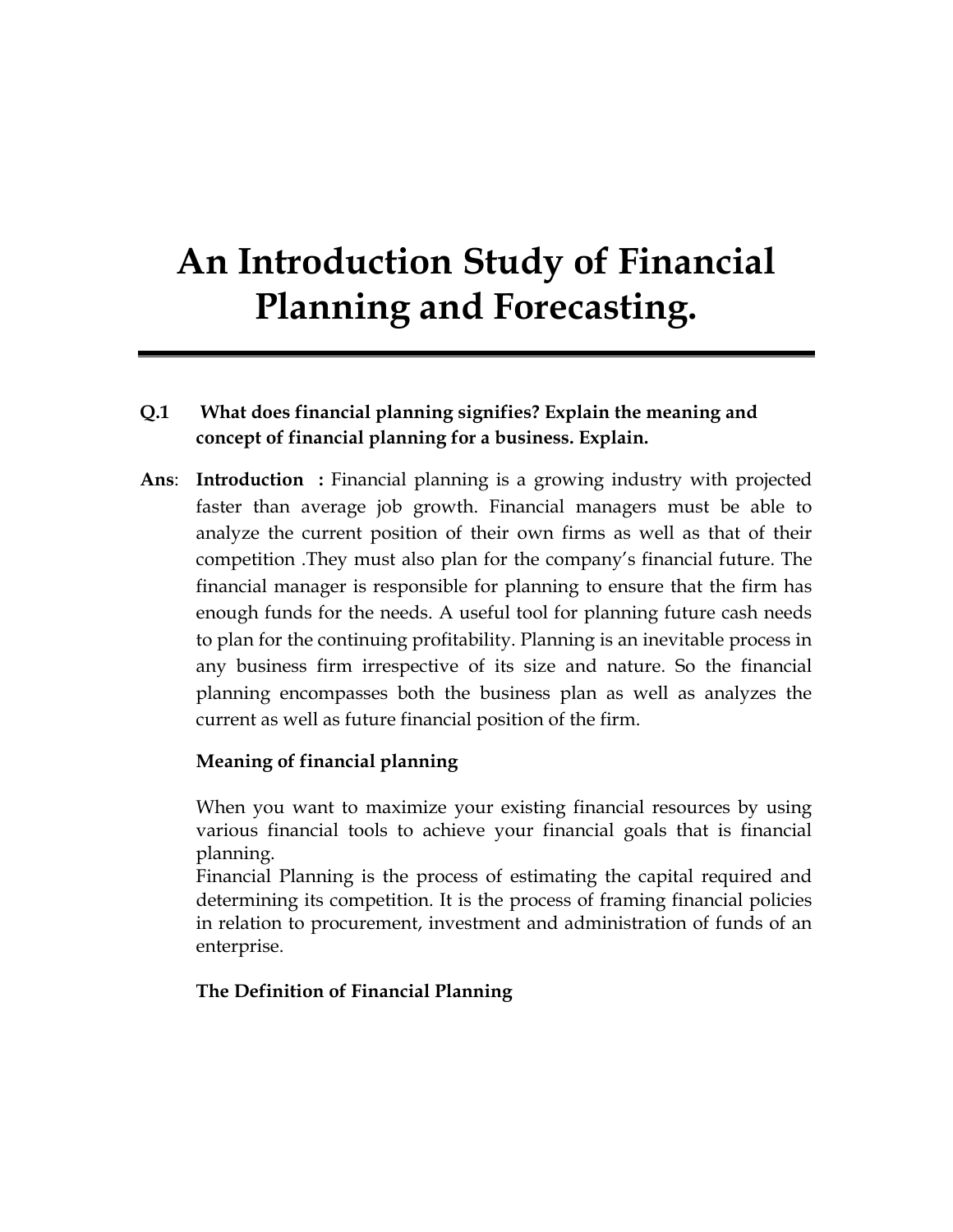Financial planning is a systematic approach whereby the financial planner helps the organization to maximize his existing financial resources by utilizing financial tools to achieve his financial goals.

#### **Financial planning in mathematical form:**

There are 3 major components:

- Financial Resources (FR)
- Financial Tools (FT)
- Financial Goals (FG)

#### **Financial Planning: FR + FT = FG**

In other words, financial planning is the process of meeting your life goals through proper management of your finances. Life goals can include buying a home, saving for your children's education or planning for retirement. It is a process that consists of specific steps that help you to take a big-picture look at where you are financially. Using these steps you can work out where you are now, what you may need in the future and what you must do to reach your goals.

#### **Who is a Financial Planner?**

A financial planner is someone who uses the financial planning process to help you figure out how to meet your life goals. The planner can take a `big picture` view of your financial situation and make financial planning recommendations that are right for you. The planner can look at all of your needs including budgeting and saving, taxes, investments, insurance and retirement planning.

A **financial planner** or **personal financial planner** is a practicing professional who prepares financial planning for people covering various aspects of personal finance which includes: [cash flow](http://en.wikipedia.org/wiki/Cash_flow) management, education planning, [retirement planning,](http://en.wikipedia.org/wiki/Retirement_planning) [investment planning,](http://en.wikipedia.org/wiki/Investment_management) [risk](http://en.wikipedia.org/wiki/Financial_risk_management)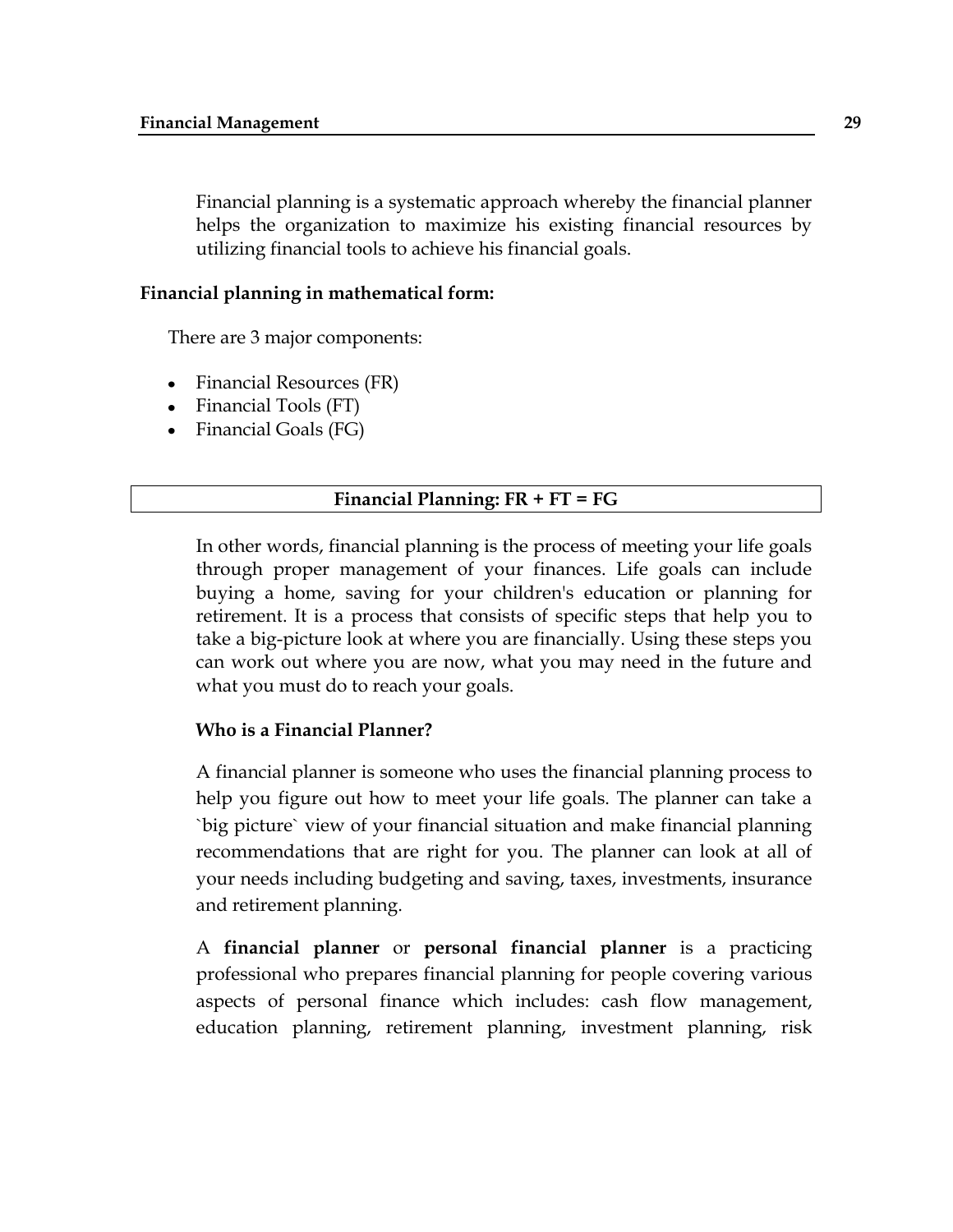management and insurance planning, tax planning, [estate planning](http://en.wikipedia.org/wiki/Estate_planning) and business succession planning (for business owners). One of the key objectives with which a financial planner works is to provide inflation and risk adjusted returns for its clients

Financial planners are also known by the title financial adviser in some countries, although these two terms are technically not synonymous, and their roles have some functional differences.

When you have a professional relationship with a planner that does not mean that he replaces other professionals such as lawyers or accountants. A planner is a coordinator who works with others in making the planning process work.

#### **Financial planner's job function**

A financial planner specializes in the planning aspects of finance, in particular personal finance, as contrasted with a stock broker who is generally concerned with the investments, or with a life insurance intermediary who advises on risk products.

#### **Q.2. What are the steps and the basic consideration followed in financial planning process. Explain.**

- **Ans.** Financial planning is usually a multi-step process, and involves considering the client's situation from all relevant angles to produce integrated solutions. The six-step financial planning process has been adopted.
	- *Determine Current Financial Situation*
	- *Develop your financial goals*
	- *Identify alternative courses of action*
	- *Evaluate alternatives on various considerations*
	- *Identify alternative courses of action*
	- *Create and implement your financial action plan*
	- *Review and Revise the financial plan*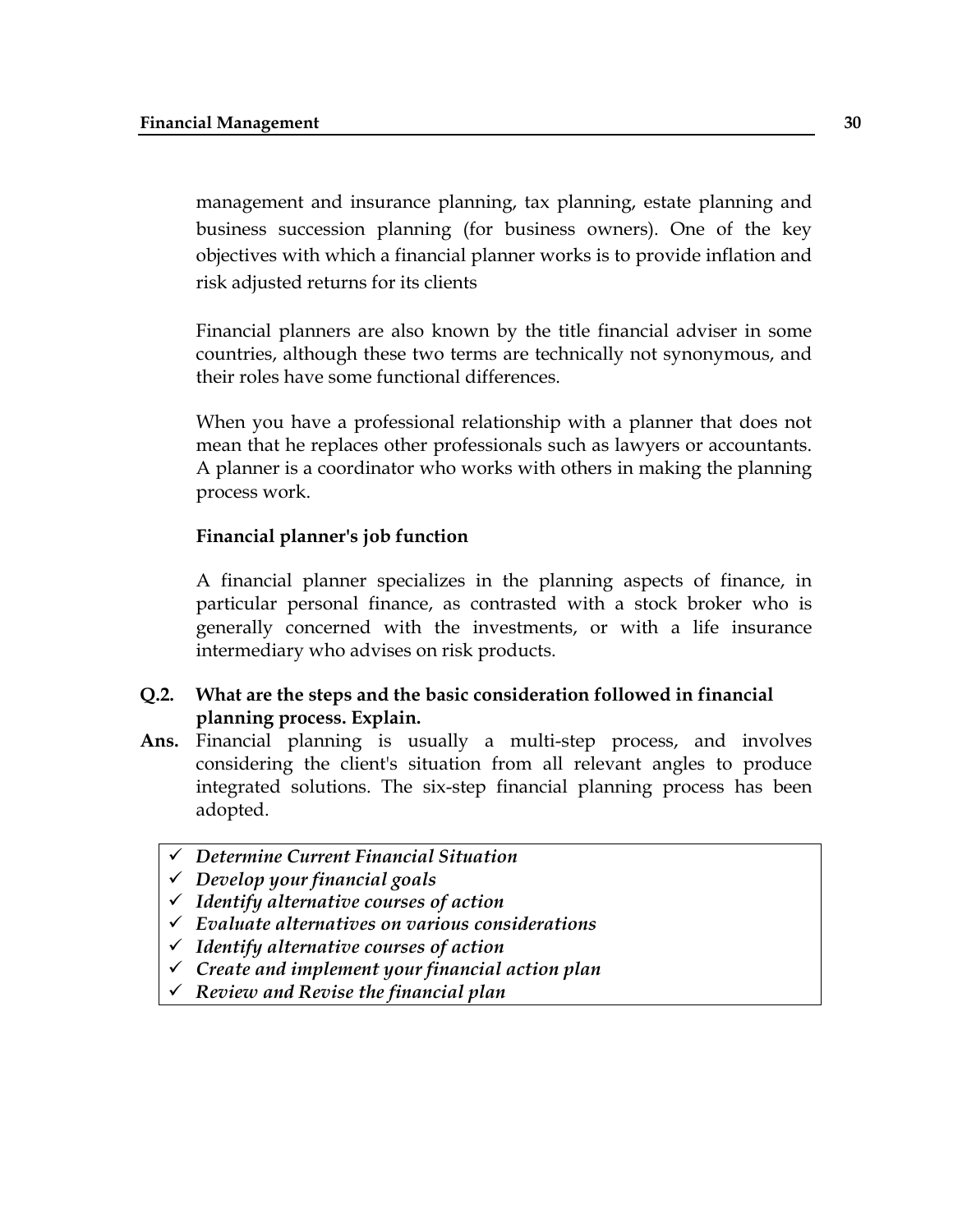# **Financial planning for the client's perspective:**

**Step 1: Setting goals with the client** This step (that is usually performed in conjunction with Step 2) is meant to identify where the client wants to go in terms of his finances and life.

**Step 2: Gathering relevant information on the client** This would include the qualitative and quantitative aspects of the client's financial and relevant nonfinancial situation.

**Step 3: Analyzing the information** The information gathered is analysed so that the client's situation is properly understood. This includes determining whether there are sufficient resources to reach the client's goals and what those resources are.

**Step 4: Constructing a financial plan** Based on the understanding of what the client wants in the future and his current financial status, a roadmap to the client goals is drawn to facilitate the achievements of those goals.

**Step 5: Implementing the strategies in the plan** Guided by the financial plan, the strategies outlined in the plan are implemented using the resources allocated for the purpose.

**Step 6: Monitoring implementation and reviewing the plan** The implementation process is closely monitored to ensure it stays in alignment to the client's goals. Periodic reviews are undertaken to check for misalignment and changes in the client's situation. If there is any significant change to the client's situation, the strategies and goals in the financial plan are revised accordingly.

In Short, the scope of planning would usually consider the following:

 $\checkmark$  [Risk Management](http://en.wikipedia.org/wiki/Financial_risk_management) and Insurance Planning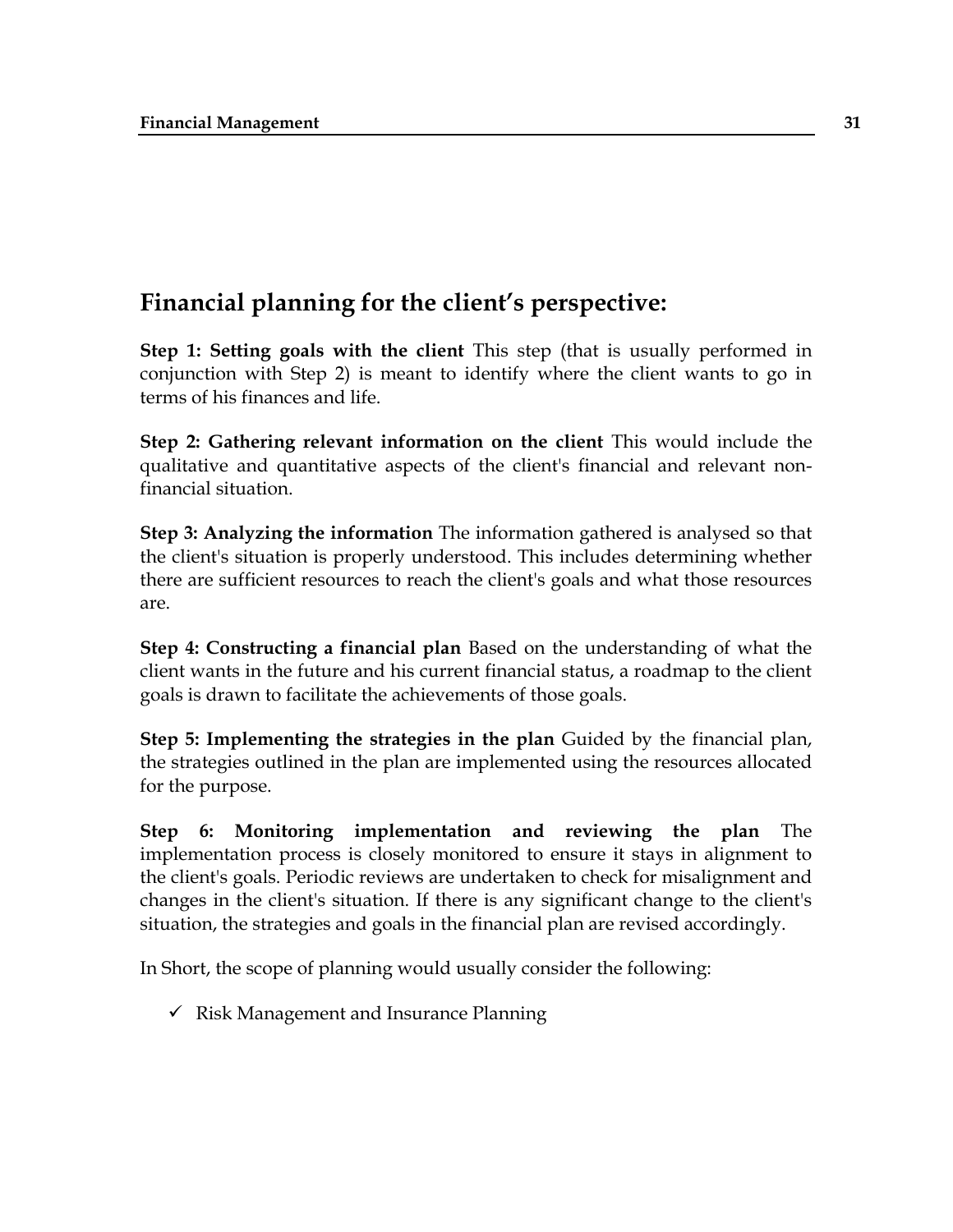- o Managing cash flow risks through sound risk management and insurance techniques
- $\checkmark$  Investment and Planning Issues
	- o Planning, creating and managing capital accumulation to generate future capital and cash flows for reinvestment and spending
- $\checkmark$  Retirement Planning
	- o Planning to ensure [financial independence](http://en.wikipedia.org/wiki/Financial_independence) at retirement including 401Ks, IRAs etc.
- $\checkmark$  Tax Planning
	- o Planning for the reduction of tax liabilities and the freeing-up of cash flows for other purposes
- $\checkmark$  Estate Planning
	- o Planning for the creation, accumulation, conservation and distribution of assets
- $\checkmark$  [Cash Flow](http://en.wikipedia.org/wiki/Cash_Flow) and Liability Management
	- o Maintaining and enhancing personal cash flows through debt and lifestyle management
- $\checkmark$  Relationship Management
	- o Moving beyond pure product selling to understand and service the core needs of the client.

# **Q.3. What is the objective and importance of financial planning?**

# **Ans. Objectives:**

People enlist the help of a financial planner because of the complexity of performing the following:

- Providing financial security and ensuring that all goals of personal finance are met
- Finding direction and meaning in one's financial decisions;
- Understanding how each financial decision affects other areas of finance; and
- Adapting to life changes to feel more financially secure.

The best results of working with a comprehensive financial planner, from an individual client or family's perspective are: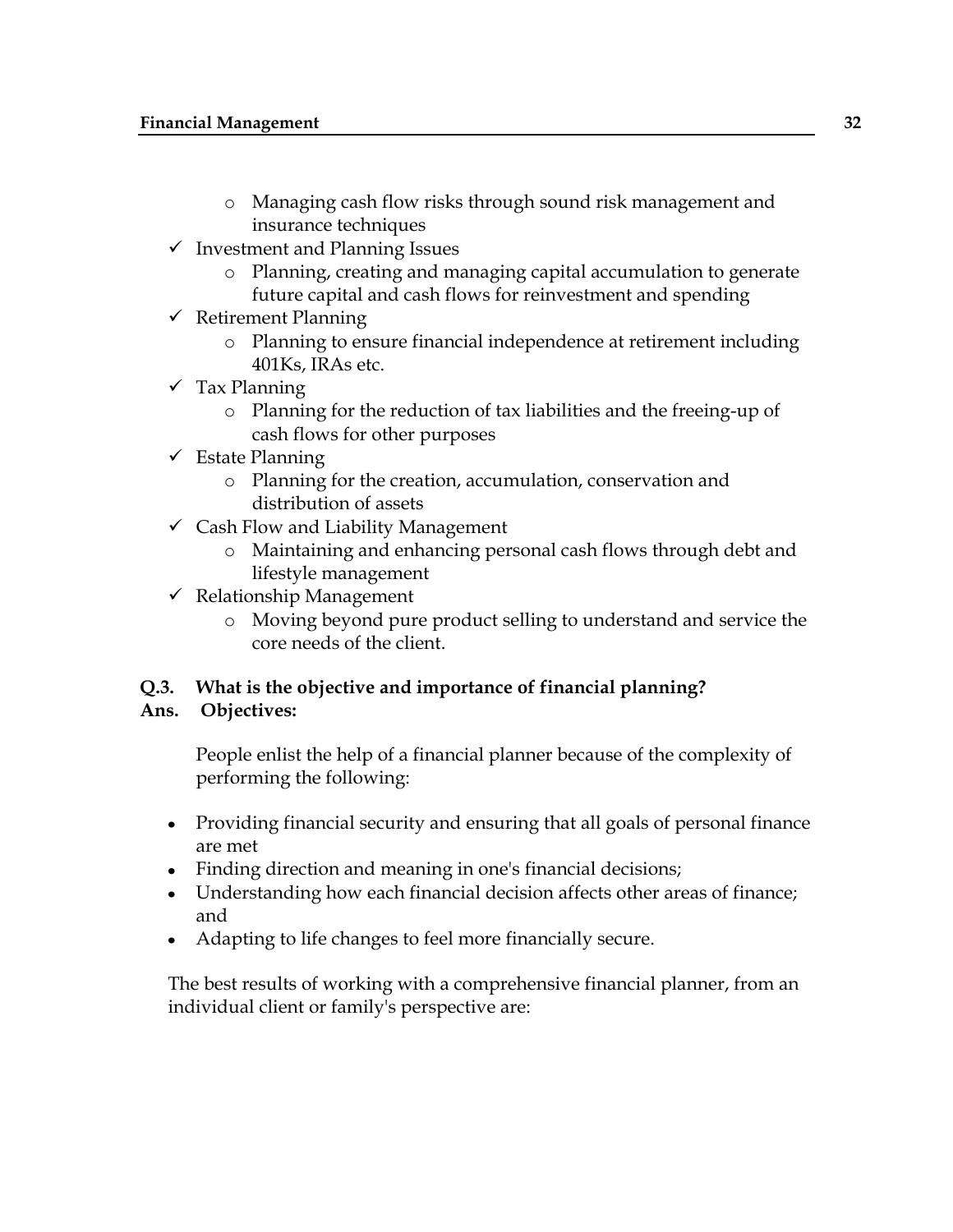- To create the greatest probability that all financial goals (anything requiring both money and planning to achieve) are accomplished by the target date, and
- To have a frequently-updated sensible plan that is proactive enough to accommodate any major unexpected financial event that could negatively affect the plan, and
- To make intelligent financial choices along the way (whether to "buy or  $\bullet$ lease" whether to "refinance or pay-off" etc.).

Before working with a comprehensive financial planner, a client should establish that the planner is competent and worthy of trust, and will act in the client's interests rather than being primarily interested in selling the client financial products for his own benefit. As the relationship unfolds, an individual financial planning client's objective in working with a comprehensive financial planner is to clearly understand what needs to be done to implement the financial plan created for them. So, in many ways, a financial planner's step-by-step written implementation plan of action items, created after the plan is completed, has more value to many clients than the plan itself. The comprehensive written lifetime financial plan is a technical document utilized by the financial planner, the written implementation plan of action is just a few pages of action items required to implement the plan; a much more "usable" document to the client.

# *Financial Planning has got many objectives in reference with the procedural steps to to look forward to. These are listed as following:*

- a. Determining capital requirements- This will depend upon factors like cost of current and fixed assets, promotional expenses and long- range planning. Capital requirements have to be looked with both aspects: short- term and long- term requirements.
- b. Determining capital structure- The capital structure is the composition of capital, i.e., the relative kind and proportion of capital required in the business. This includes decisions of debt- equity ratio- both short-term and long- term.
- c. Framing financial policies with regards to cash control, lending, borrowings, etc.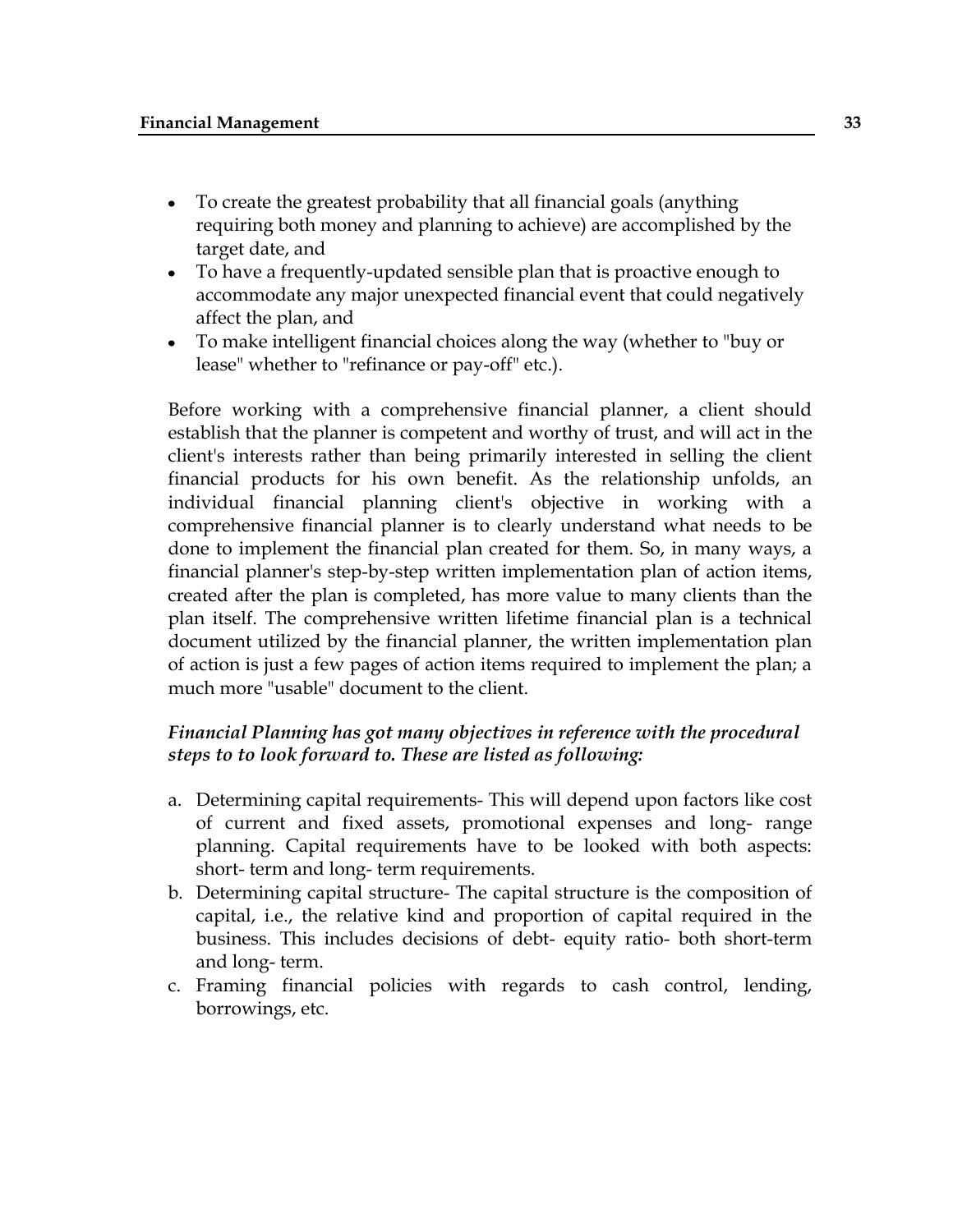d. A finance manager ensures that the scarce financial resources are maximally utilized in the best possible manner at least cost in order to get maximum returns on investment.

### *Importance of Financial Planning*

Financial Planning is process of framing objectives, policies, procedures, programs and budgets regarding the financial activities of a concern. This ensures effective and adequate financial and investment policies. The importance can be outlined as-

- 1. Adequate funds have to be ensured.
- 2. Financial Planning helps in ensuring a reasonable balance between outflow and inflow of funds so that stability is maintained.
- 3. Financial Planning ensures that the suppliers of funds are easily investing in companies which exercise financial planning.
- 4. Financial Planning helps in making growth and expansion programmes which helps in long-run survival of the company.
- 5. Financial Planning reduces uncertainties with regards to changing market trends which can be faced easily through enough funds.
- 6. Financial Planning helps in reducing the uncertainties which can be a hindrance to growth of the company. This helps in ensuring stability an d profitability in concern.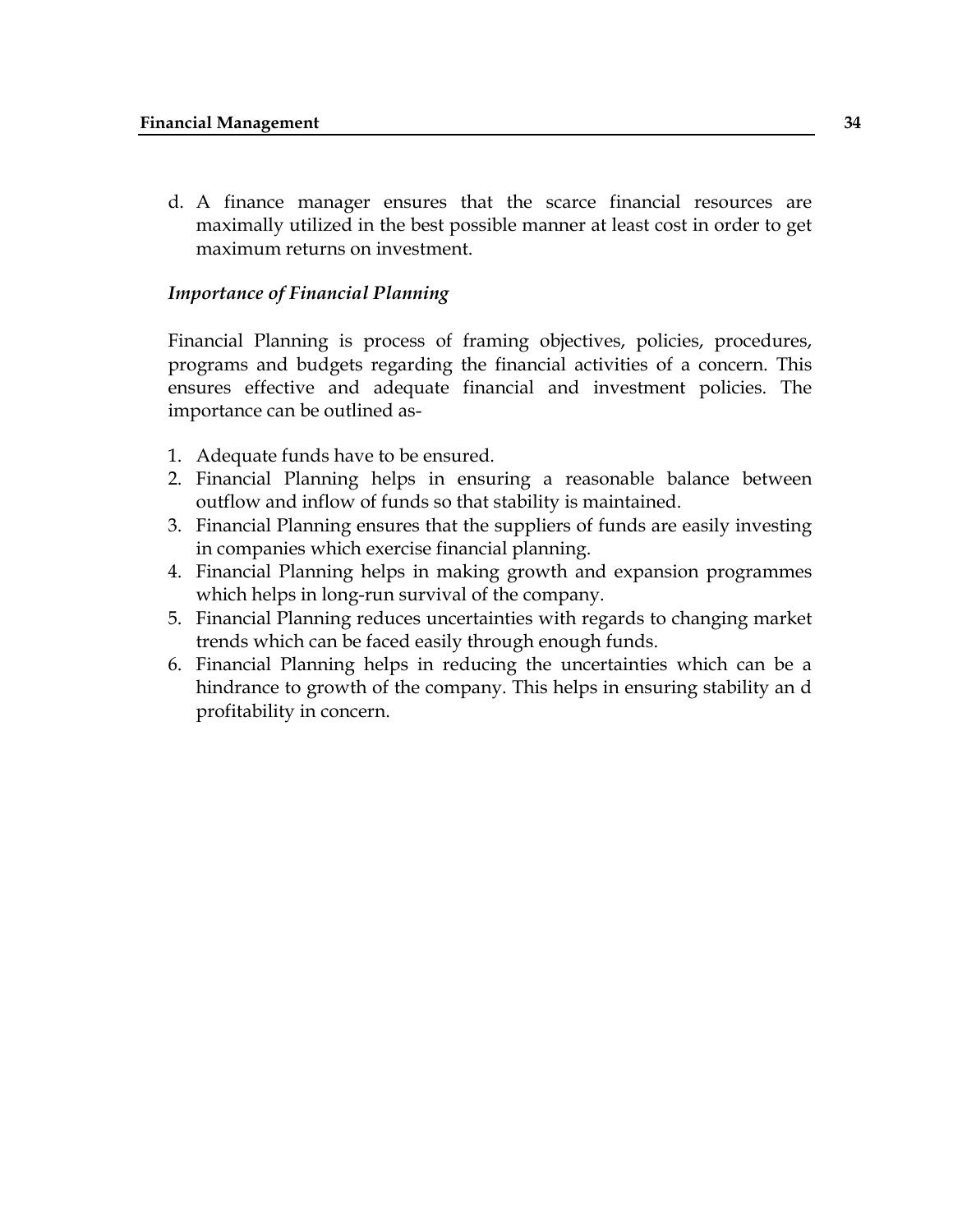# **Short term and Long term sources of Finance: Equity vs. Debt.**

- **Q.1 What are the short term and long term sources of finance? Throw light on their uses and specifications.**
- **Ans**. There are two main sources of financing a project i.e.
	- Own funds and
	- Loan funds

The cost of a project depends on the nature of project i.e. a project set up for the first time, expansion project, modernization project, diversification project, take over project joint venture project, merger project etc.

The correct estimation of capital costs and working capital requirements is very necessary otherwise the project face serious problems and ultimately the project may remain incomplete or the project may take more time for want of funds. The capital cost may consists of items like land and site development, building and civil works, plant and machinery, technical knowhow fees, miscellaneous fixed assets, interest, provisions for contingencies etc. Similarly, working capital may consists of items like raw material, work in progress, finished products, debtors/receivables, power, fuel, salary & wages ,taxes, duties, overhead expanses and contingencies.

## **Main sources of finance-**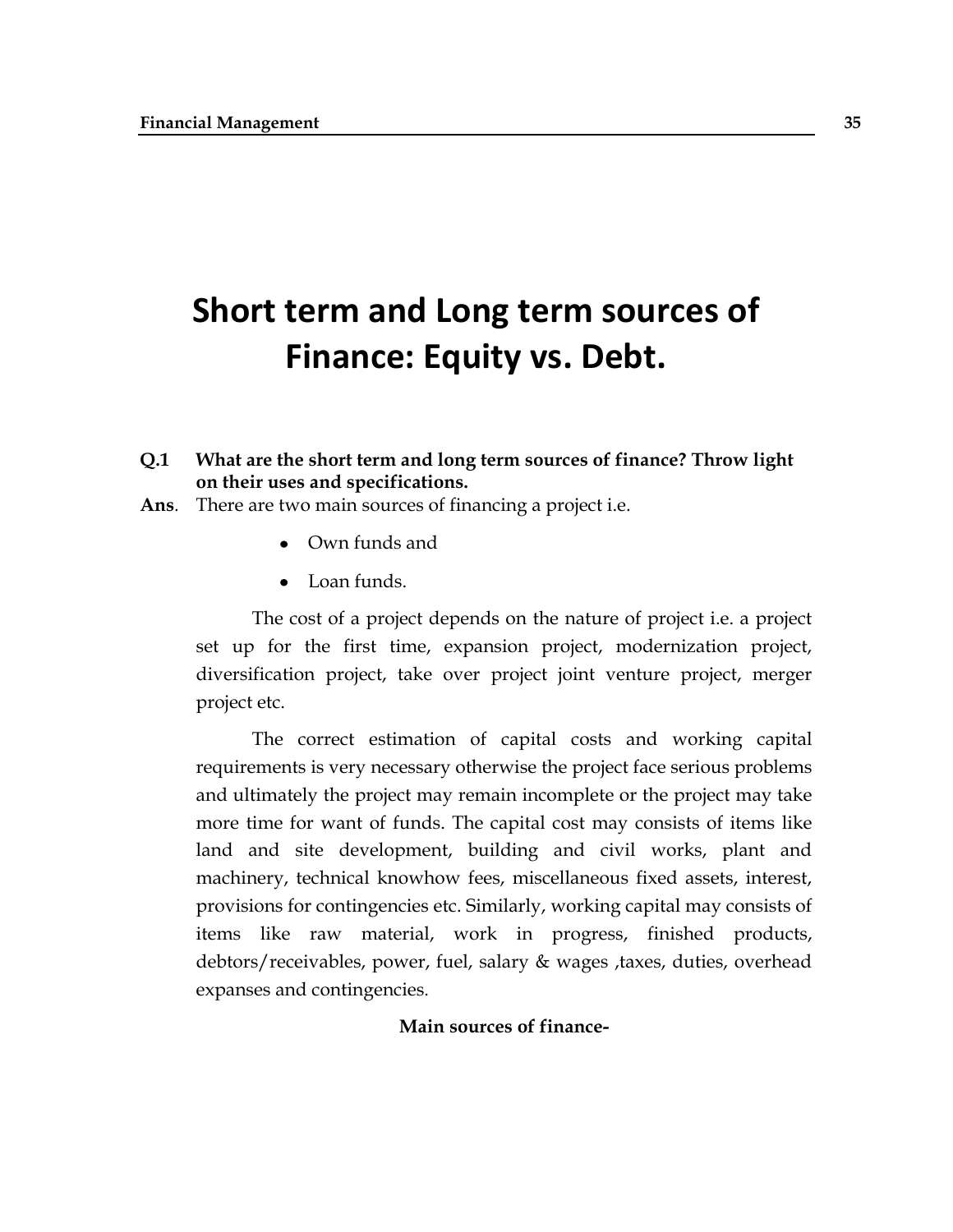#### I - **Own funds**

- (i) Share capital
	- Equity and
	- Preference share capital
- (ii) Premium on issue of share capital
- (iii) Reserves and surplus including retained earnings
- (iv) Subsidy received from central/state governments

## II - **Loan funds or debt**

- (i) Debentures convertible, non convertible an partly convertible debentures
- (ii) Term loans or long term loans from all India level development financing institutions AIDFI's and state level development financing institutions.
- (iii) Unsecured loans Like commercial paper referred credit- receiving goods, plan & machinery from suppliers on credit and payment in installments.

## **Sources and the uses of the funds**

| $\epsilon$ |      |
|------------|------|
| ces        | __   |
| -------    | ---- |
|            |      |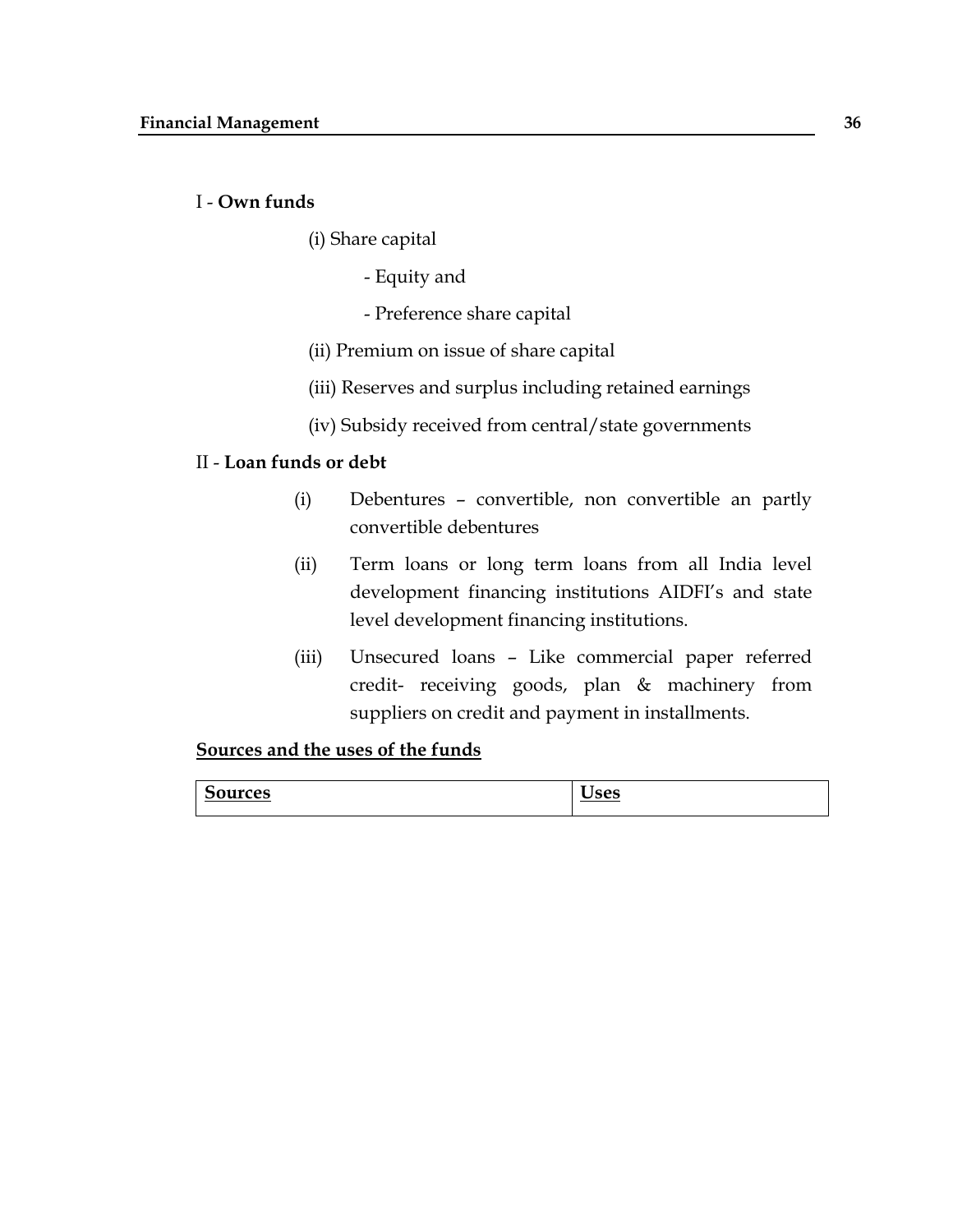- Profit from operation  $\bullet$
- Increase in the long term liability
- $\bullet$  Increase in the share capital
- Sale of fixed assets
- Non trading receipts
- Loss from operation
- Decrease in long term liability
- Decrease in capital fund
- Purchase of fixed assets
- Non trading payments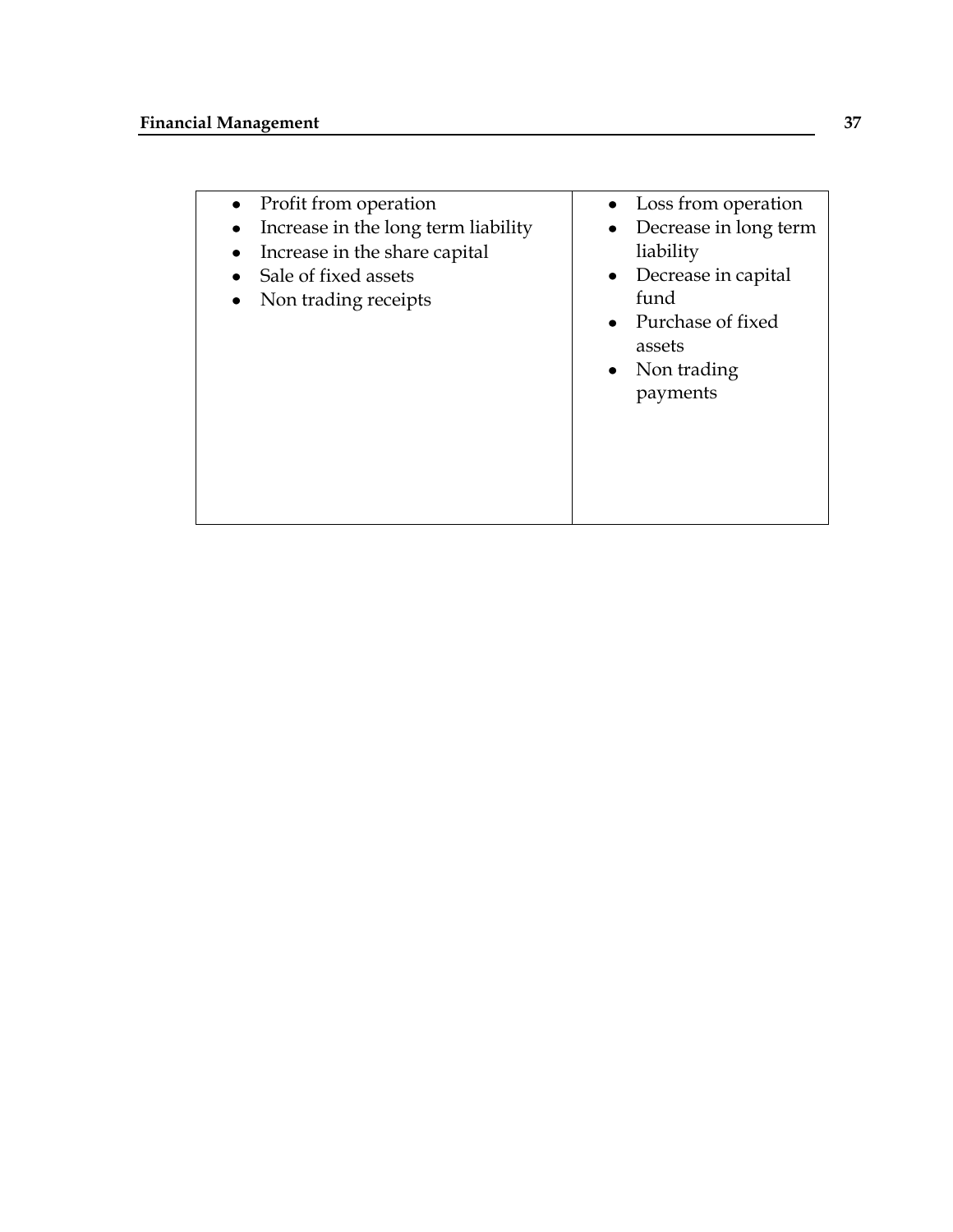# **Working capital management**

**Q.1**. **Explain the meaning and concept of working capital and its management.**

**Or**

**How working capital management meant a lot in achieving the goals of a firm.**

#### **Ans. Introduction:**

Working capital in that part of firms capital which is required for financing current assets such as cash, debtors, receivables inventories, marketable securities etc. Funds invested in such assets keep revolving with relative rapidity and are constantly converted in to cash.

**Other names**: Working capital is also known as circulating capital, revolving capital, short term capital or liquid capital.

#### **Meaning and Definition:**

**Working capital** is a financial metric which represents the amount of dayby-day operating liquidity available to a business. Along with fixed assets such as plant and equipment, working capital is considered a part of operating capital. It is calculated as current assets minus current liabilities. A company can be endowed with assets and profitability, but short of liquidity, if these assets cannot readily be converted into cash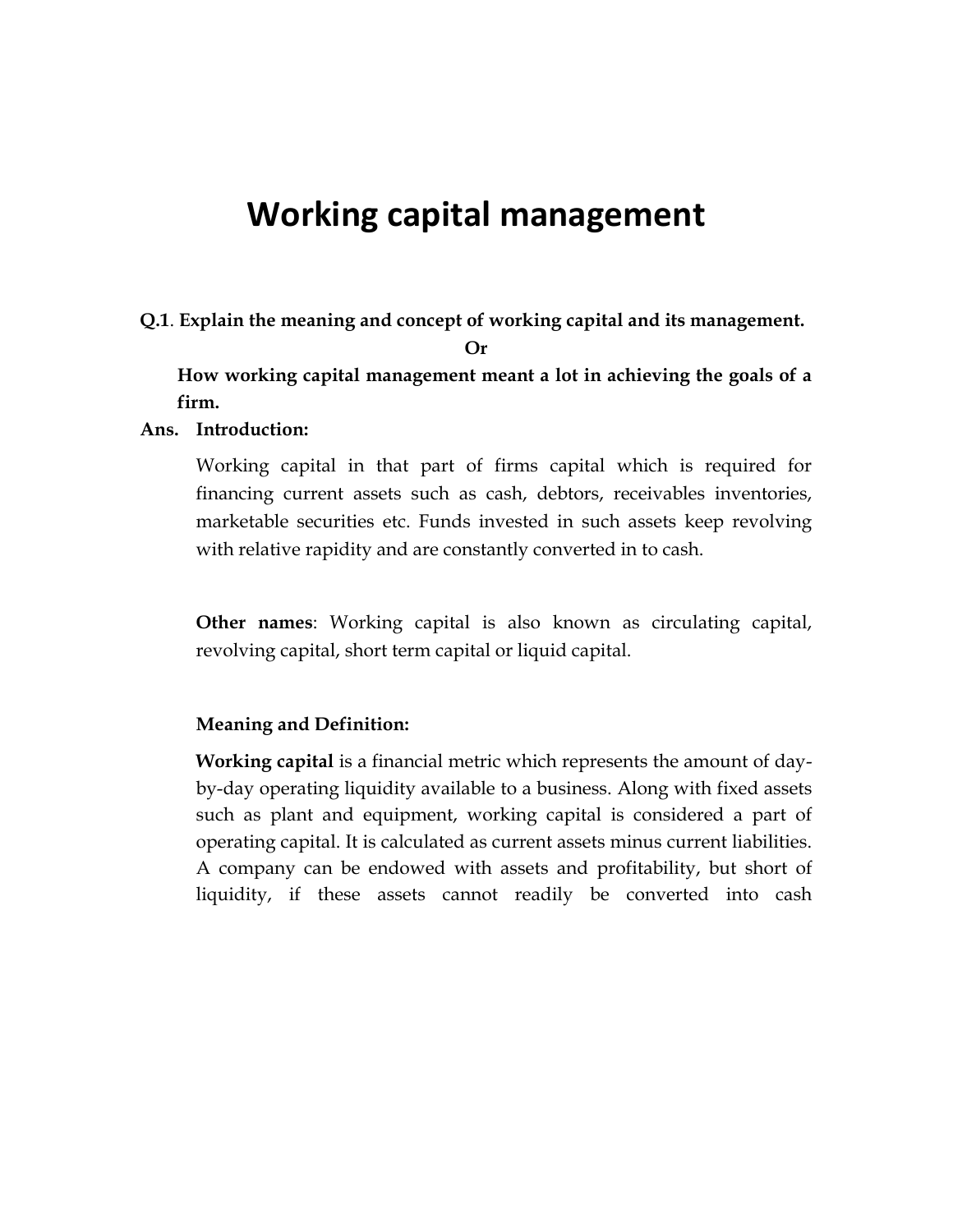

- **Gross working capital** Refers to firms investments in current assets which are converted in to cash during an accounting year such as cash, bank balance, short term investments, debtors, bills receivable, inventory, short term loans and advances etc.
- **Net working capital** Refers to difference between current assets and current liabilities or excess of total current assets over total current liabilities.
- **Regular or permanent working capital** Refers to minimum amount which permanently remain blocked and can not be converted in to cash such as minimum amount blocked in raw material, finished product debtors etc.
- **Variable or temporary working capital** Refers to amount over and above permanent working capital i e difference between total working capital less permanent working capital.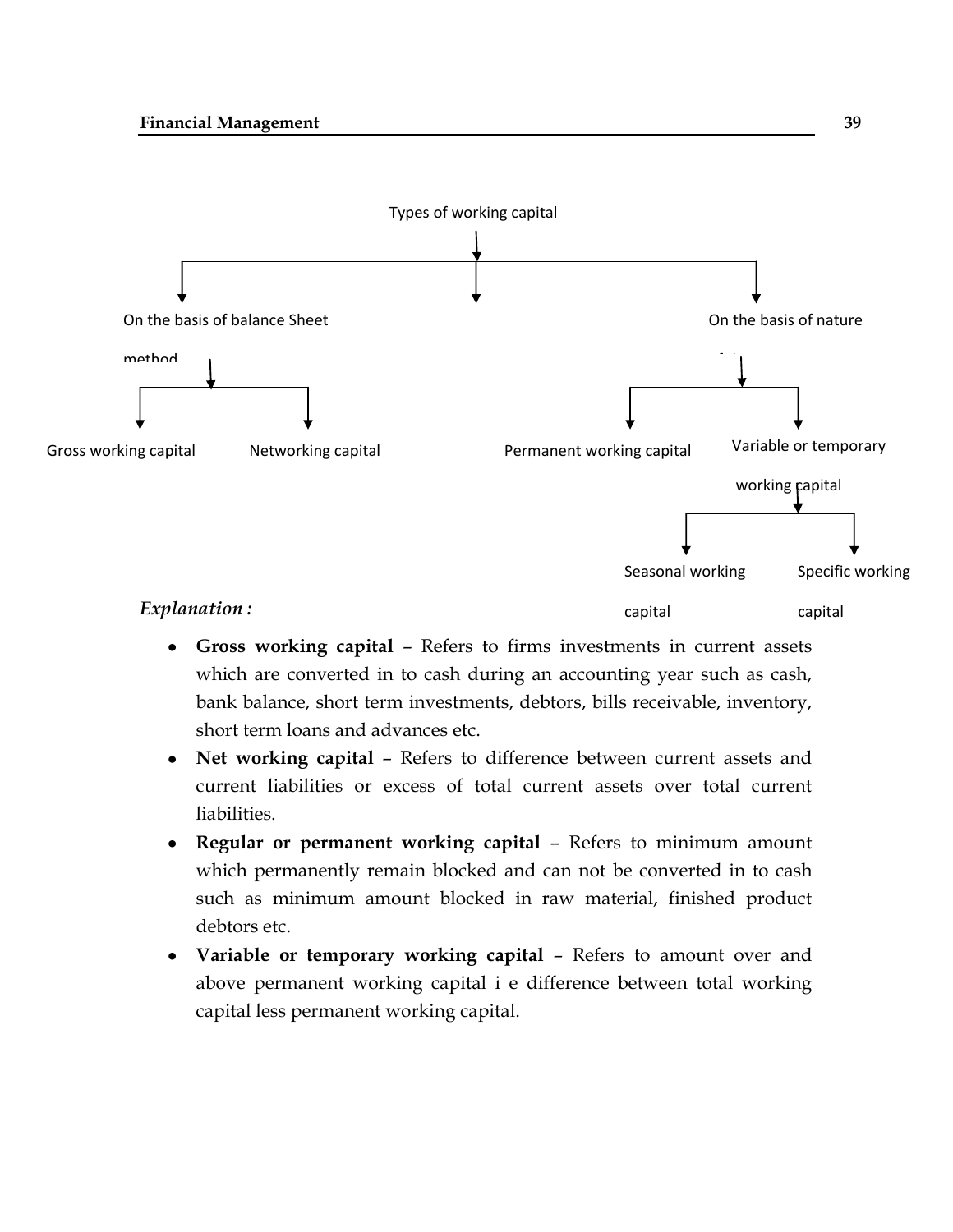- **Seasonal working capital** Refers to capital required to meet seasonal demand e.g. extra capital required for manufacturing coolers in summer, woolen garments in winter. It can be arranged through short term loans.
- **Specific working capital** Refers to part of capital required for meeting unforeseen contingencies such as strike, flood, war, slump etc.

#### **Q.2 List out the various determinants of working capital?**

**Or**

**Explain in brief important factors which help in estimating requirements of working capital in an organization.** 

#### **Ans. Important factors or determinants of working capital are:**

- **i. Nature of business:** firms dealing in luxury goods, construction business, steel industry etc need more capital while those dealing in fast moving consumer goods (FMCG"s) need less working capital.
- **ii. Size of business:** large size firms need more working capital as compared to small size firms.
- **iii. Level of technology:** use of high level technology leads to fastening the process and reduce wastage and in such case, less working capital would be required.
- **iv. Length of operating cycle:** longer is the operating cycle; higher would be the need of working capital.
- **v. Seasonal nature:** firms dealing in goods of seasonal nature, higher capital during peak season would be required.
- **vi. Credit policy:** If credit policy followed is liberal more working capital would be required and if the same is strict less working capital would be required.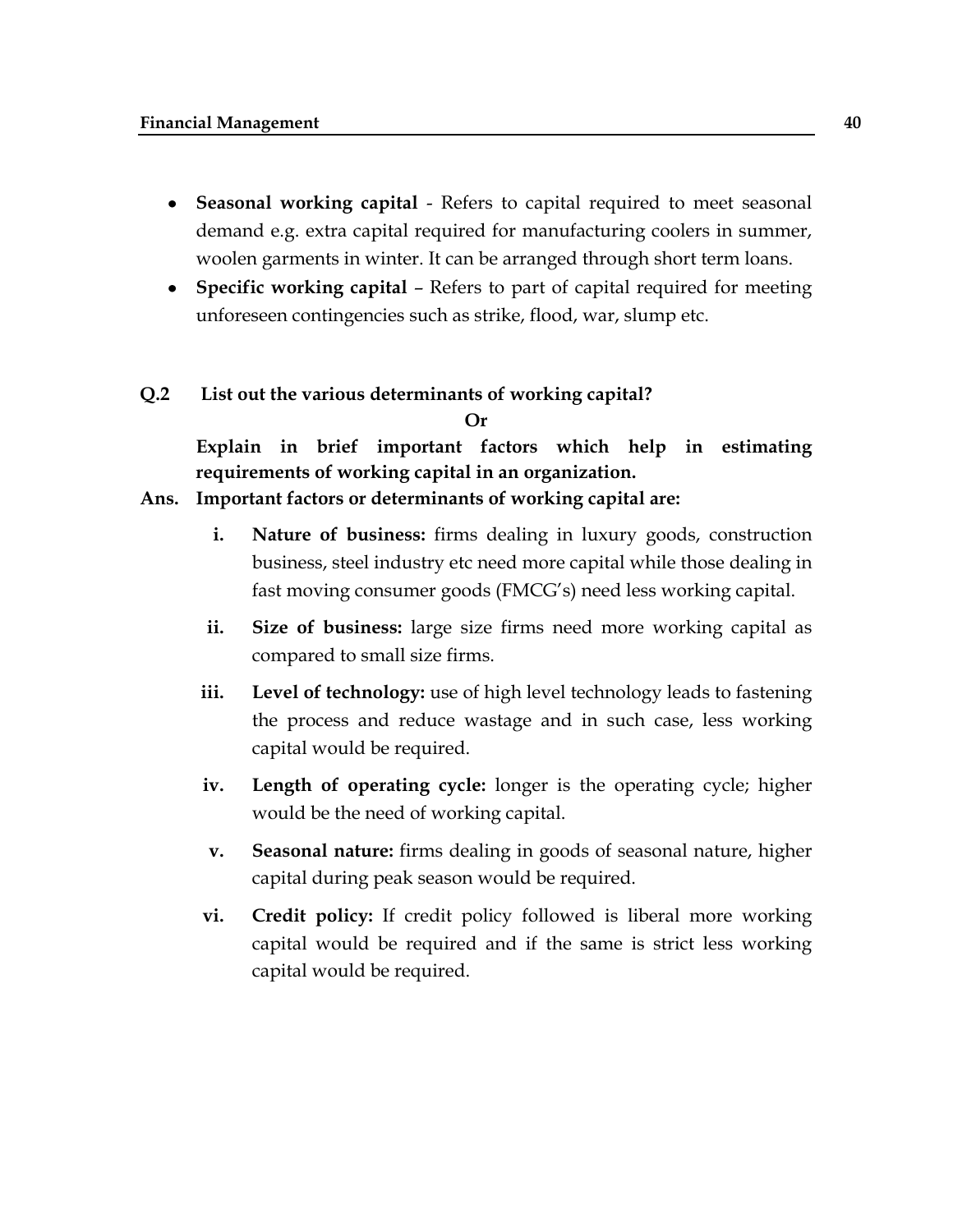- **vii. Turnover of working capital:** If rate of turnover is more, less working capital would be required and this rate is less, more working capital would be required.
- **viii. Dividend policy:** If a firm retains more profit and distributes fewer amounts as dividend, less working capital would be required.
	- **ix. Profit margin:** If rate of margin of profit is more, less working capital would be required.
	- **x. Rate of growth**: If growth rate is high and firm is continuously expending/ diversifying its production & business, more working capital would be needed.

#### **xi. Other factors like** :

- Means of transport
- Availability of water, power nearly
- Political stability

Coordination of activities also effect estimation of requirements of working capital.

# **Ques.3 Working capital is the lifeblood of any business." Comment. (Significance/Importance of adequate working capital**

#### **Ans: Effects of Adequate capital**

- Prompt payment to supplies & benefit of cash/ trade discount.
- Increase in good will/ image
- Easy loans from banks
- Increase in the efficiency of employee's executives/ directors.
- Increase in the productivity as well as profitability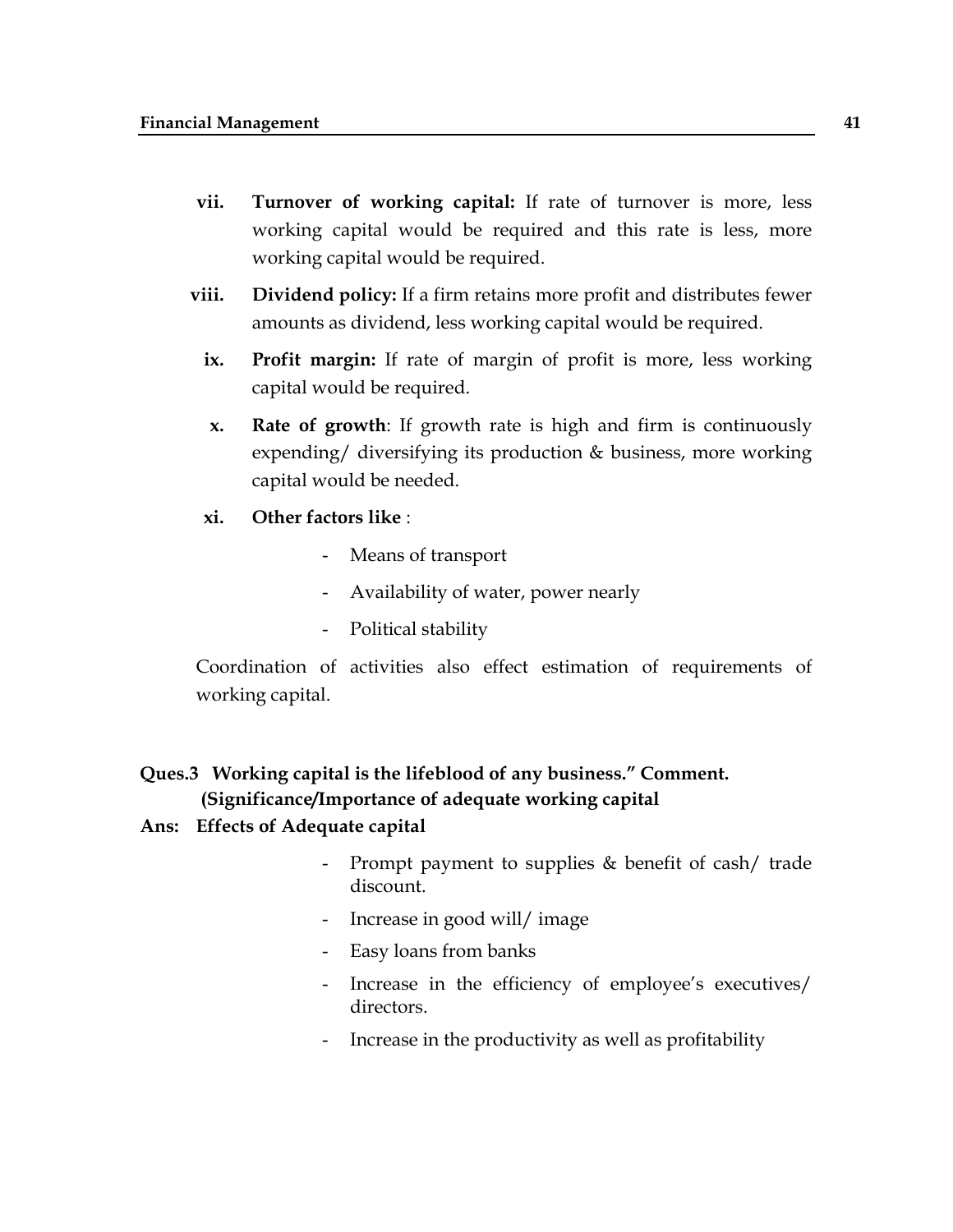#### **Inadequate or short working capital**

- Stock out situation may arise
- Loosing customers
- Less profit
- Down fall of good will / image

#### **Excess working capital**

- Unnecessary piling of stock due to which loss of interest on amount blocked, theft, pilferage
- Lead to inefficiency of management
- Adversely effect production and profitability
- Dissatisfaction to share holders

# **Schedule of change in working capital**

Working capital will increase when there is increase in current assets and decrease in current liability & working capital will decreases when there is decrease in the current assets and increase in current liability.

**Net increase in the working capital is treated as a uses of funds and the net decrease in working capital is treated as source of funds**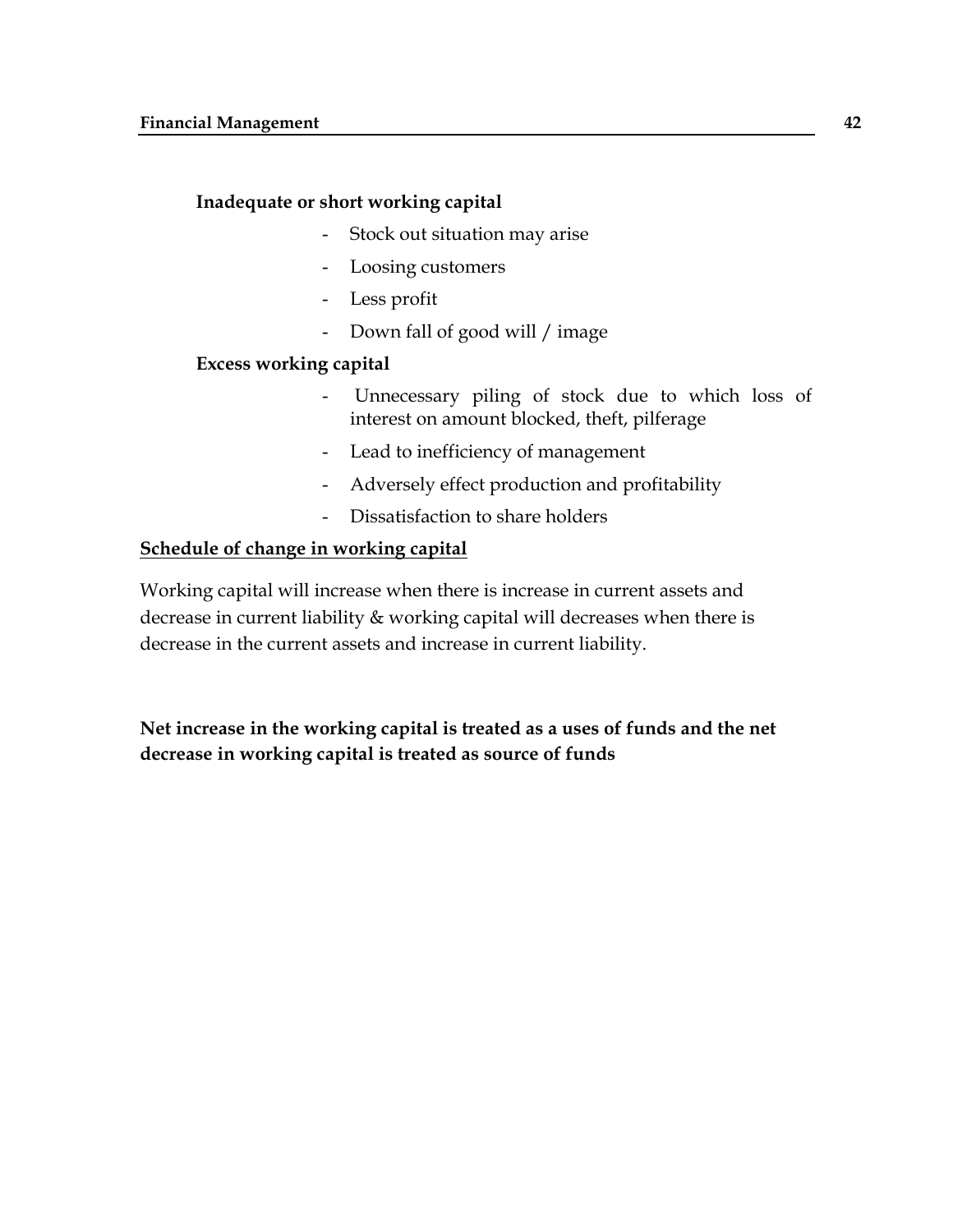#### **Financial Management 43**

| Item                       | Previous | Current year | Effect on the   |
|----------------------------|----------|--------------|-----------------|
|                            | year     |              | working capital |
| Current assets             |          |              |                 |
| Cash at bank               |          |              |                 |
| Cash in hand               |          |              |                 |
| <b>Stock</b>               |          |              |                 |
| Debtors                    |          |              |                 |
| Bills receivables'         |          |              |                 |
| Advance payment            |          |              |                 |
| Short term                 |          |              |                 |
| investment                 |          |              |                 |
| Prepaid expenses           |          |              |                 |
| Accrued income             |          |              |                 |
| Total $(A)$                |          |              |                 |
| <b>Current liabilities</b> |          |              |                 |
| Short term loans           |          |              |                 |
| Bank overdraft             |          |              |                 |
| Creditors                  |          |              |                 |
| Bills payable              |          |              |                 |
| Outstanding                |          |              |                 |
| expenses                   |          |              |                 |
| unclaimed dividend         |          |              |                 |
| Total $(B)$                |          |              |                 |

## **Statement of change in Working capital**

# **Q.4 Write short note on Operating cycle**–

**Ans** Operating Cycle refers to capital/ amount required in different forms at successive stages of manufacturing operation/ process. It represents cycle during which cash is reconverted in to cash again. In manufacturing process, cash is required for purchasing raw material- raw material is converted in to work in progress – which is converted in to finished product – finished products are sold on credit- than cash is realized out of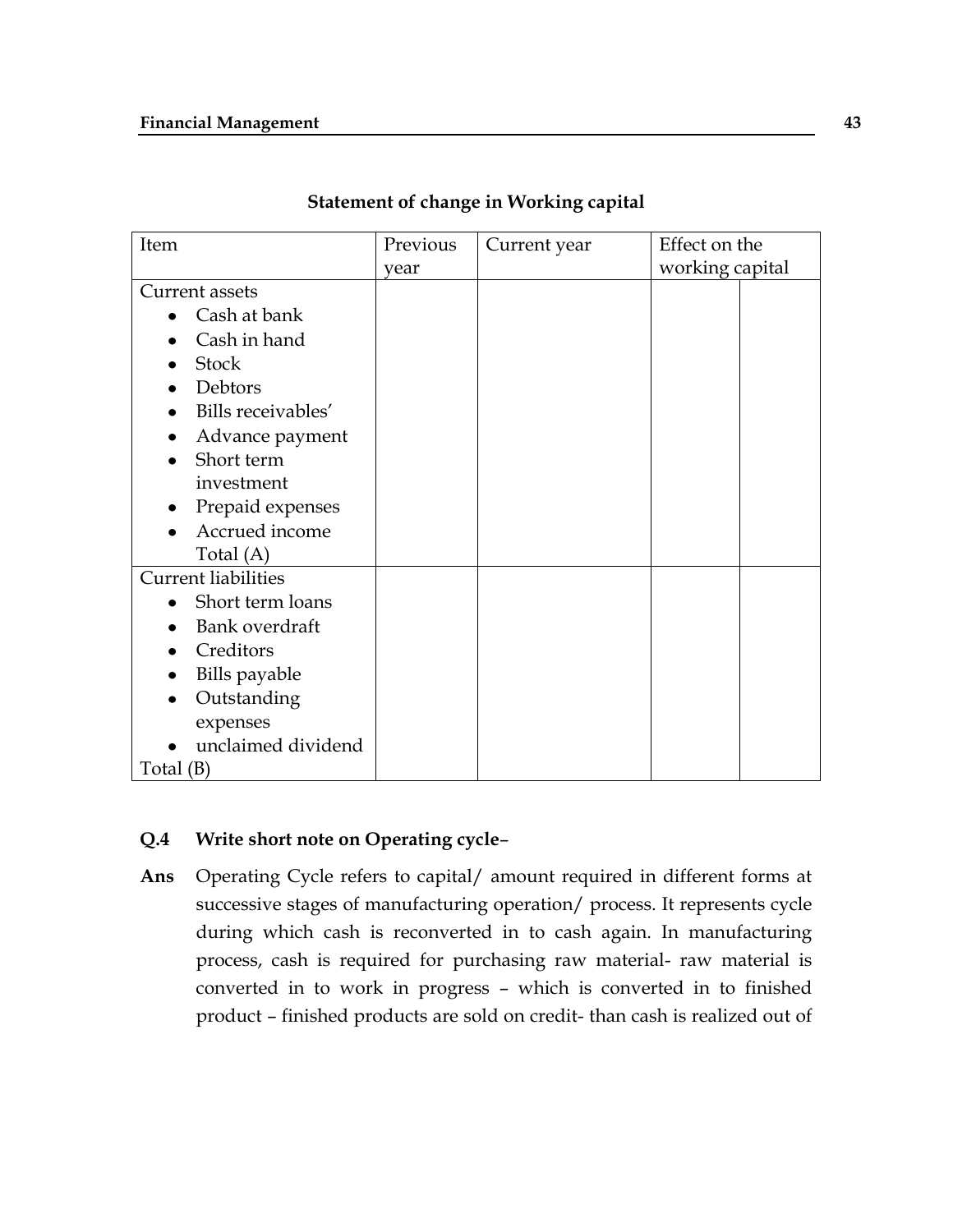credit sale. Total time taken in completing one cycle helps in ascertaining working capital requirements.

#### **Q.5 What do you understand by "Financing of Working Capital?**

**Ans.** Financing working capital refers to arranging working capital in an organization i.e. different sources from which working capital has to be raised. For this purpose, we have to classify working capital in to two main categories i.e.

I – Temporary/ Short term/ variable working capital

II – Permanent /fixed/ Long term working capital

Arranging or financing both these categories would be different as explained below:

- I **Financing temporary / short term / variable working capital** different sources of financing this type of working capital are:
	- i. Commercial banks:- in the form of short term loan like short term credit limit, overdraft limit, pledge loan etc.
	- ii. Indigenous bankers/private money lenders in case of small business organization
	- iii. Trade credit :- Receiving goods on credit from suppliers
	- iv. Installment credit: goods/ assets are purchased and payment is made in installments.
	- v. Advances from customers/ agents :- against orders received for supplying goods
	- vi. Deferred income :- i.e. incomes received in advance
	- vii. Commercial paper:- issuing unsecured promissory note
	- viii. Public deposits: accepting deposit for short period i.e. 3 month, 6 months etc.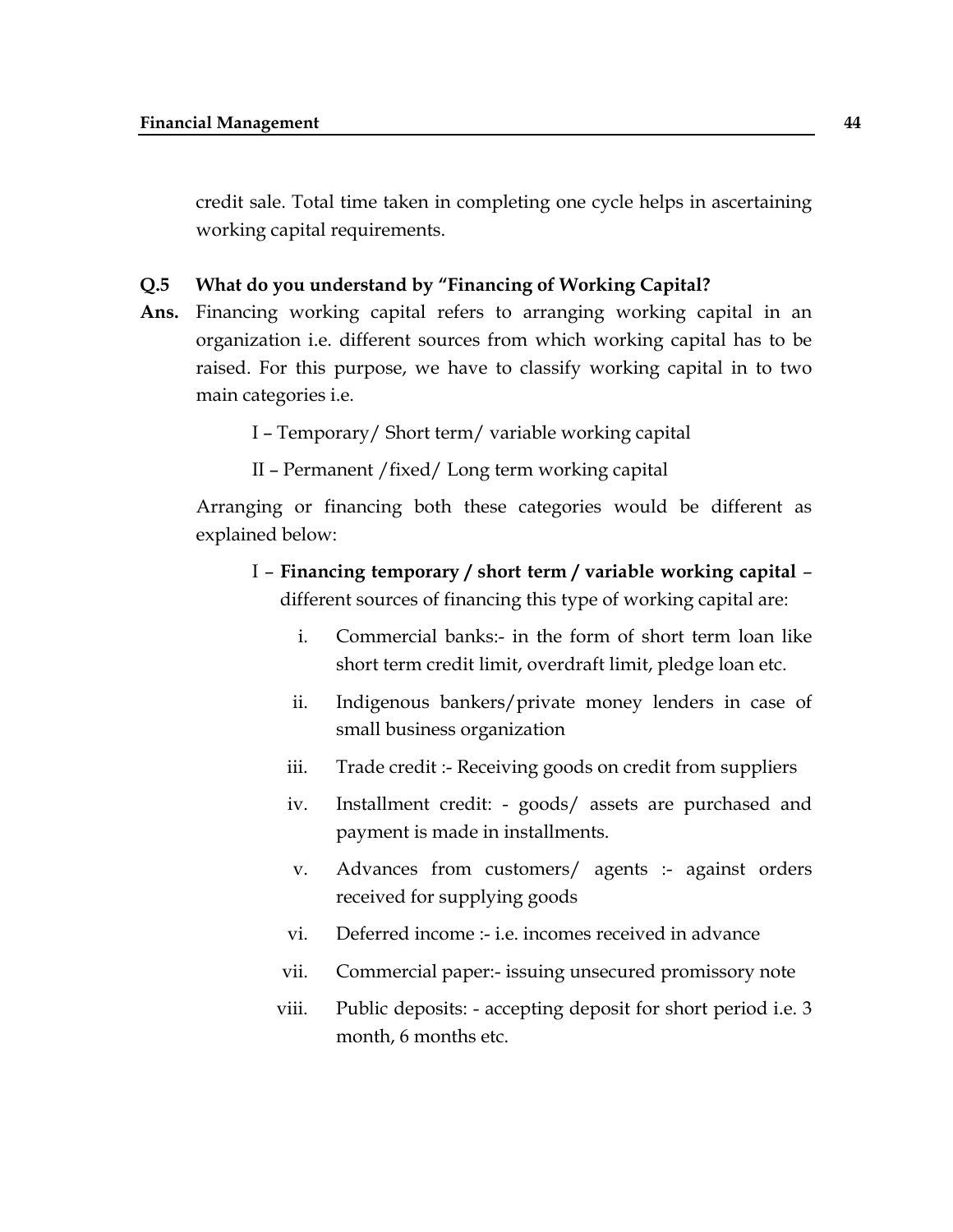- II **Permanent /fixed/ long term working capital** Different sources for financing such capital are.
	- i. Shares In the form of equity shares, preference shares, deferred shares etc.
	- ii. Debentures debentures may be of different type ie secured, unsecured, redeemable, unredeemable convertible, non-convertible etc.
	- iii. Ploughing back of profit- retaining profit for growth. It is a internal source and a source which is cost free.
	- iv. Public deposits accepting fixed deposits from public for a period of one year and above.
	- v. Loan from financing institutions term loan from institutions like:
- Commercial banks

National state level financing institutions like IFCI, IDBI, State Finance corporations, SIDC"s etc.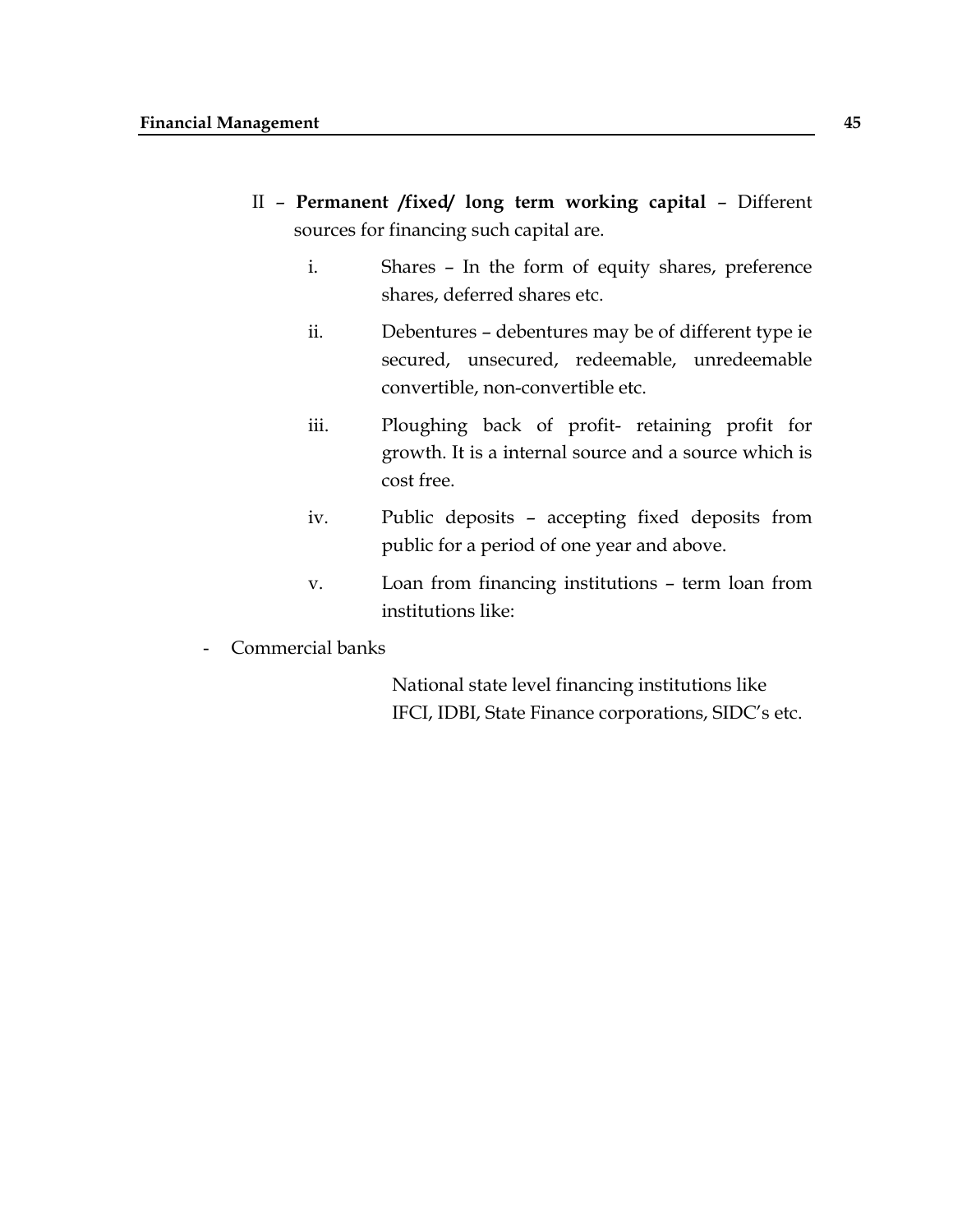# **Section-C**

# **Management of cash and marketable**

# **securities.**

# **Q.1. Explain in brief all aspects of management of cash in a business organization.**

**Ans.** Efficient management of cash is crucial to the solvency of business. It implies making sure that all business generated revenues are efficiently controlled and utilized in best possible manner to result in gains to the organization. Cash management is concerned with optimizing amount of cash available to the company & maximizing interest on spare funds not required immediately by the company.

# **Objectives of cash management**:-

- Ensuring availability of cash as per payment schedule
- Minimize amount of idle cash
- **Effective control of cash (Maximizing interest on cash/funds** not required immediately by the firm)

#### **Motives of holding cash**:-

- (i) **Transaction motive**: Refers to cash required for making payments like wages, operating expenses, taxes, dividend, interest etc.
- (ii) **Precautionary motive:** To make payment for unpredictable contingencies like strike, lockout, fire, sharp rise in prices etc.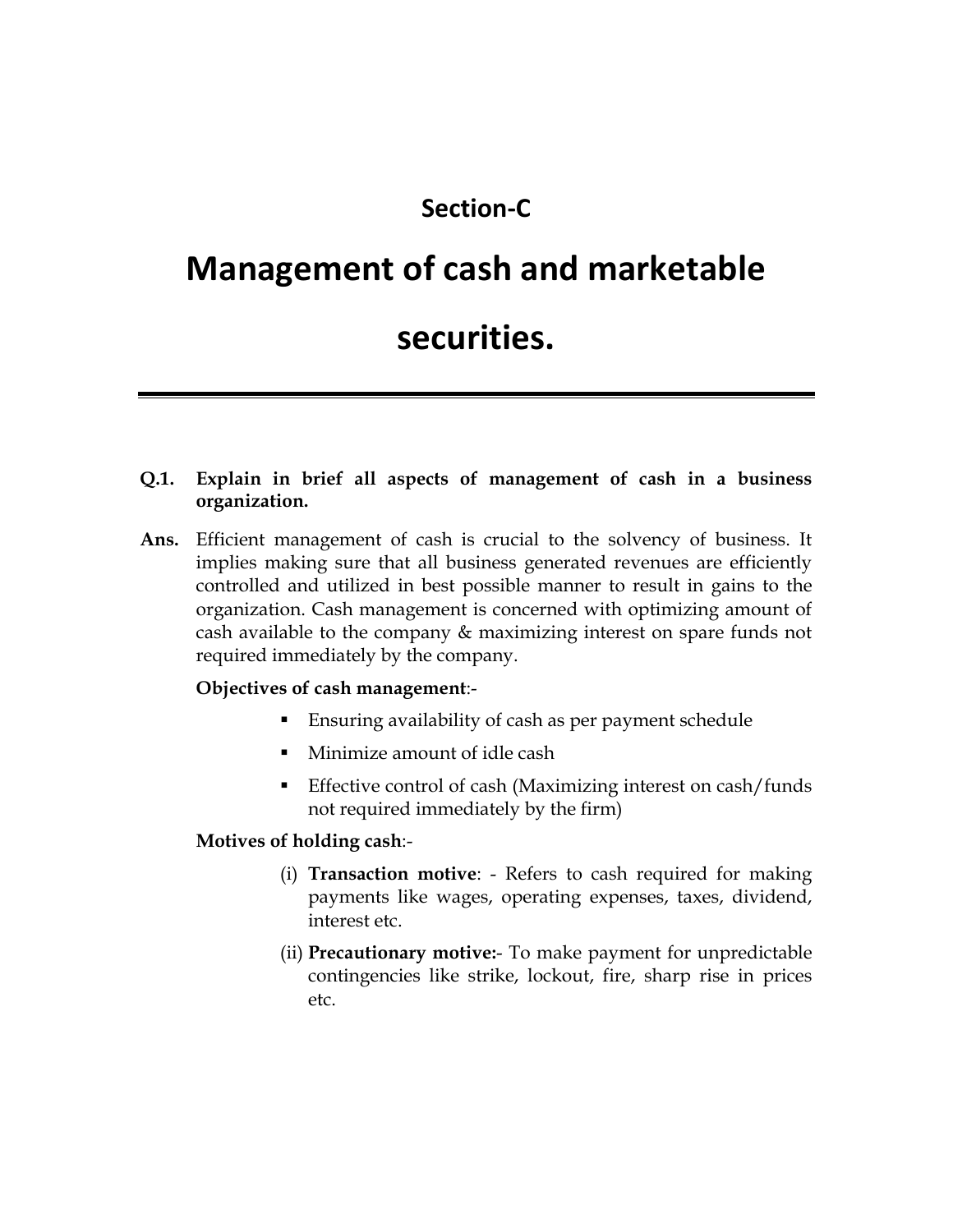**Speculative motive**:- To take advantages of unexpected opportunities e.g. purchase of raw material at reduced prices on cash basis, buying securities at a time when prices have fallen etc.

#### **Importance /advantages of efficient management of cash:-**

- firms goodwill is maintained by meeting obligations in time
- cash discount can be availed
- healthy relations can be maintained
- Unforeseen events can easily by face.

#### **Scope of cash management: - In includes:**

Cash planning & forecasting

Cash budged

Cash flow statement

Ratio analysis

- Managing cash flows

#### Inflows

#### Out flows

- Determining optimum level of cash
- Investing surplus cash.
- **Cash budget**: A statement showing estimate of cash receipts, cash disbursement and net cash balance for a future period of time. It is a time based schedule & covers a specific period.

#### **There are two methods of preparing cash budget**

(i) Cash budget for a short period (up to one year) A statement projecting cash inflows and flows for a firm over various interim periods (months, quarters). For each period, expected cash inflows are put against expected out follows to find out if there is any surplus or deficiency.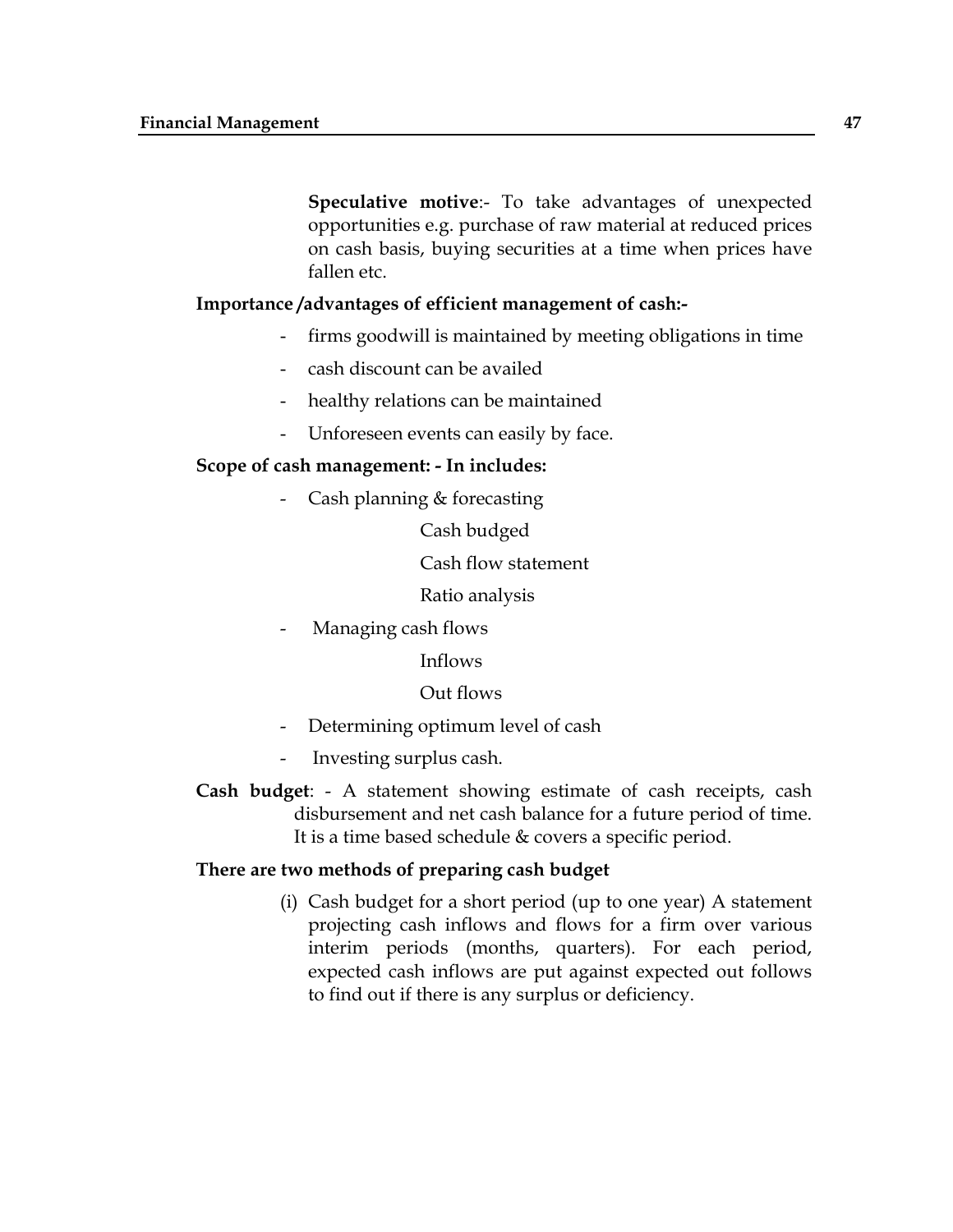(ii) Long term cash budget (3 to 7 year) under this method profit and loss account is adjusted to know estimates of eash receipts/ payments

#### **This cash budgets helps in**

- planning for borrowings
- planning for repayment of loans
- distribution of dividends
- estimation of idle cash
- better coordination of timings of each inflows & out flows
- identification of cash surplus position and planning for alternative investments in advance

# **Collection and disbursement methods to improve cash management efficiency.**

#### **Collection methods**:

**Concentration banking** – improving flow of cash by establishing collection centers at different places i.e. multiple collection centers instead of single centre. Even the local cheques received are collected fast and amount is deposited in bank. The bank in the head office of firm is known as concentration bank.

**Lock Box system** – A firm takes on rent post office boxes in selected areas and instructs customers to mail their payment in these boxes. The bank of the firm is authorized to open these boxes, pick up mails and deposit cheques in the account of firm and sends a list of cheques received for the record of firm.

#### **Disbursement methods –**

(i) **Centralized disbursement centre** – Establishing a centralized disbursement centre at head office of firm and all payments only through this centre. This would help in consolidating all funds in a single account and making a proper schedule of payments/ handling funds.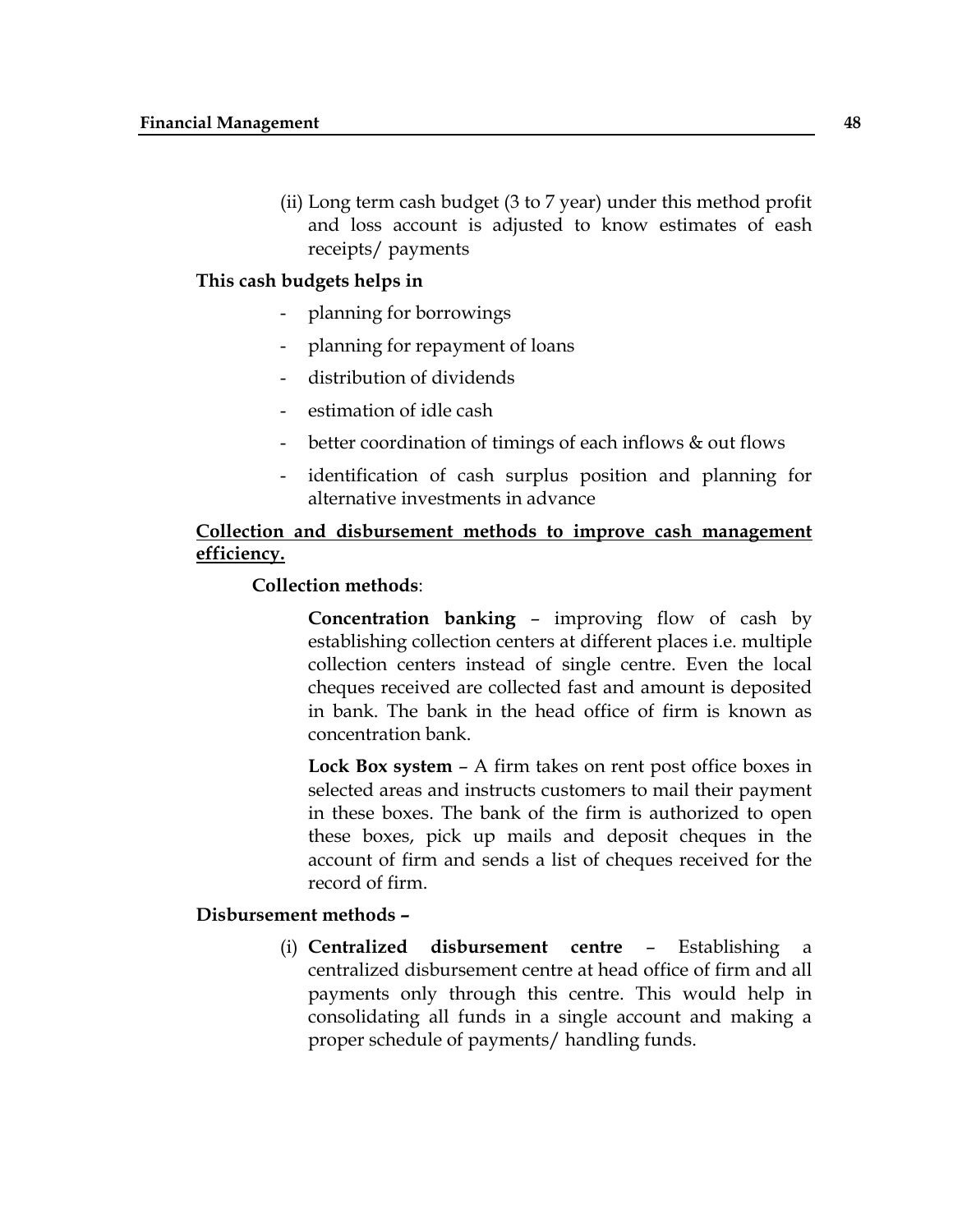- (ii) **Payment on due date** all payment on their due dates (not early & not late) strictly according to agreed terms so that there is no loss of cash/ trade discount and credit worthy ness of firm is maintained.
- **(iii) Proper synchronization of receipts and payments**
- (iv) **Utilizing float** float indicates difference between bank balance and firms bank account & bank pass book. It arises due to time gap between cheque written/issued and time when it is presented or time gap between cheque deposited and time when credit is actually given by the bank to the firm this float may be
	- **Postal float** Time required for receiving cheque from customers through post
	- **Deposit float** –Time required processing the cheques received and depositing them in bank.
	- **Bank float** Time required by banker to collect the payment from customer's bank.

#### **Models of cash management:**

- (i) **Bamoul Model: -** It is like EOQ model of inventory control. According to this model, optimum level of cash is one at which carrying cost of cash or cost of receiving cash is minimum. Carrying cost of cash refers to interest for gone on marketable securities. This is also called opportunity cost. Cost of receiving cash or transaction cost is the cost of converting marketable securities in cash.
- (ii) **Hiller Orr model** This model is based on assumption that cash balance changes randomly over a period of time in size. This model prescribes two levels i.e. upper limited and lower limit. Optimum balance of cash lies between upper and lower limit. When cash balance reaches upper limit, cash equal to difference between upper limit and optimum limit, it should be invested in marketable securities. When cash balance reaches to lower limit, cash equal to difference between optimum limit and lower limit, finance manager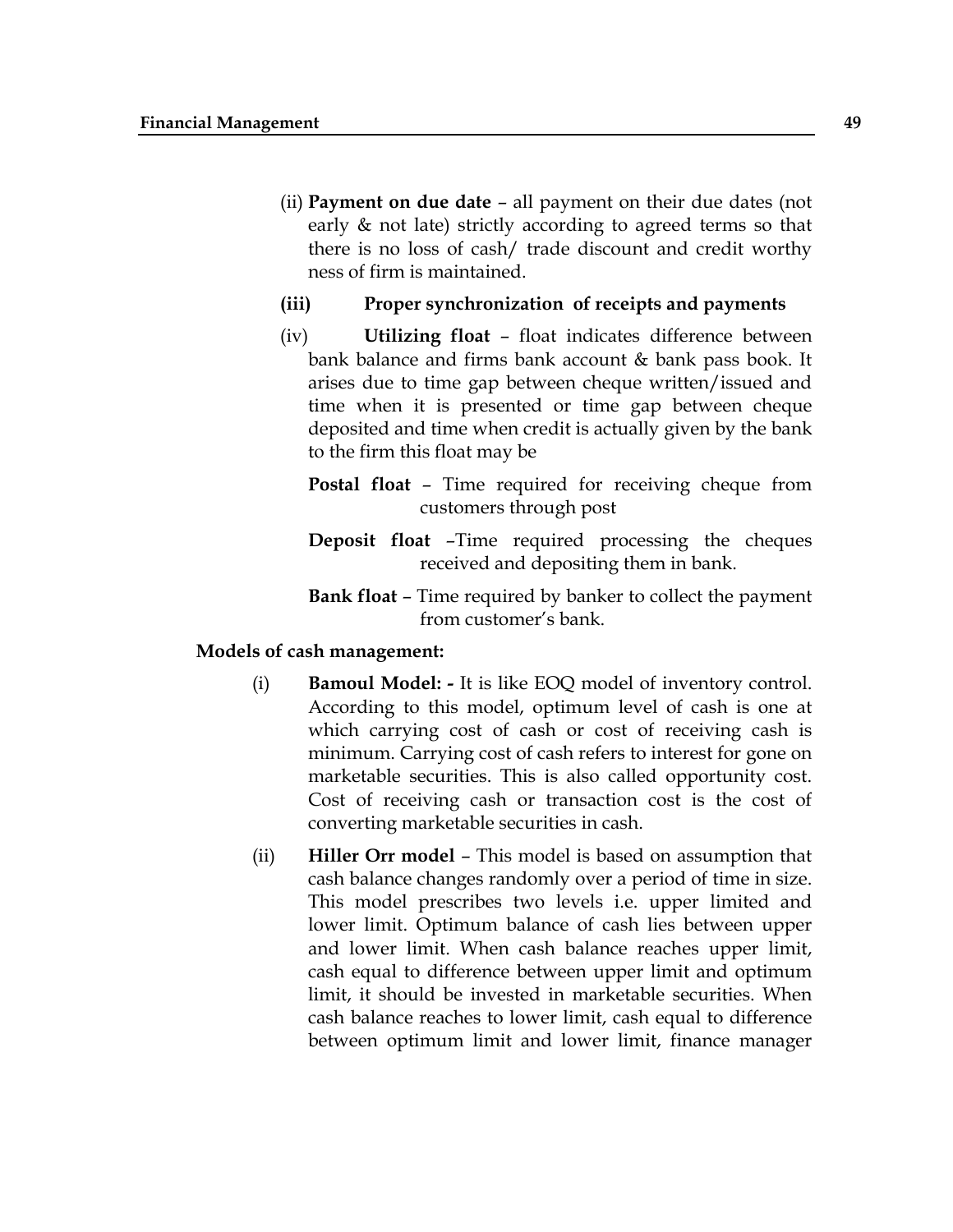should immediately sell marketable securities so that cash balance reaches normal level.

#### **Treasury management (TM)**

T.M mainly deals with working capital management and financial risk management. The working capital management includes cash management and decide asset liability mix. Financial risk includes forex and interest and interest rate management. Hence, key goal of TM is planning organizing and controlling cash assets to satisfy financial objectives of organization. The goal is to:

- Maximize return on available cash
- Minimize interest cost
- Mobilize as much cash as possible for corporate returns.

#### **Key responsibilities of T.M.**

- Maintaining good relations with banks and other financing institutions
- Managing cost while earning optimum return from any surplus fund.
- Providing long term and short term funds for business at minimum cost.
- Managing interest rate risk in accordance with firms/groups policy
- Advising on all matters of corporate finance including capital structure, merger & acquisitions etc.

#### **Functions of a treasury manager**

- 1. Cash management: efficient collection & payment of cash.
- 2. Fund management: Planning and sourcing of short/medium/long term funds.
- 3. **currency management** :- managing foreign currency risk in a multinational company by T.M
- 4. **Banking function**: negotiating with banks and maintaining good contact with banks.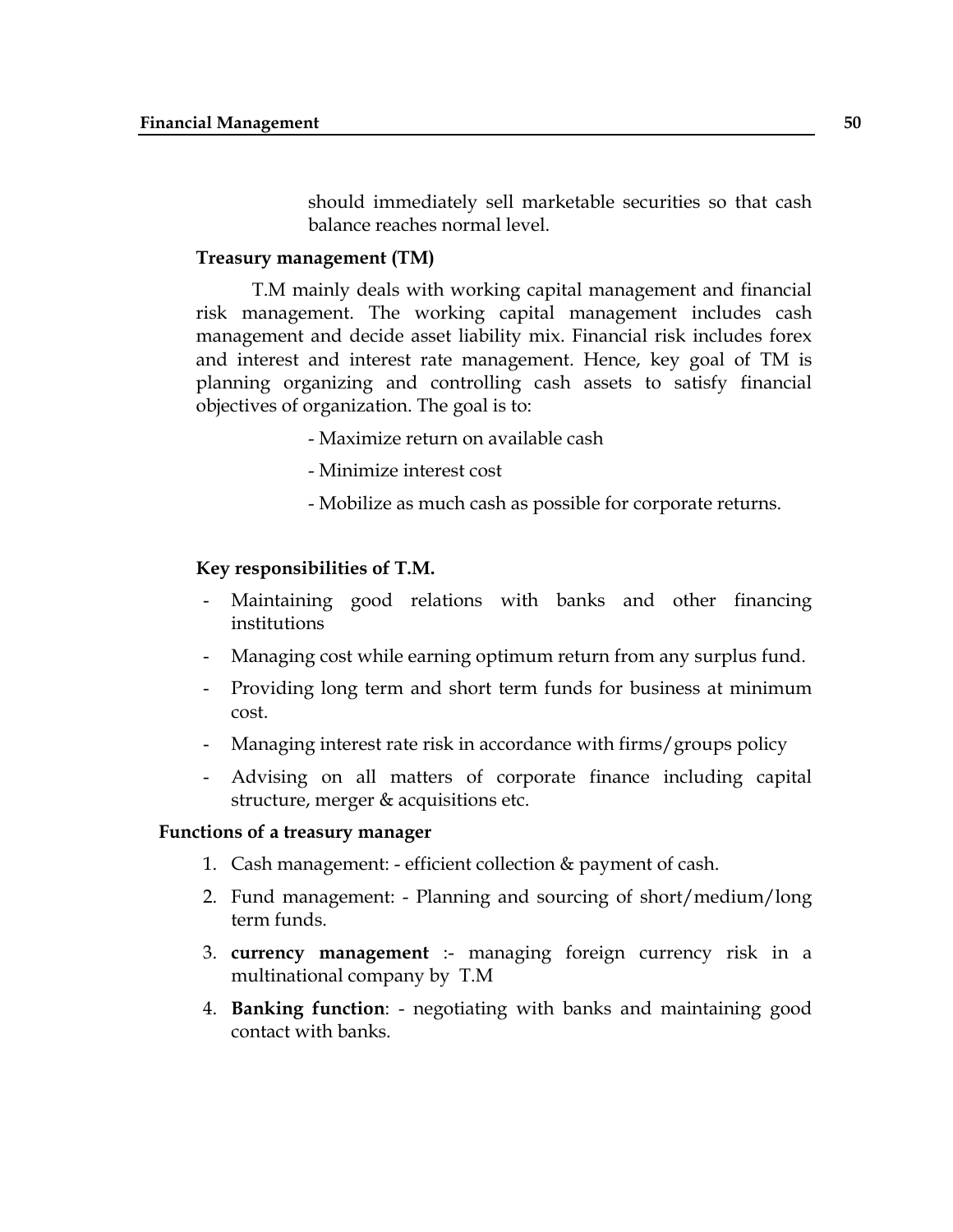#### **Q.2 Explain the concept of Marketable securities**

- **Ans.** Cash surplus left in excess of daily cash requirements need to be invested in readily **marketable short term securities.** These securities are also called cash equivalents. Investments in such securities are made keeping in view the following objectives:
	- to earn interest for holding period
	- to convert securities in cash as & when required
	- increase return on excess cash through investments
	- to maintain a proper mix of investments

These short term marketable securities include

- Treasury bills
- Certificate of deposits
- Money market mutual funds
- Bill discounting

#### **Key criterions for investing for surplus cash in marketable securities are:**

- 1. Liquidity or marketability: converting securities in cash in minimum time and minimum transaction cost.
- 2. Safety: i.e. Absence of risk. One should be prepared to sacrifice extra return for sake of safety
- 3. Yield/profit /return:- Maximum possible income from investment in such securities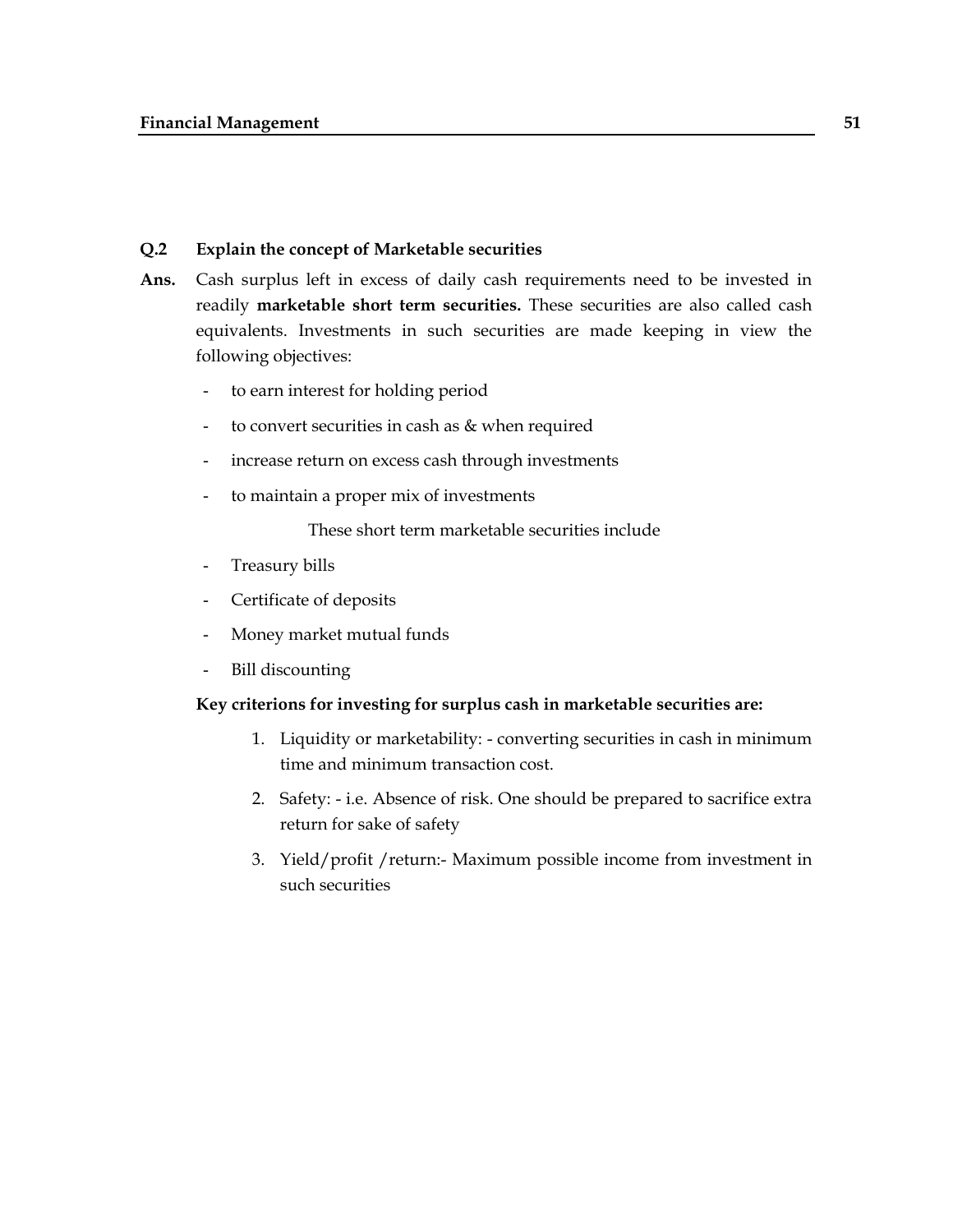# **Receivables and inventory management**

# **Q1 What do you understand by "Management of receivable"? Explain in brief its scope and costs associated with it.**

**Ans.** Receivables are created on account of credit sales. They are represented in the balance sheet in the form of sundry debtors, trade debtors, and book debts, accounts receivable, bills receivable etc. Receivables constitute around 15 to 20% of assets or around 1/3 of working capital in a big organization and substantial amount of working is blocked in this asset. Hence, their efficient management occupies great significance in financial management.

Receivable Management means matching the cost of increasing sales with the benefits arising out of increased sales and maximizing return on investment of firm under this head. Hence, the prime objective of receivables management is to:

- Optimize return on investment
- By minimizing costs associated with receivables

#### **Features of receivables**

- They involve risk based on present economic value and seller expects the same value ot a later date
- Implies futurity

#### **Benefits of receivables**

- Growth in sales- If a firm does not sell on credit, sales cant grow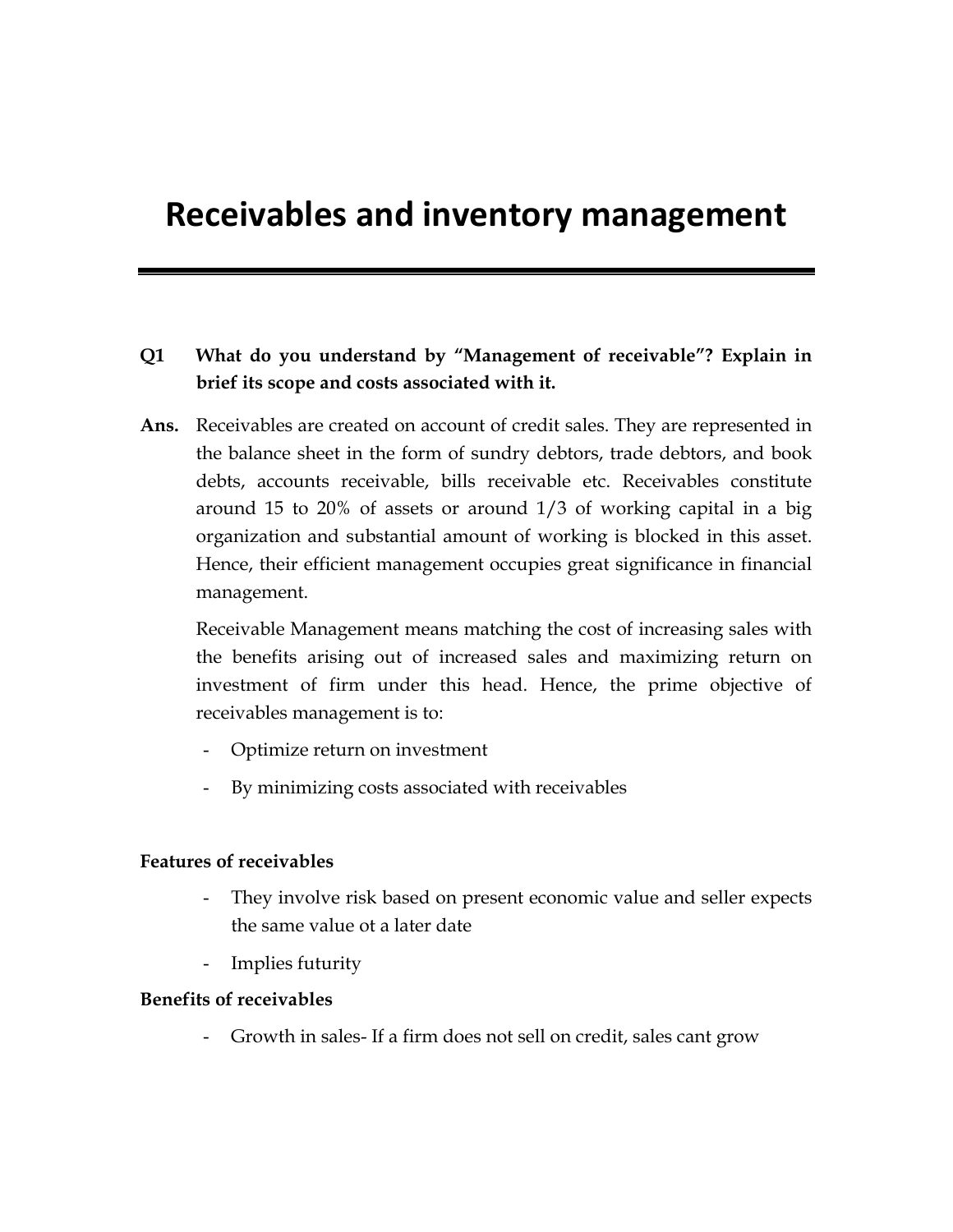- Increase in profit Growth in sales leads to increase in profit. At times, credit sales are at a price more than price of cash sales
- Enables to face competition in market

#### **Costs associated with receivables are:**

- 1. Carrying cost cost of amount blocked in the form of
- Interest if amount is borrowed
- Opportunity cost if amount blocked is out of retained earnings.
	- 2. Administrative costs Cost incurred on maintaining staff, for keeping records and for process of collecting amount from debtor's e.g.
- Salary to staff
- Cost of collecting information about debtors
- Record keeping
- Cost of collecting cheques
- Cost on phone calls, reminders follow up
- Cost on office space, equipments etc and expenditure on staff assigned the duty of collection of amount from debtors.

3. Delinquency cost - cost on following up with delinquent debtors, reminders, legal charges etc.

4. Default cost – cost of debtors becoming bad debts

#### **Factors effecting investments in receivables**

(i) Level of sales – Higher the sales, high would be amount of credit sales  $\&$ receivable would also be high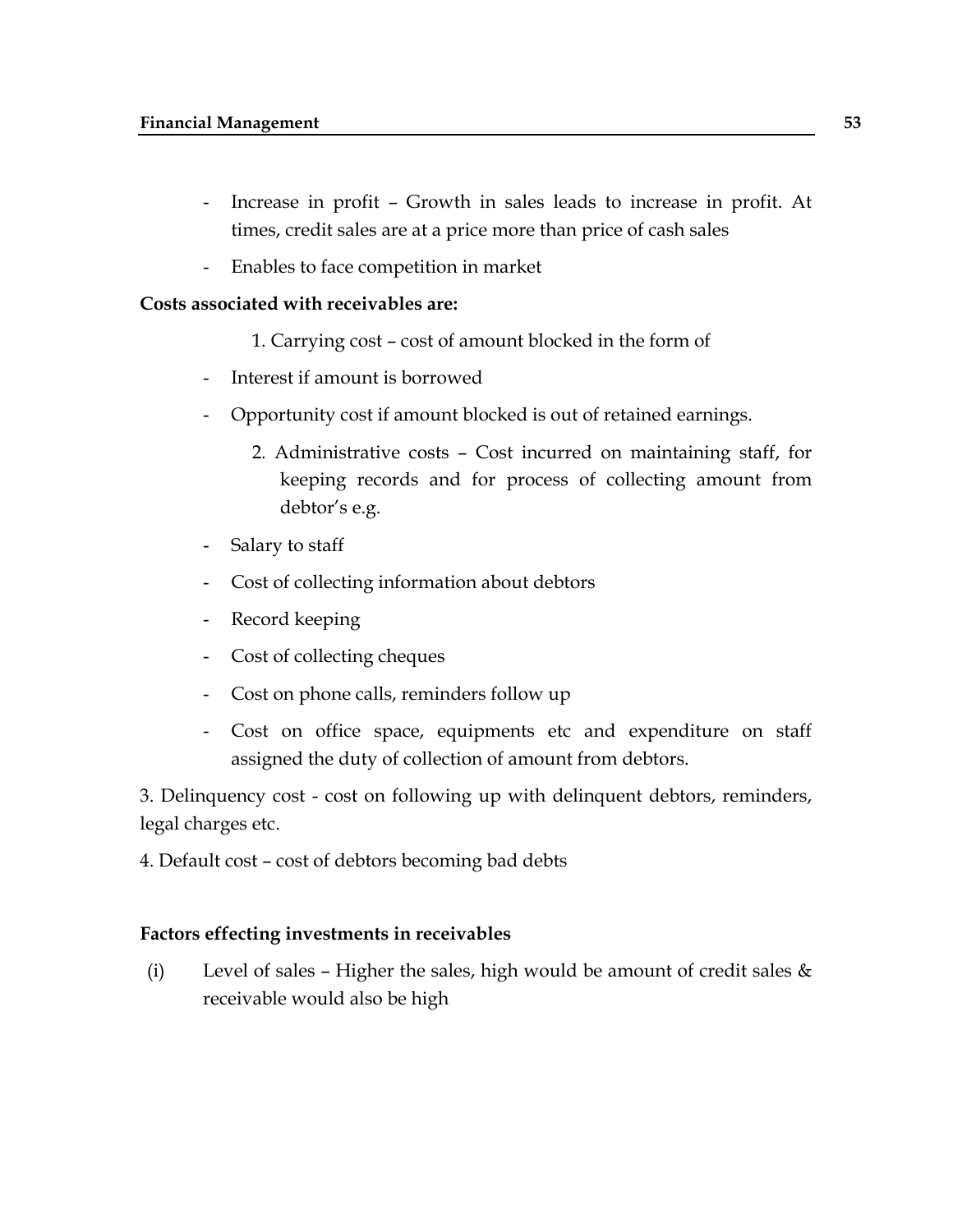- (ii) Nature and conditions of business In competitive market, more credit sales in consumer durables like furniture, refrigerators etc.
- (iii) Credit policy of firm If credit policy is liberal, more would be amount of receivables
- (iv) Terms of credit Terms of cash & trade discount and period in which payment is expected from debtors.
- (v) Capacity of credit department With reference to :-
	- Scrutiny of orders placed by customers
	- Assessing creditworthiness for which collecting information from various sources
	- Timely collection of receivables from debtors

**Scope of Receivables Management –** There are three part under which scope of receivables management can be discussed i.e. Formulation of credit policy, credit evaluation and credit control. This scope has been presented in the form of a chart on next page.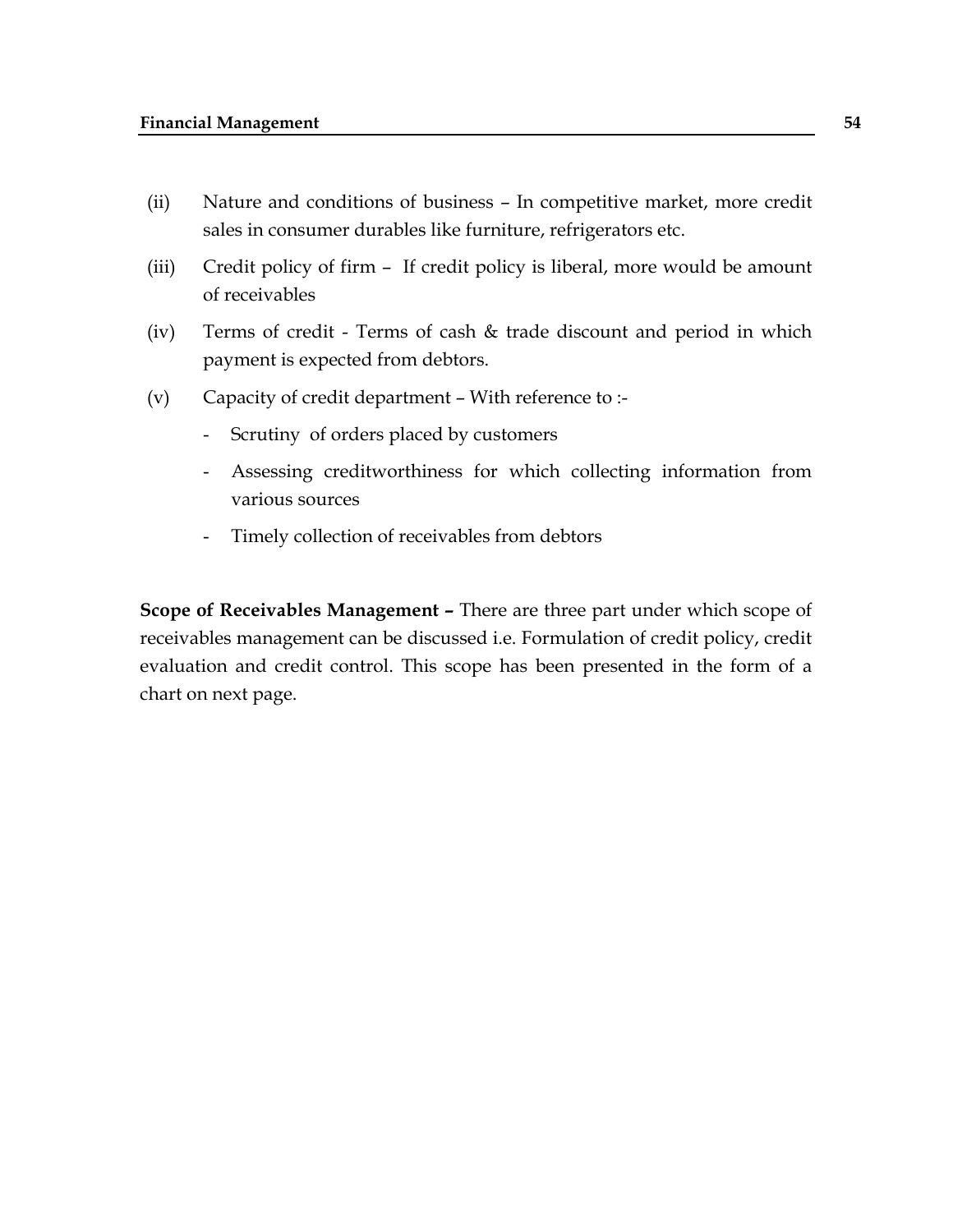

#### **Conditions**

(presently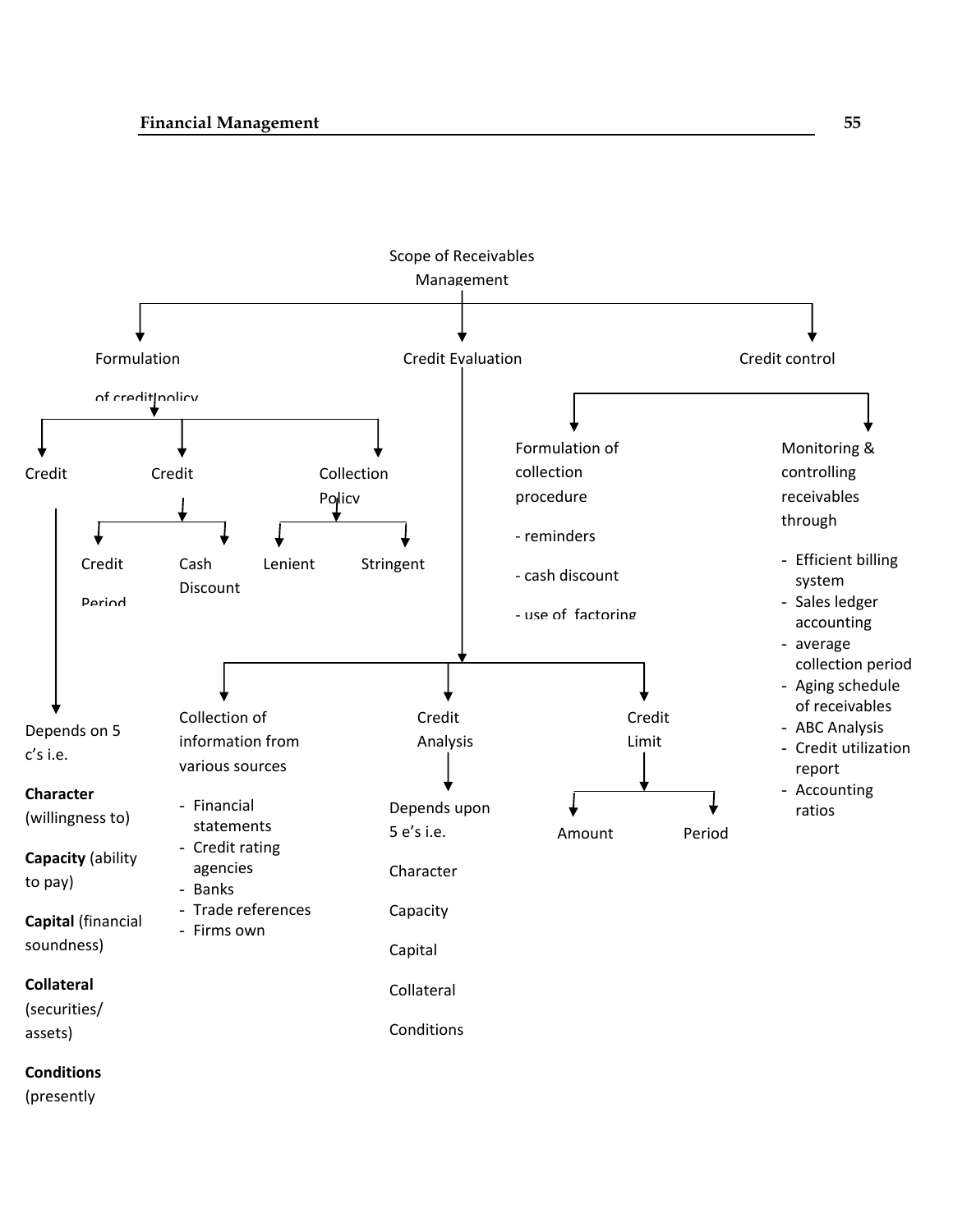#### **Q.2 What do you understand by term "inventory" and "Inventory management "? Explain the key objectives of inventory control.**

- **Ans.** Inventory means stock of goods in the form of raw material, stores or supplies, work in progress and finished product waiting for sale. Important features of inventory are.
	- If accounts for large share of working capital
	- Risk factor is high in holding inventory
	- If involves many types of costs.
	- It influences price and income of the firm as well as profitability.
	- It involves almost all functional areas of management i.e. purchase, production, marketing & finance.

Various types of risks associated with inventory are.

- risk of price fluctuation
- risk of deterioration of quality of goods
- risk of obsolescence
- risk of pilferage & loss

Inventory management – means efficient management/ control of capital invested in inventory for obtaining maximum return by keeping inventory costs at minimum.

Objectives of inventory control – are two i.e.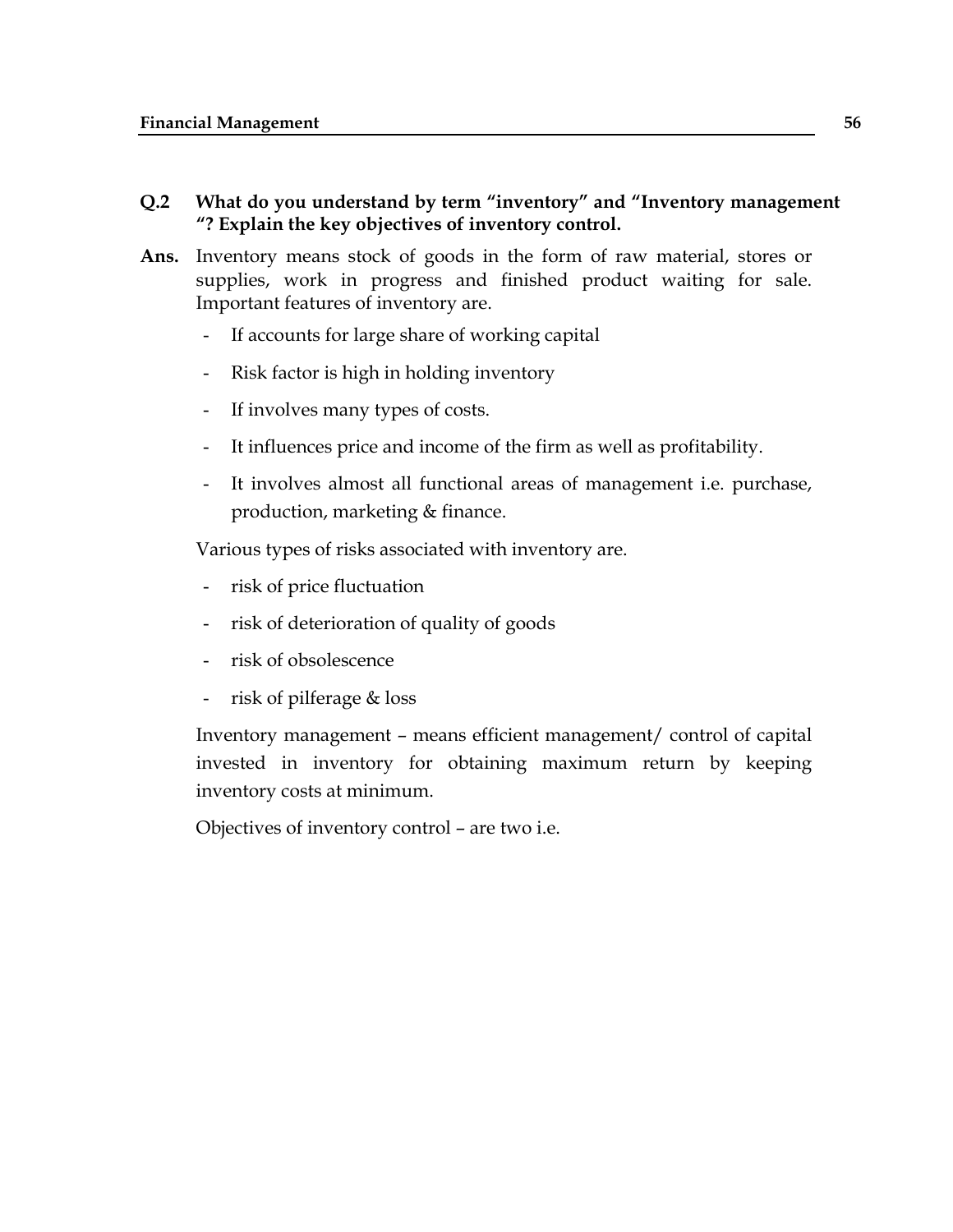#### **Operating objectives**

- (i) Regular flow of material
- (ii) Minimization of risks due to Stock out.
- (iii) Avoid obsolescence of stored Goods due to change in demand, Technology

#### **Financial objective**

- (i) Minimum investment or maximization Of returns on investments
- (ii) Minimizing inventory costs.

# **Key functions of inventory control are:**

- effective use of financial resources
- economy in purchasing
- uninterrupted production of goods  $&$  services
- protection against loss of material
- prompt delivery of goods to customers
- eliminating redundant inventory
- providing information to management for decision making

# **Dangers of over stocking of inventory**

- **Blocking of funds** which may lead to reduction in profit due to interest cost or opportunity cost
- **Increase in holding cost** besides interest rent of space, insurance, loss on account of theft pilferage etc.
- **Loss of liquidity** as it is difficult to sell stores, woks in proposes as well as semi-finished goods.
- **Dangers of under stocking of inventory/stock out/ shortage of inventory items**
- Loss of profit due to loss of sales
- Loss of future sales as customers may go else where
- Loss of customers confidence resulting to loss of good will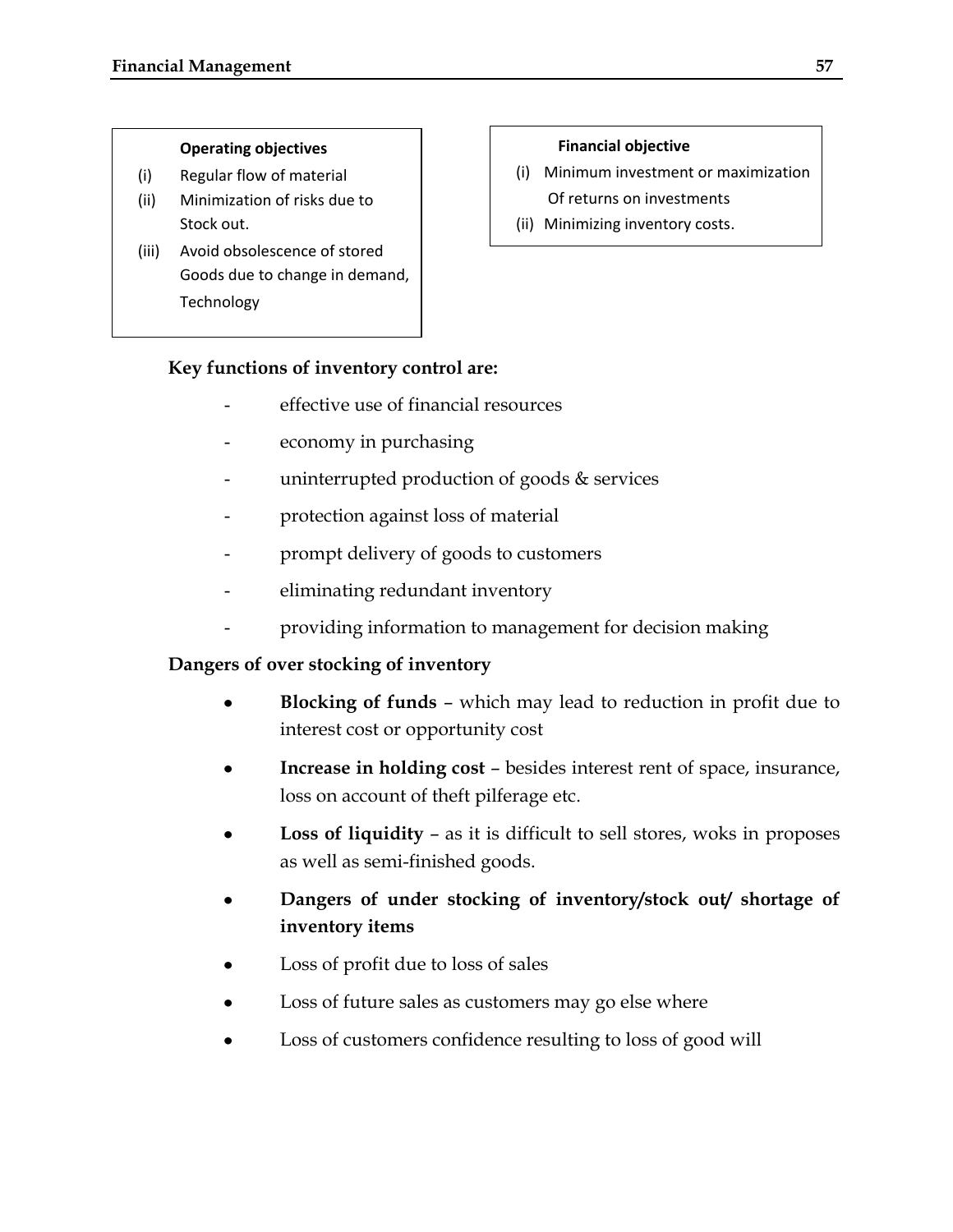Loss of machine and men hours as they may remain idle which lead to frustration in labour may force, unnecessary stoppage in production, extra costs in urgent replenishment of items.

# **Q.2. Explain in brief different types of costs associated with inventory. Also explain different techniques of inventory control.**

- **Ans**. Following are the key types of costs associated with inventory:
	- (i) **Material cost** Which include cost of purchasing material/ Goods including transportation cost, sales tax, octroi, handling cost (loading unloading) etc.
	- (ii) **Ordering costs**: Clerical & administrative costs such as salary, postage, stationary telephone etc associated with purchasing, cost of requisition of material for order, follow up, receiving/evaluating quotations, checking of material when received (quality/quantity) accounting costs such as checking supplies against orders, making payment, maintaining recor $\omega$ ,  $\omega$ purchase etc. setup costs when items are manufactured internally.
	- (iii) **Carrying costs** storage cost e.g. Rent, lighting heating, refrigeration, labour costs in handling material, store staff equipments, taxes, depreciation, insurance, product deterioration obsolescence spoilage, breakage, pilferage, audit & accounting cost and lastly interest cost on capital or opportunity cost.
	- (iv) **Stock out costs or shortage of material** Which include loss of profit due to loss of sale, loss of future sales, loss of loosing goodwill in the eyes of customers and loss of man and machine hours.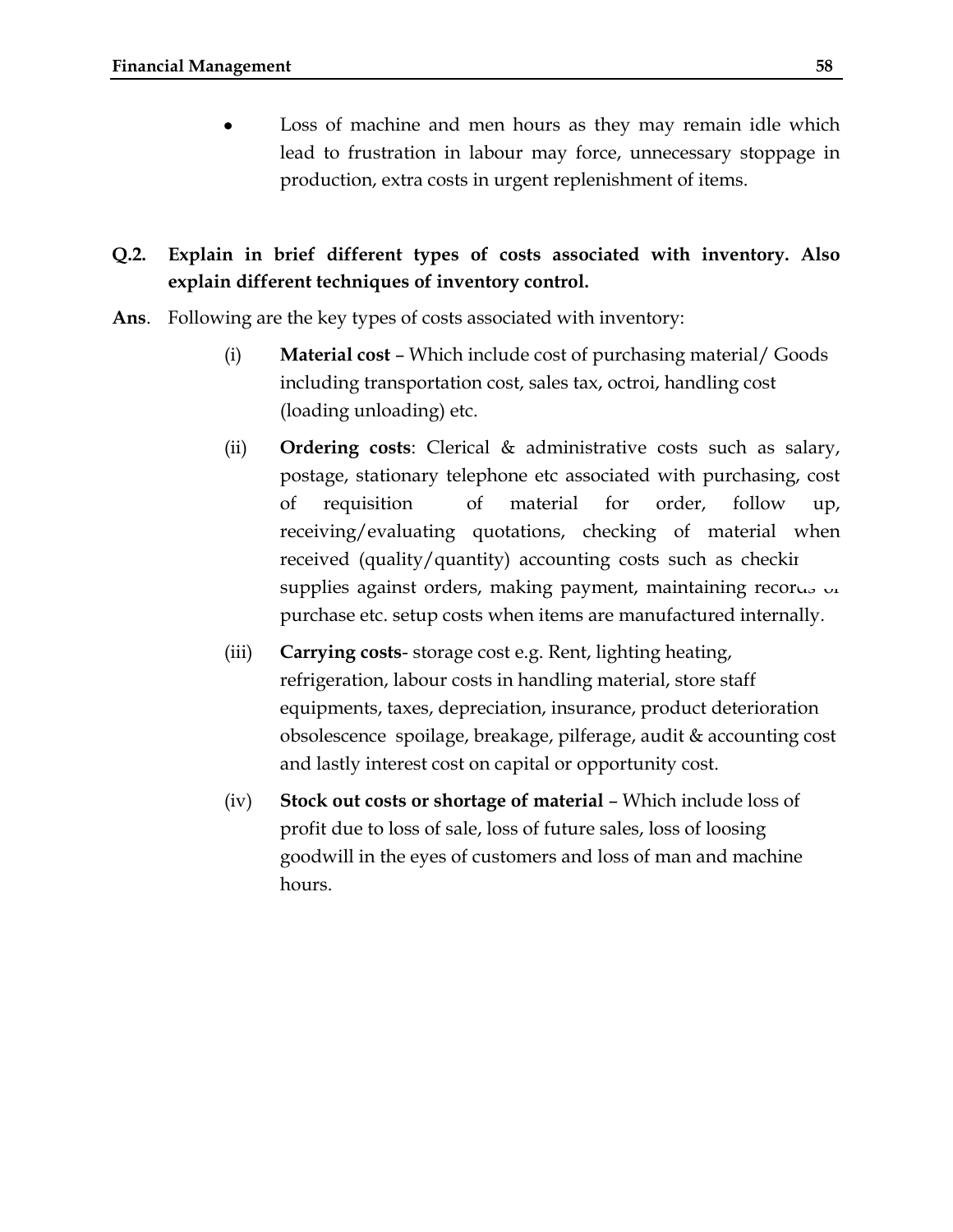

**Techniques of Inventory Control**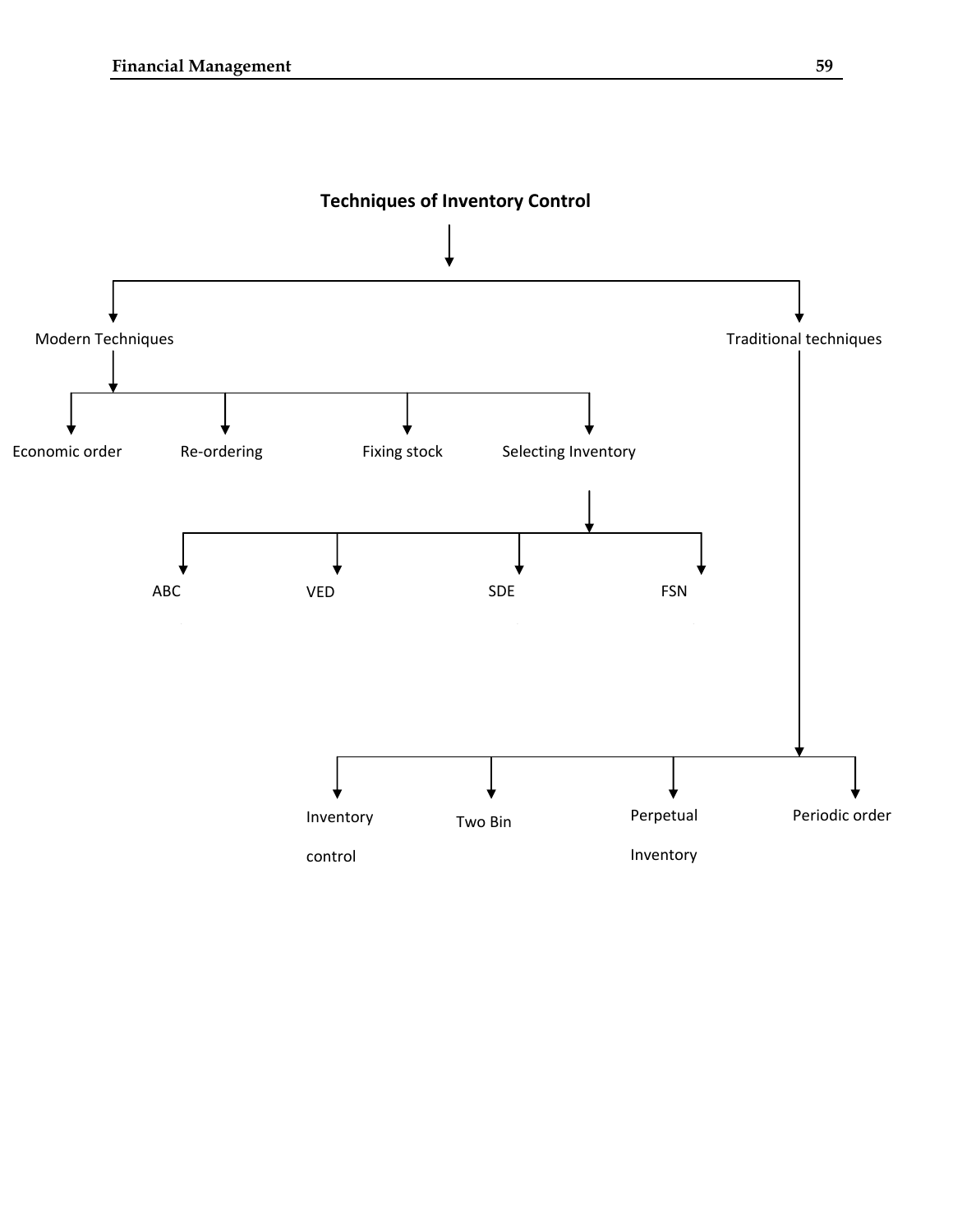**EOQ** -Optimum size of an order for replenishment of an item of inventory is called EOQ

**ROP** - Re-ordering point is the level of inventory at which an order should be placed for replenishment of on item of inventory.

**Stock levels** - Fixing levels like minimum, maximum, re-order and danger level.

ABC analysis – Always Better control. All items of inventory are divided in to three categories i.e.  $'A'$ ,  $'B'$ ,  $\& C'$ .

|  |                                     | Category $'A'$ value 70% to 80% Where quantity is 5% to 10% |  |                          |  |
|--|-------------------------------------|-------------------------------------------------------------|--|--------------------------|--|
|  |                                     |                                                             |  |                          |  |
|  | $\mu$ $\mu$ $\{C'}$ $\mu\mu$ $10\%$ |                                                             |  | $\mu$ $\mu$ $\mu$ $70\%$ |  |

VED Analysis – Vital, Essential & Desirable (used for spare parts)

SDE Analysis

- Scarce (items in short supply)
- Difficult (items cant be procured easily)
- Easy (items which are easily available)

FSN Analysis

- Fast moving (stock to be maintained in large quantity)
- Slow moving (not frequently required by production dept.)
- Non-moving (items which are rarely required by production dept)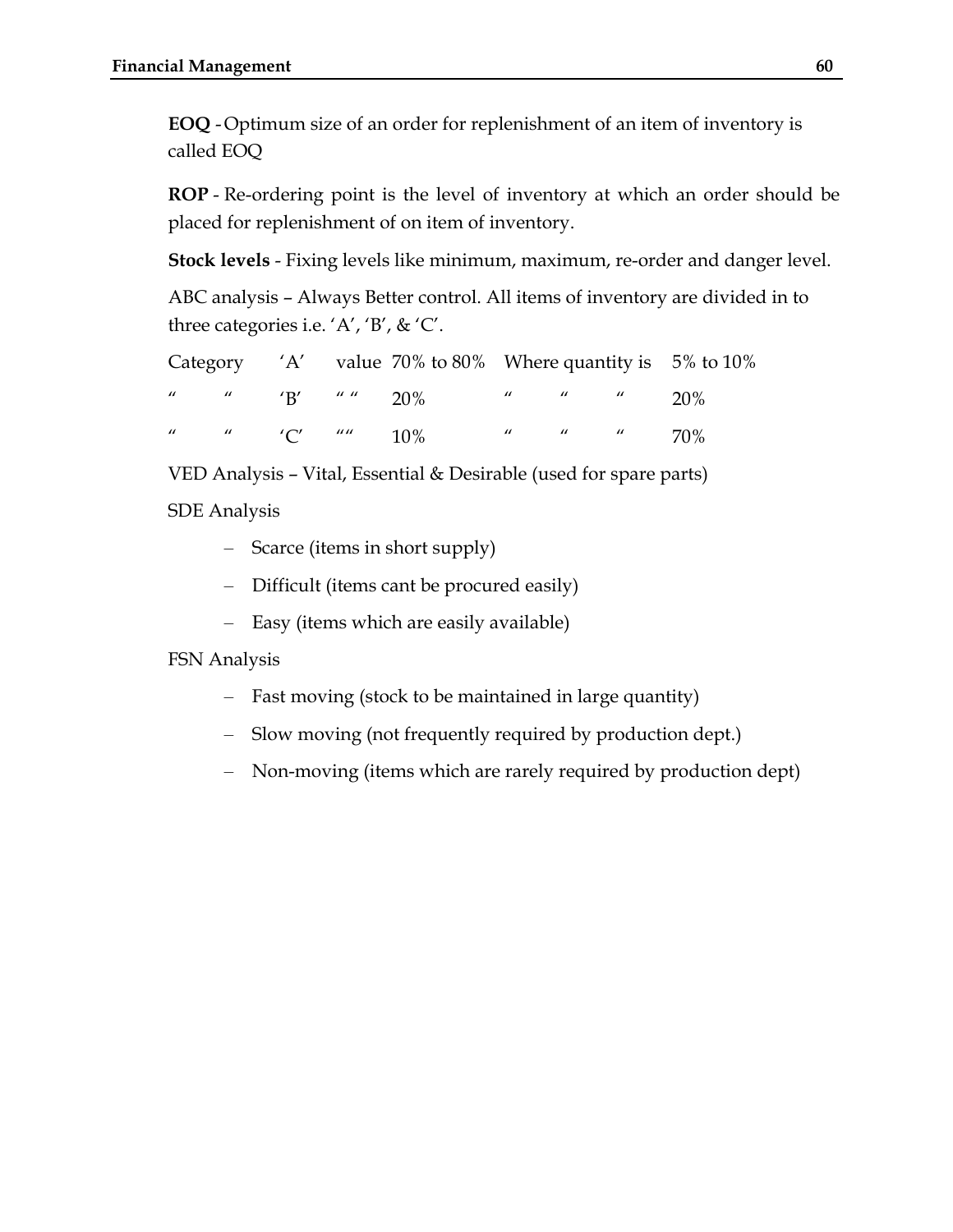# **Elementary study of capital budgeting including methods of evaluating capital expenditure proposal under certainty.**

# **Q.1 What do you understand by the term Capital budgeting? Explain its concept.**

## **Ans. Introduction:**

A firm incurs two types of expenses i.e.

**Revenue expenditure** – The benefits of which are supposed to be exhausted within the year concerned and their planning and control is done through various functional departments

**Capital expenditure** – The benefits of which are expected to be received over long period a series of years in future like building, plant, machinery or to undertake a program on

- Research and development of a product
- Diversification in to a new product line
- Replacement of a machine
- Expansion in production capacity
- Promotional campaign

Capital expenditure involves investment of substantial funds for longer period and the benefits of such investment are in the form of increasing revenues or decreasing costs. Wrong decision under this head may effect future earnings, employment capacity, quantity and quality of production. Hence, long term planning and right decision to incur or not to incur such expenditure is a crucial responsibility of management.

The techniques used by management to carry out this responsibility is known as capital budgeting. Hence planning and control of capital expenditure is termed as capital budgeting.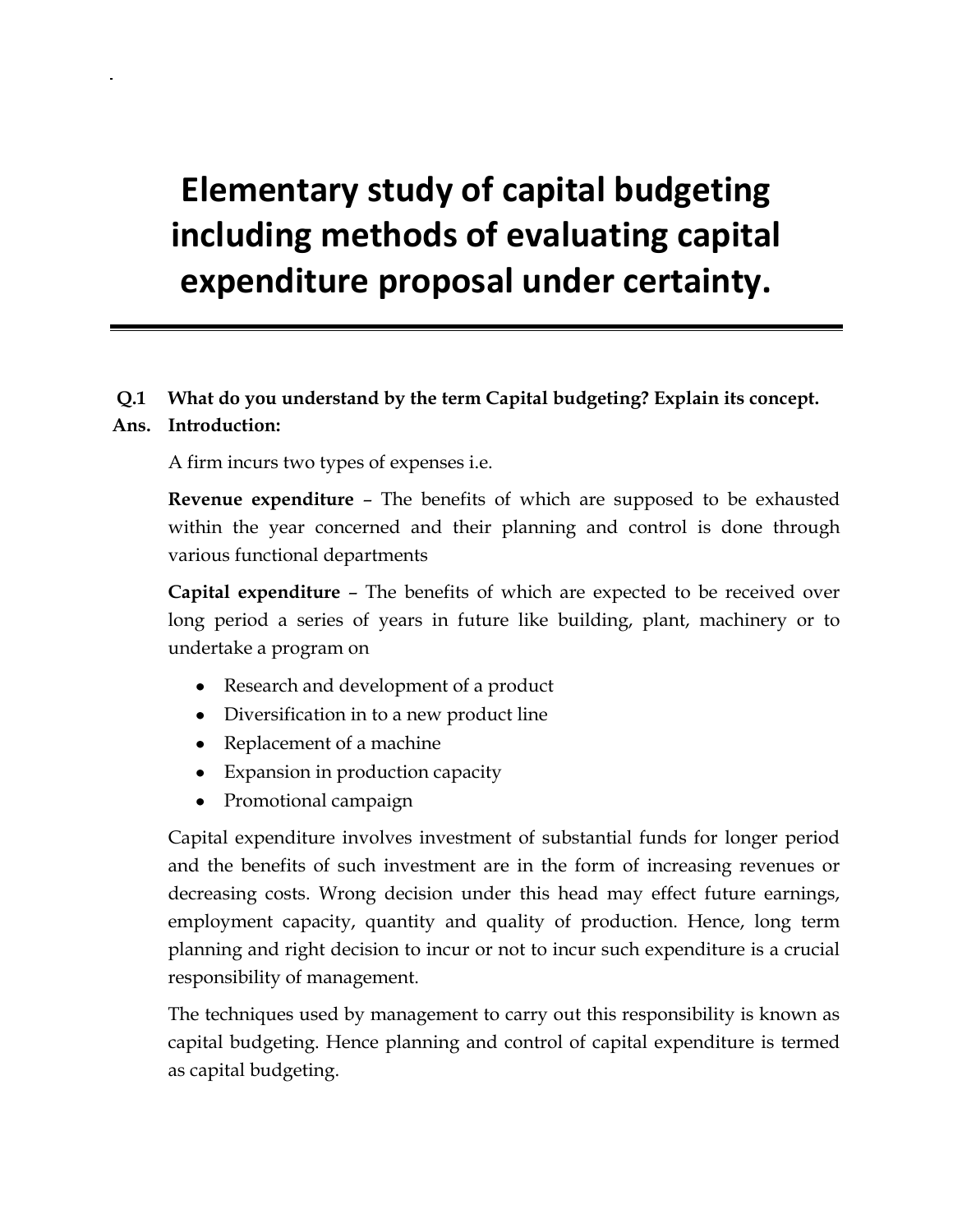#### **Definitions:**

According to Milton "*Capital budgeting involves planning of expenditure for assets and return from them which will be realized in future time period".*

According to I.M pandey "*Capital budgeting refers to the total process of generating, evaluating, selecting, and follow up of capital expenditure alternative"*

#### **Nature / Features of Capital budgeting decisions**

- (1) **Long term effect** such decisions have long term effect on future profitability and influence pace of firms growth. A good decision may bring amazing/good returns and wrong decision may endanger very survival of firm. Hence capital budgeting decisions determine future destiny of firm.
- (2) **High degree of risk** decision is based on estimated return. Changes in taste, fashion, research and technological advancement leads to greater risk in such decisions.
- (3) **Huge funds** large amount/funds are required and sparing huge funds is problem and hence decision to be taken after proper care/analysis
- (4) **Irreversible decision** Reverting back from a decision is very difficult as sale of high value asset would be a problem.
- (5) **Most difficult decision** decision is based on future estimates/uncertainty. Future events are affected by economic, political and technological changes taking place.
- (6) **Impact on firms future competitive strengths** These decisions determine future profit/ cost and hence affect the competitive strengths of firm.
- (7) **Impact on cost structure** Due to this vital decision, firm commits itself to fixed costs such as supervision, insurance, rent, interest etc. If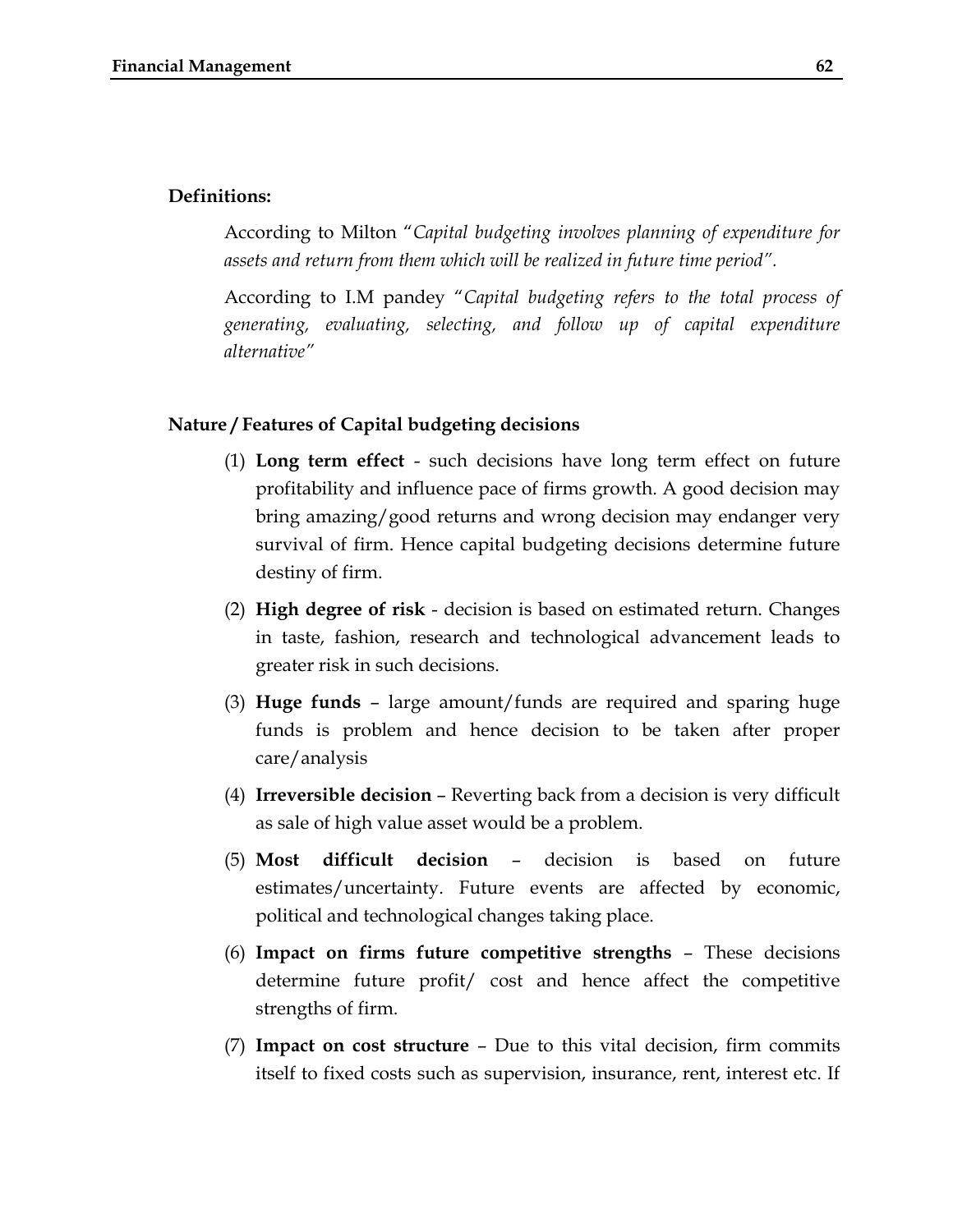investment does not generate anticipated profit, future profitability would be affected.

**Q.2 Discuss the objectives of using Capital budgeting techniques and the factors affecting the decision making.**

## **Ans. Objectives of capital Budgeting**

- (1) **Share holder's wealth maximization**. In tune with objectives of financial management, its aim is selecting those projects that maximize shareholders wealth. The decision should avoid over/under investment in fixed assets.
- (2) **Evaluation of proposed capital expenditure** Capital budgeting helps in evaluating expenditure to be incurred on various assets to measure validity of each expenditure
- (3) **Controlling costs**  by evaluating expenditure costs can be controlled.
- (4) **Determining priority** arranging projects in order of their profitability enabling the management to select most prof project.

#### **Factors affecting capital Budgeting Decisions (CBD)**

- (1) **Technological changes** Before taking CBD, management will have to undertake in-depth study of cost of new product /equipment as well productive efficiencies of new as well as old equipment.
- (2) **Demand forecast** Analysis of demand for a long period will have to be undertaken before CBD.
- (3) **Competitive strategy** If a competitor is going for new machinery /equipment of high capacity and cost effective, we may have to follow that.
- (4) **Type of management** If management is innovative, firm may go for new equipments/ investment as compared to conservative management.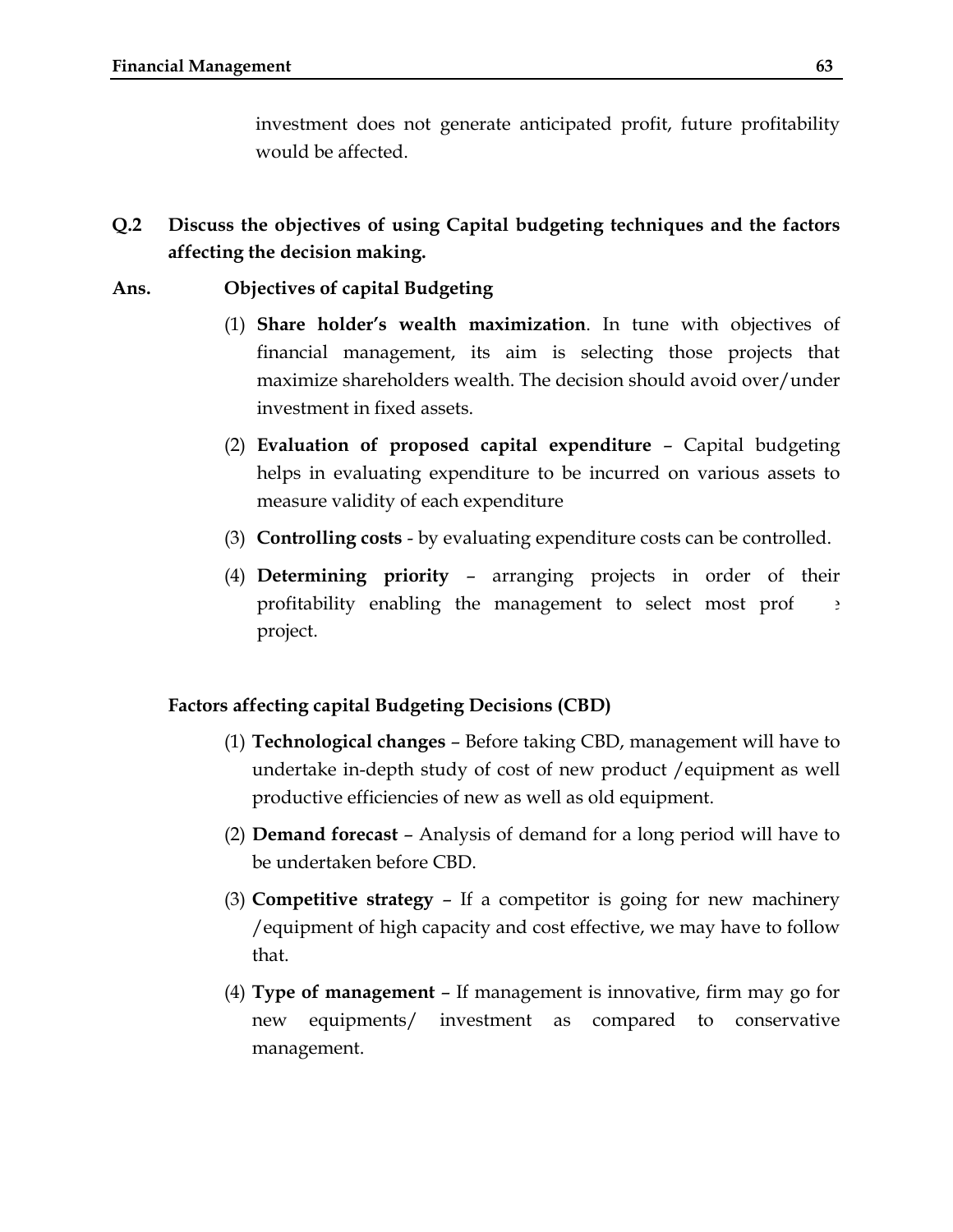- (5) **Cash flow** cash flow statement or cash budget helps a firm in identifying time when a firm can make investment in CBD.
- (6) **Other factors** Like fiscal policy (tax concessions, rebate on investments) political salability, global situation etc.
- **Q3 What are the various methods used in Capital Budgeting? What are its merits and Demerits?**

**Or**

 **How capital budgeting is helpful in making investments decisions. Explain.**



Capital budgeting decision may be thought of as a cost-benefit analysis. We are asking a very simple question: "If I purchase this fixed asset, will the benefits to the company be greater than the cost of the asset?" In essence, we are placing the cash inflows and outflows on a scale (similar to the one above) to see which is greater.

A complicating factor is that the inflows and outflows may not be comparable: cash outflows (costs) are typically concentrated at the time of the purchase, while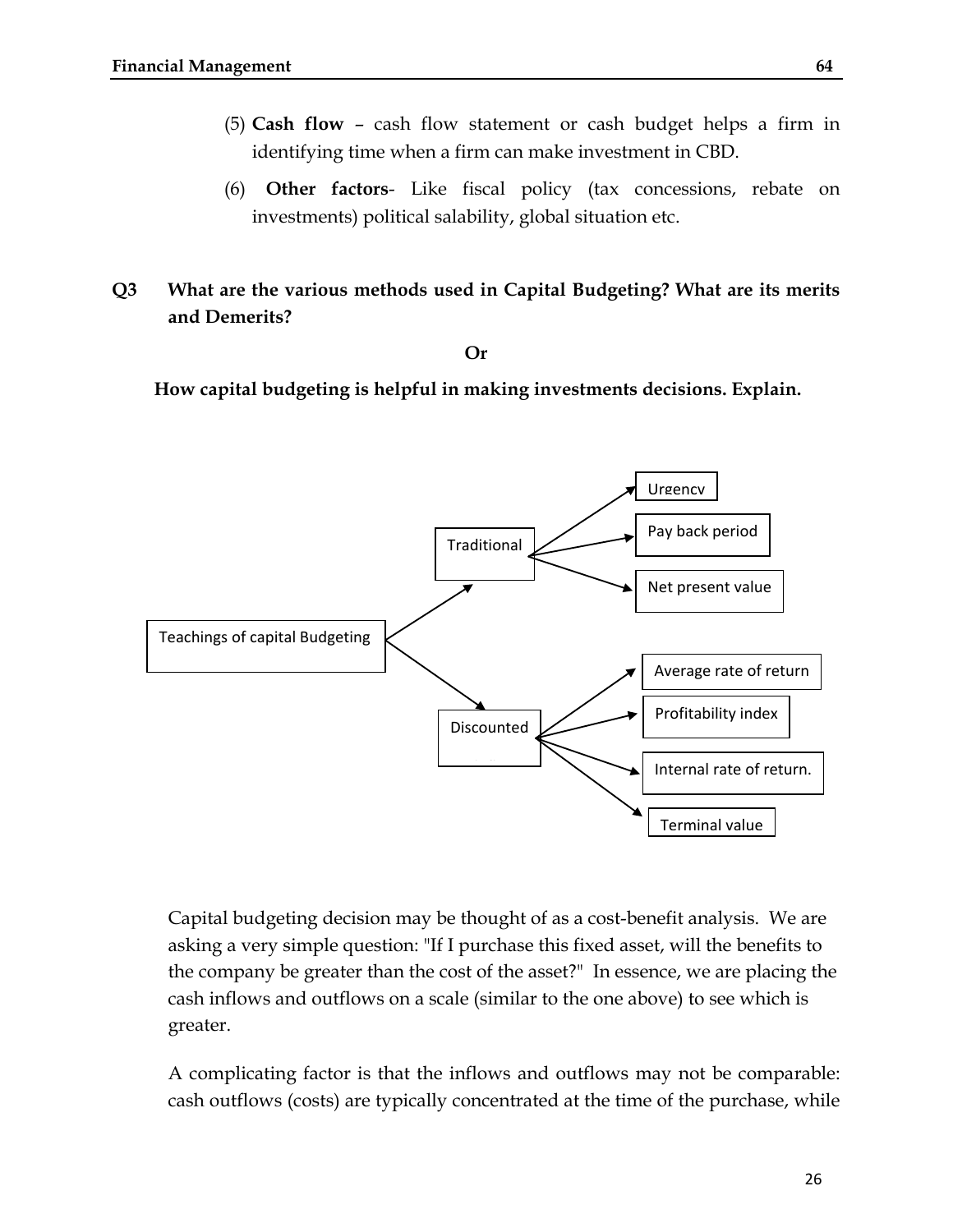cash inflows (benefits) may be spread over many years. The *[time value of money](http://campus.murraystate.edu/academic/faculty/lguin/FIN330/Time%20Value.htm)* principle states that dollars today are not the same as dollars in the future (because we would all prefer possessing dollars today to receiving the same amount of dollars in the future). Therefore, before we can place the costs and benefits on the scale, we must make sure that they are comparable. We do this by taking the present value of each, which restates all of the cash flows into "today's dollars." Once all of the cash flows are on a comparable basis, they may be placed onto the scale to see if the benefits exceed the costs.

## **The Major Capital Budgeting Techniques**

A variety of measures have evolved over time to analyze capital budgeting requests. The better methods use *time value of money* concepts. Older methods, like the payback period, have the deficiency of not using time value techniques and will eventually fall by the wayside and be replaced in companies by the newer, superior methods of evaluation.

# **1. Payback Period**

# It **is the length of time that it takes to recover your investment.**

For example, to recover \$30,000 at the rate of \$10,000 per year would take 3.0 years. Companies that use this method will set some arbitrary payback period for all capital budgeting projects, such as a rule that only projects with a payback period of 2.5 years or less will be accepted. (At a payback period of 3 years in the example above, that project would be rejected.)

The payback period method is decreasing in use every year and doesn't deserve extensive coverage here.

**2. Profitability index** (PI), also known as **profit investment ratio** (PIR) and **value** investment **ratio** (VIR), is the ratio of payoff to investment of a proposed project. It is a useful tool for ranking projects because it allows you to quantify the amount of value created per unit of investment.

The ratio is calculated as follows:

Assuming that the [cash flow](http://en.wikipedia.org/wiki/Cash_flow) calculated does not include the investment made in the project, a profitability index of 1 indicates breakeven. Any value lower than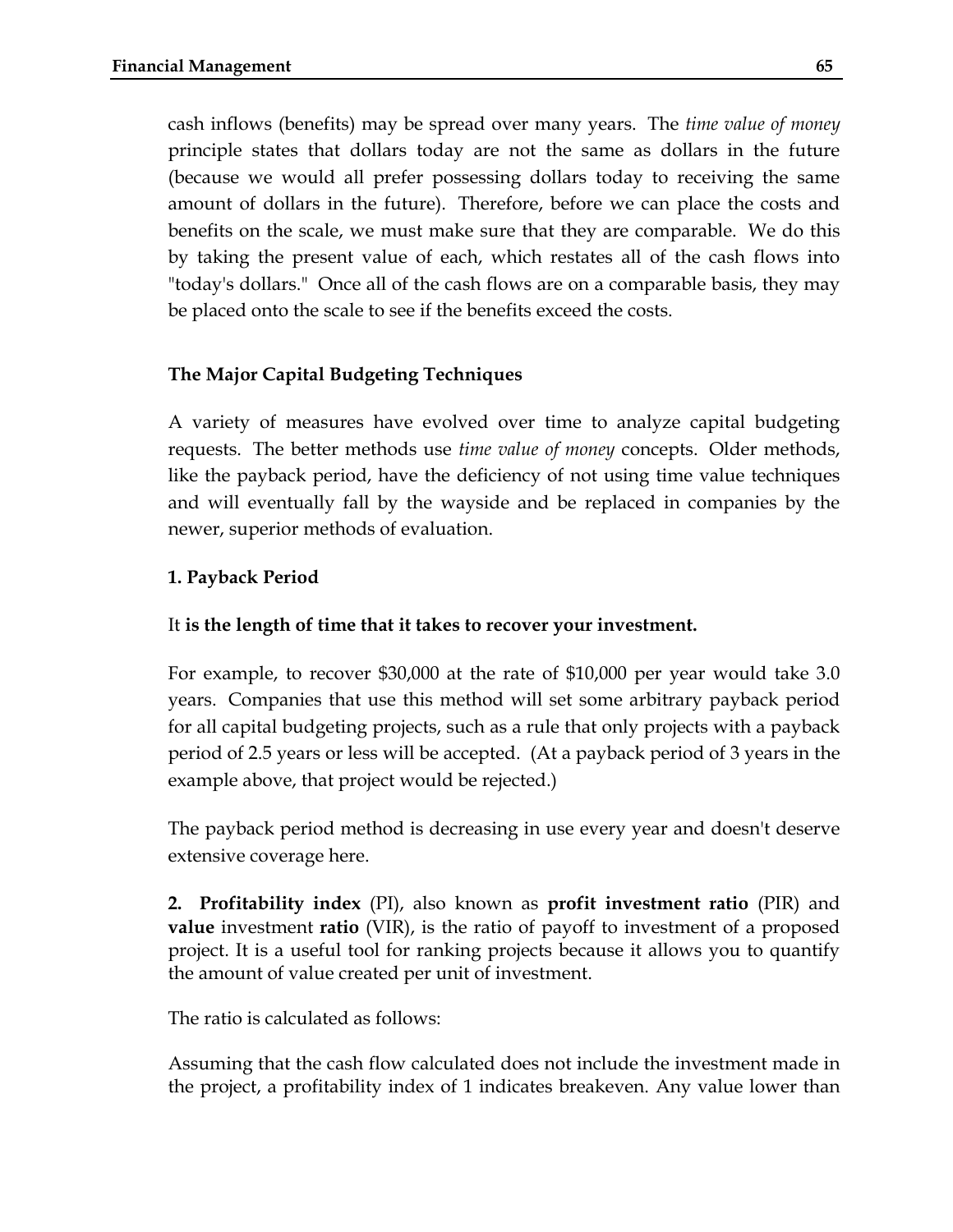one would indicate that the project's [PV](http://en.wikipedia.org/wiki/Present_value) is less than the initial investment. As the value of the profitability index increases, so does the financial attractiveness of the proposed project.

Rules for selection or rejection of a project:

- If  $PI > 1$  then accept the project
- If  $PI \leq 1$  then reject the project

# **3. Accounting rate of return**, also known as the **Average rate of return**

**ARR** is a financial ratio used in [capital budgeting.](http://en.wikipedia.org/wiki/Capital_budgeting) The ratio does not take into account the concept of [time value of money.](http://en.wikipedia.org/wiki/Time_value_of_money) ARR calculates the return, generated from net income of the proposed capital investment. The ARR is a percentage return. Say, if ARR = 7%, then it means that the project is expected to earn seven cents out of each dollar invested. If the ARR is equal to or greater than the required rate of return, the project is acceptable. If it is less than the desired rate, it should be rejected. When comparing investments, the higher the ARR, the more attractive the investment. Over one-half of large firms calculate ARR when appraising projects.

# **ARR=Profit / Investment**

# **3. Net Present Value**

Using a minimum rate of return known as the [hurdle rate, t](http://campus.murraystate.edu/academic/faculty/lguin/FIN330/HurdleRate.htm)he *net present value* of an investment is the *present value of the cash inflows* minus the *present value of the cash outflows.* A more common way of expressing this is to say that the net present value (NPV) is the present value of the benefits (PVB) minus the present value of the costs (PVC)

 $NPV = PVB - PVC$ 

By using the hurdle rate as the discount rate, we are conducting a test to see if the project is expected to earn our minimum desired rate of return. Here are our decision rules: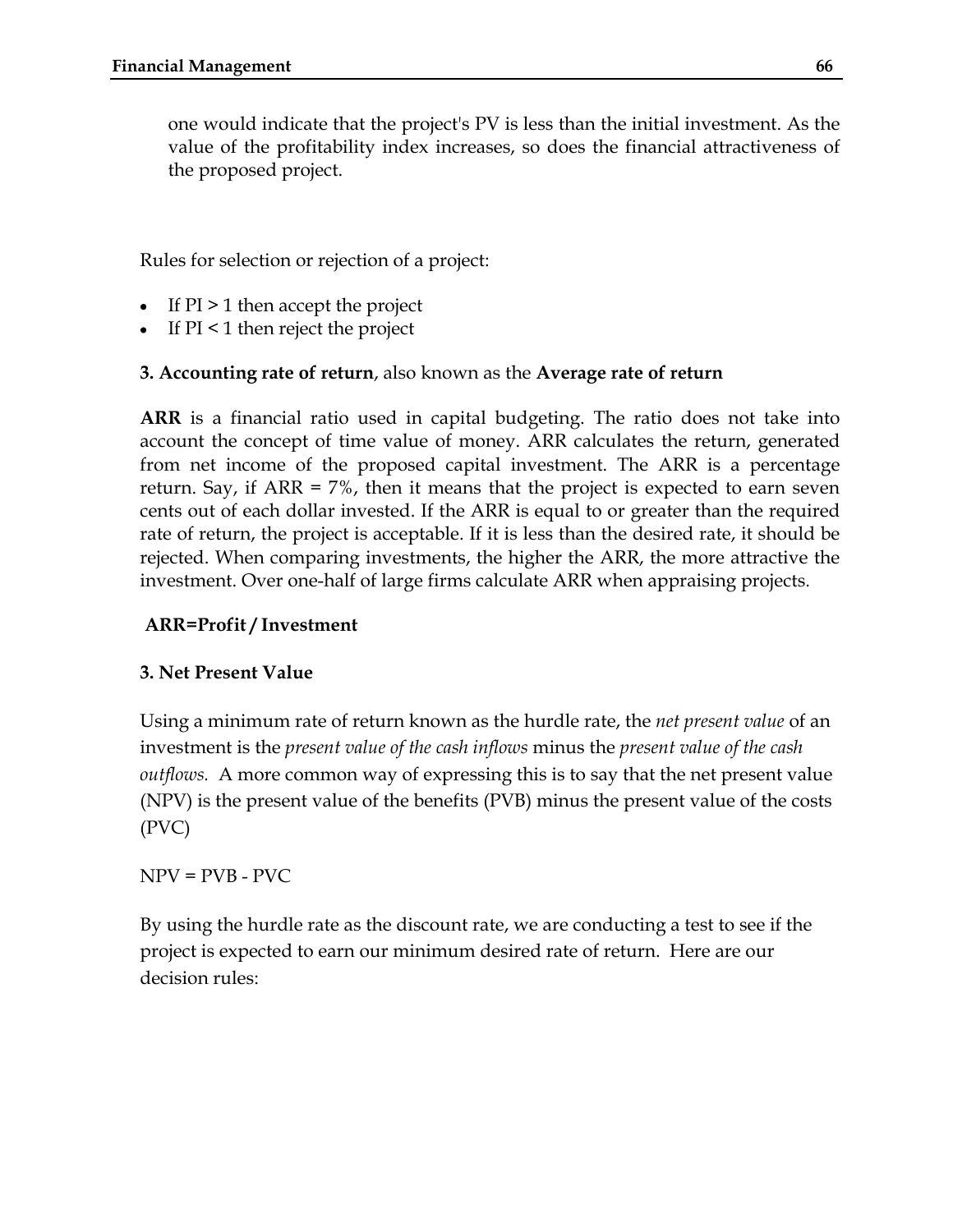| If the NPV<br>is: | <b>Benefits vs. Costs</b>       | Should we expect to earn at<br>least<br>our minimum rate of<br>return? | Accept the<br>investment? |
|-------------------|---------------------------------|------------------------------------------------------------------------|---------------------------|
| Positive          | Benefits > Costs Yes, more than |                                                                        | Accept                    |
| Zero              | Benefits = Costs                | Exactly equal to                                                       | Indifferent               |
| Negative          | Benefits < Costs                | No, less than                                                          | Reject                    |

Remember that we said above that the purpose of the capital budgeting analysis is to see if the project's benefits are large enough to repay the company for (1) the asset's cost, (2) the cost of financing the project, and (3) a rate of return that adequately compensates the company for the risk found in the cash flow estimates.

Therefore, if the NPV is:

- $\bullet$ Positive, the benefits are more than large enough to repay the company for (1) the asset's cost, (2) the cost of financing the project, and (3) a rate of return that adequately compensates the company for the risk found in the cash flow estimates.
- Zero, the benefits are barely enough to cover all three but you are at breakeven - no profit and no loss, and therefore you would be indifferent about accepting the project.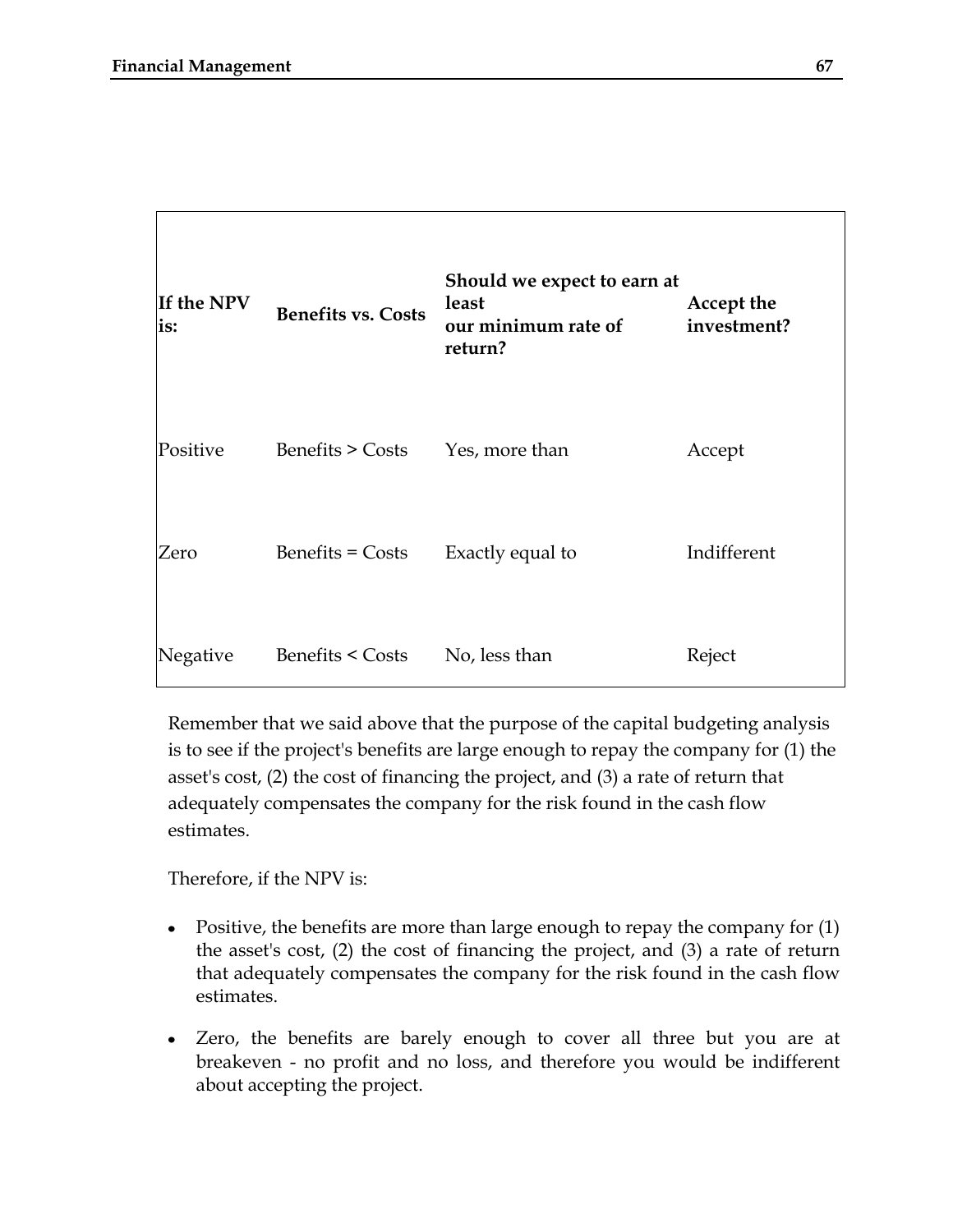• Negative, the benefits are not large enough to cover all three, and therefore the project should be rejected.

## **4. Internal Rate of Return**

The *Internal Rate of Return (IRR)* is the rate of return that an investor can expect to earn on the investment. Technically, it is the discount rate that causes the present value of the benefits to equal the present value of the costs. According to surveys of businesses, the IRR method is actually the most commonly used method for evaluating capital budgeting proposals. This is probably because the IRR is a very easy number to understand because it can be compared easily to the expected return on other types of investments (savings accounts, bonds, etc.). If the internal rate of return is greater than the project's minimum rate of return, we would tend to accept the project.

The calculation of the IRR, however, cannot be determined using a formula; it must be determined using a trial-and-error technique. This process is explained in the following link.

# **5. Modified Internal Rate of Return**

The *Modified Internal Rate of Return (MIRR)* is an attempt to overcome the above two deficiencies in the IRR method. The person conducting the analysis can choose whatever rate he or she wants for investing the cash inflows for the remainder of the project's life.

For example, if the analyst chooses to use the hurdle rate for reinvestment purposes, the MIRR technique calculates the present value of the cash outflows (i.e., the PVC), the future value of the cash inflows (to the end of the project's life), and then solves for the discount rate that will equate the PVC and the future value of the benefits. In this way, the two problems mentioned previously are overcome:

1. the cash inflows are assumed to be reinvested at a reasonable rate chosen by the analyst, and

**2.** There is only one solution to the technique.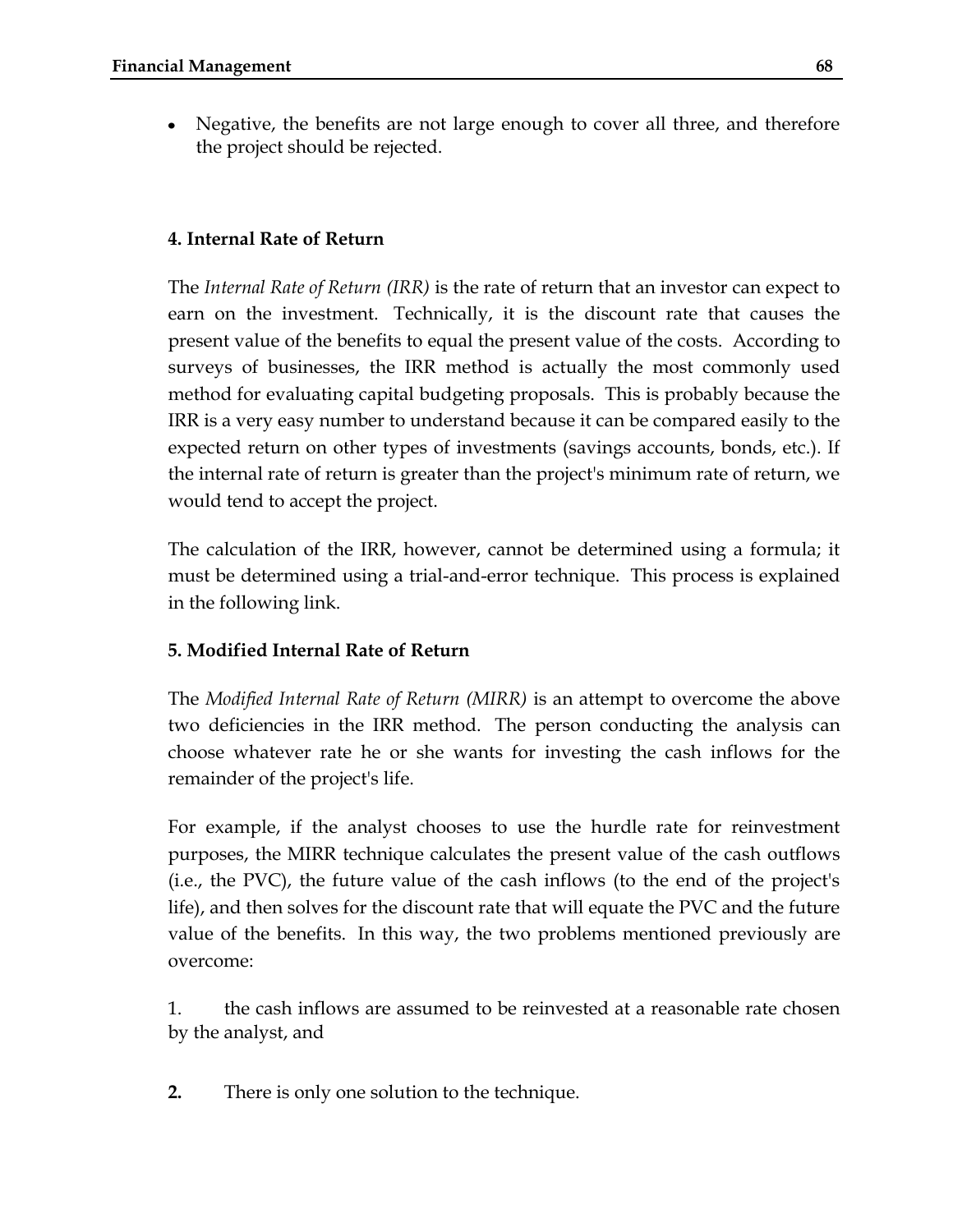- **Q. 3 Which Method Is Better: the NPV or the IRR? Give reasons for your answer.**
- **Ans:** The NPV is better than the IRR. It is superior to the IRR method for at least two reasons:
	- 1. Reinvestment of Cash Flows: The NPV method assumes that the project's cash inflows are reinvested to earn the hurdle rate; the IRR assumes that the cash inflows are reinvested to earn the IRR. Of the two, the NPV's assumption is more realistic in most situations since the IRR can be very high on some projects.
	- 2. Multiple Solutions for the IRR: It is possible for the IRR to have more than one solution. If the cash flows experience a sign change (e.g., positive cash flow in one year, negative in the next), the IRR method will have more than one solution. In other words, there will be more than one percentage number that will cause the PVB to equal the PVC.

When this occurs, we simply don't use the IRR method to evaluate the project, since no one value of the IRR is theoretically superior to the others. The NPV method does not have this problem.

# **Q4 Explain the methods of time value of money.**

- **Ans. Two methods of taking care of time value of money:-**
	- **1. Compounding/ future value :-** Future value or compounding is the value of an asset or cash at a specified date in the future that is equivalent in value to a specified sum today

 **Future Value(n) = Present Value \* (1+k)n**

#### **Future Value= PV\* FVIF(k,n)**

Where, FV(n) = Future value of the initial flow n years hence

- $PV = Initial cash flow$
- $K =$ Annual Rate of interest
- n = Life of investment.

FVIF= Future Value Interest Factor ( it will be calculated by fv table value)

**2. Discounting / present value --** The current worth of a future sum of money or stream of cash flows given a specified rate of return. Future cash flows are discounted at the discount rate, and the higher the discount rate, the lower the present value of the future cash flows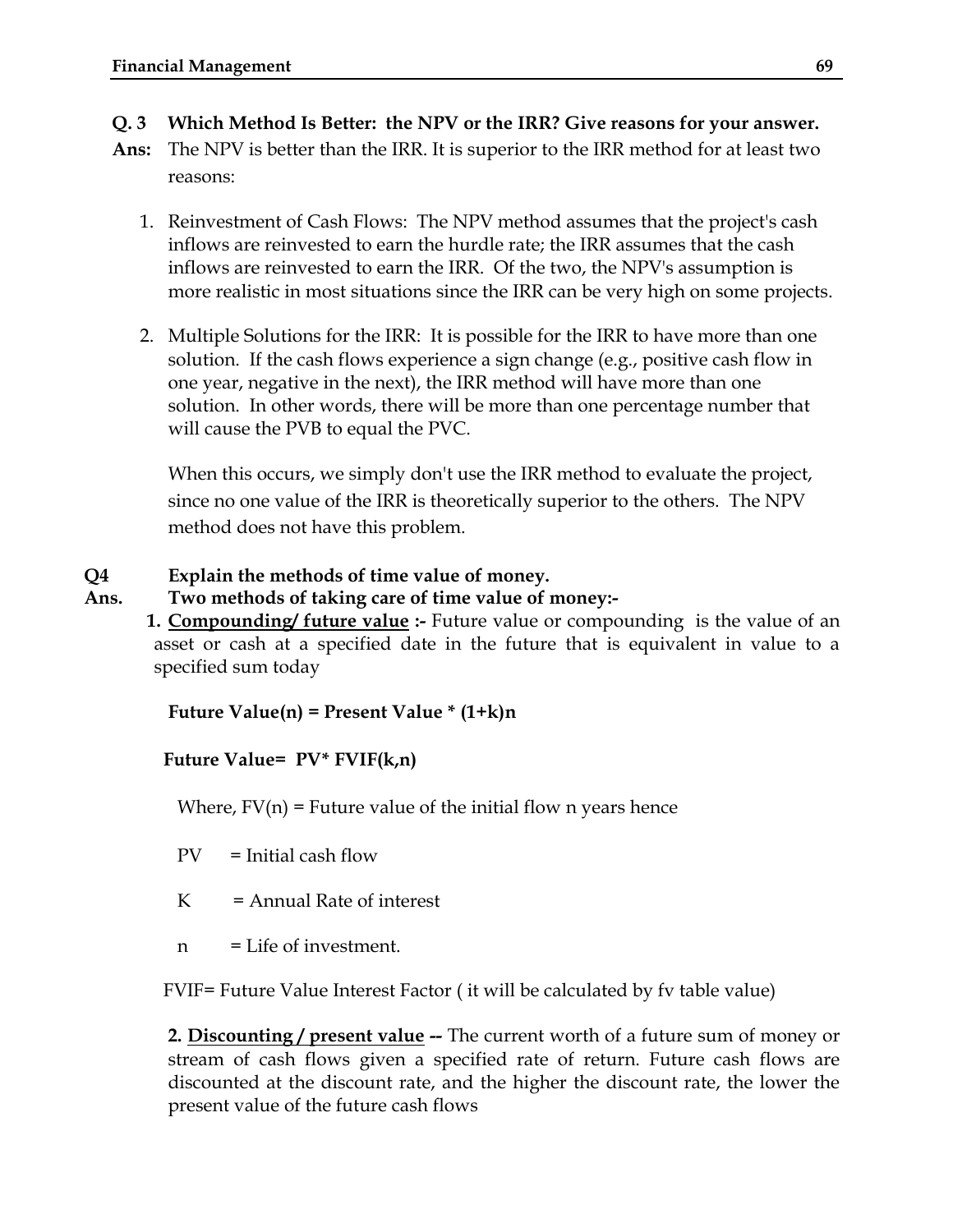Under the method of discounting, in time value of money, we compare the initial outflow with the sum of present value (PV) of the future inflows at a given rate of interest.

 $PV = FV/(1+k)n$ 

 $PV= FV^* PVIF (k,n)$ 

Where PVIF= Present value interest factor ( calculated by table value)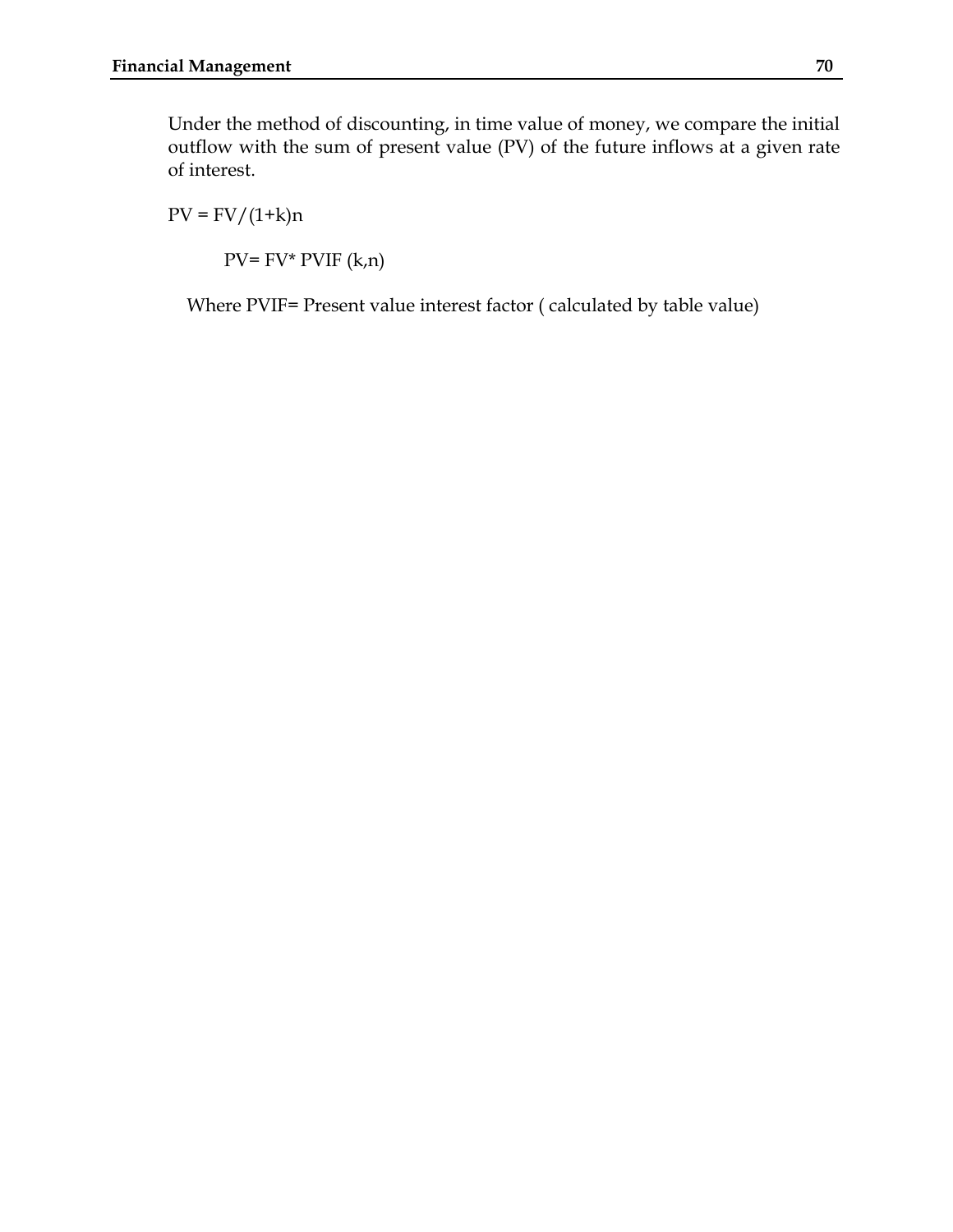# **Dividend Policy**

# **Q.1 What do you understand by dividend policy? Explain in brief models of dividend theories**.

- **Ans.** Dividend is divisible profit distributed amongst members/shareholders of a company in proportion to shares in the manner as prescribed under law. A dividend cannot be declared unless:
	- 1. Sufficient profit is there in a company.
	- 2. It has been recommended by Board of Directors.
	- 3. Its acceptance has been given by the shareholders in Annual General Meeting (AGM)

#### **Kind of Dividend -**

- I. Type of Security Preference Dividend, Equity Dividend
- II. Timings of Dividends Interim Dividend Regular Dividend
- III. Mode of Payment–Cash–Stock dividend (Bonus)–Script or Bond.

**Dividend Policy -** Policy followed by Board of Directors concerning quantum of profit to be distributed as dividend. It also includes principal rules and procedure for planning and distributing dividend after deciding rate of dividend.

- Stable: Long term policy without frequent changes i.e. long term policy which is not affected by changes or quantum of profit.
- Lenient: Most of the profit is distributed amongst share holders and a very small part is kept as retained earnings. Even 90% to 95% profit is distributed as dividend. This is generally done in initial years to gain confidence of share holders.

#### **Factors affecting dividend policy or determinants of dividend policy**

(i) Legal requirements: As per companies Act, dividend only out of earned profit.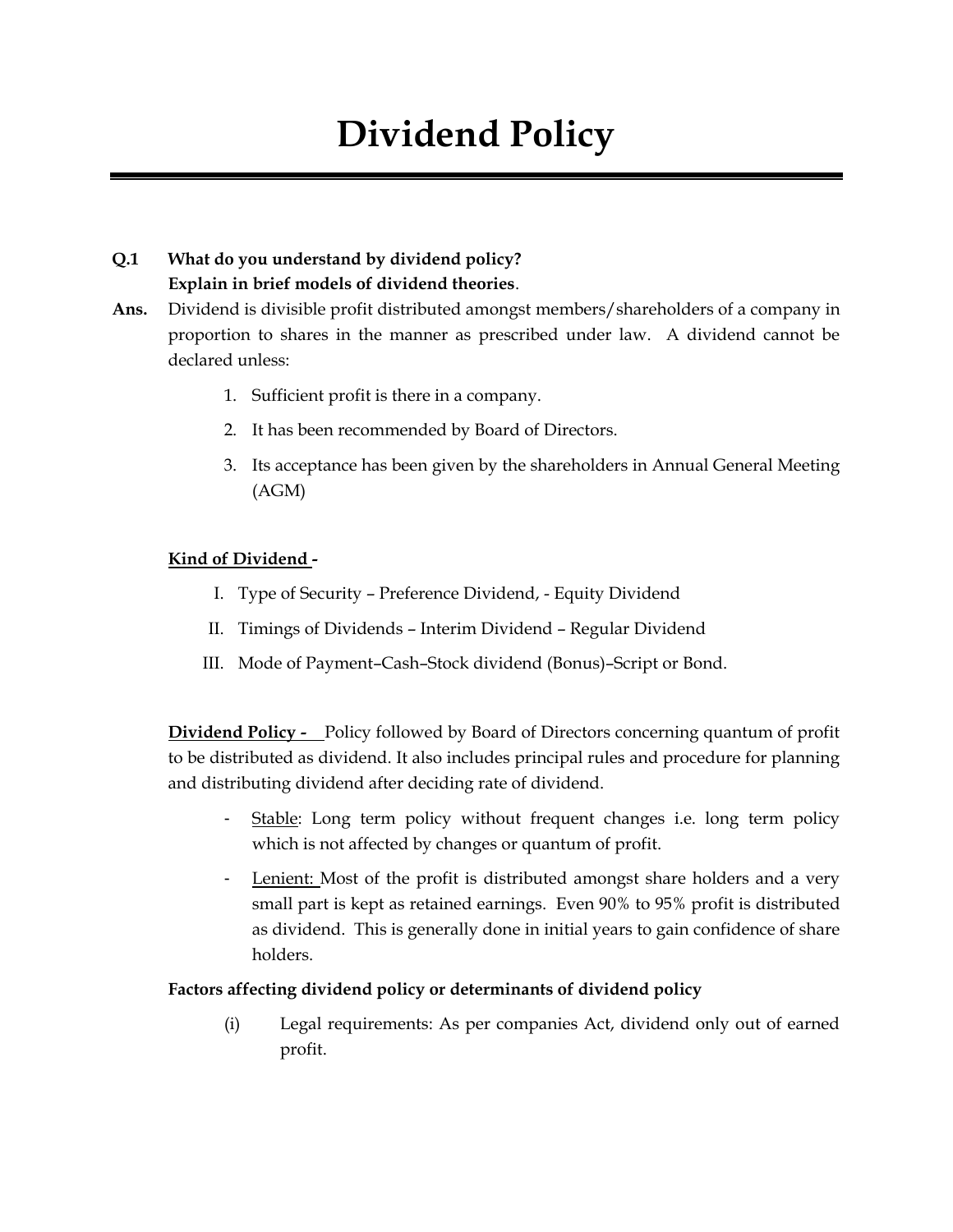- (ii) Liquidity position: In tight liquidity position, instead cash dividend, bonus shares or scripts/bonds are issued.
- (iii) Trade Cycle: In boom conditions, higher profits are there and hence high dividend.
- (iv) Expectations of share holders
- (v) Future needs: If future needs are high, low dividend and high retained earnings.
- (vi) Debt repayment: If heavy debt liability, low dividend.
- (vii) Stability of Income: If income is stable, high dividend.
- (viii) Public Opinion: High dividend to gain public confidence.
- (ix) Composition of Owners: If preference shareholders are large, less dividend to ordinary shareholders.

#### **Q2. What are the theories or models or say approaches given under Dividend policy?**

#### **Ans. Models of Dividend (Theories)**

**1. Walter's Model** – As per this model, dividend policy of a firm is based on the relationship between internal rate of return (r) earned by it and the cost of capital or required rate of return (k). The optimum dividend policy will have to be determined by relationship of  $r \& k$  under following assumptions.

- Internal rate of return  $\mathcal D$  and cost of capital (k) are constant.
- All new investment opportunities are to be financed through retained earnings and no external finance is available to the firm.
- A firm has perpetual or an infinite life

Hence, as per this Model, a firm should retain its earnings if the return on investment exceeds cost of capital.

#### **2. Gordon's Model** – This model is like Walters Model but a few extra assumptions are:

- The firm operates its investment activity only through equity.
- The retention ratio once decided is constant for ever.

As per this Model, Market value of share is equal to present value of its expected future dividend.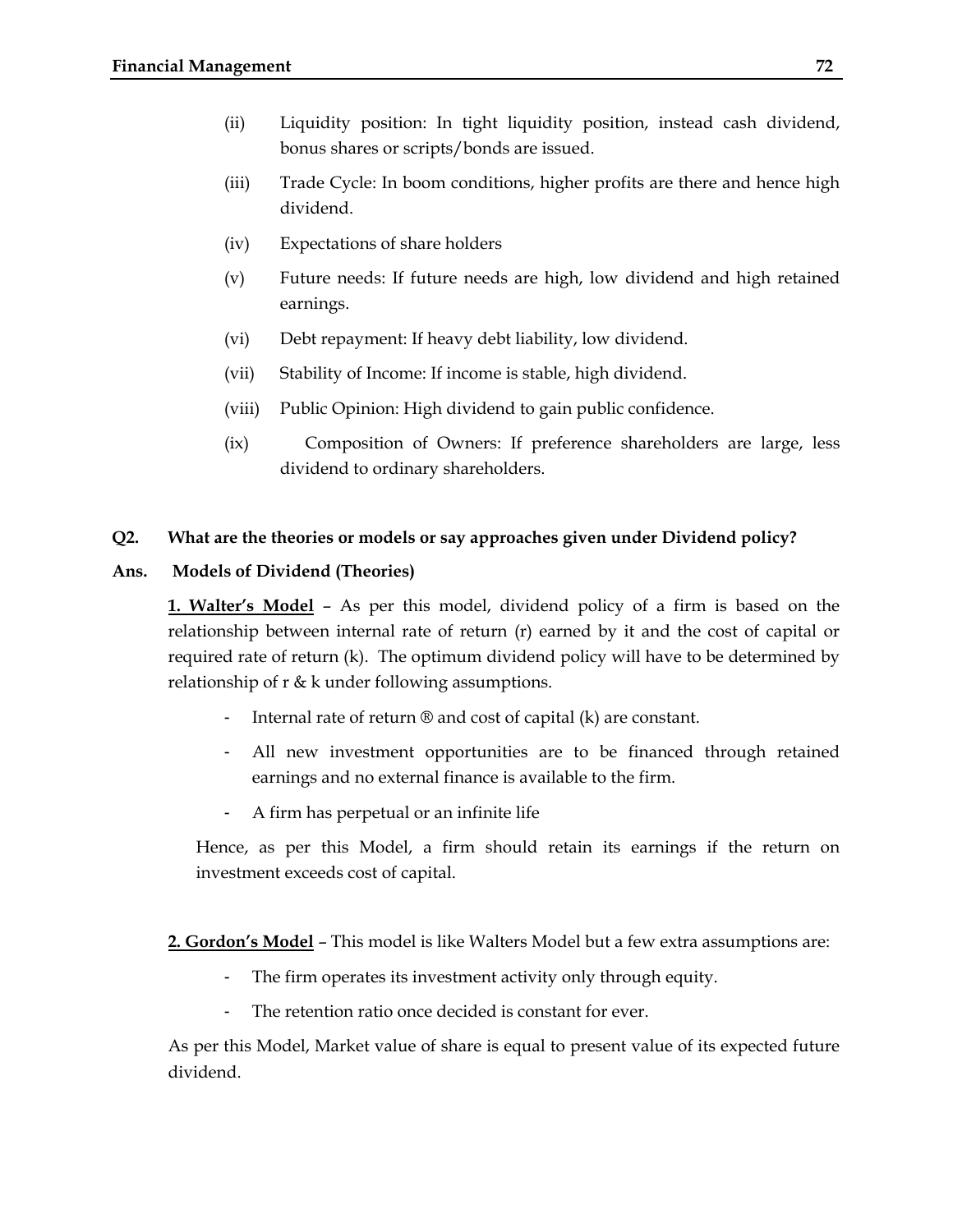3. **Modigliani & Miller (M M Model)** – This model says that dividend decision and retained earnings decision do not influence market value of shares. As per this model, "Under conditions of Perfect Capital Market, rational investors, absence of tax, discrimination between dividend income and capital appreciation given the firms investment policy. Its dividend policy may have no influence on the Market price of shares.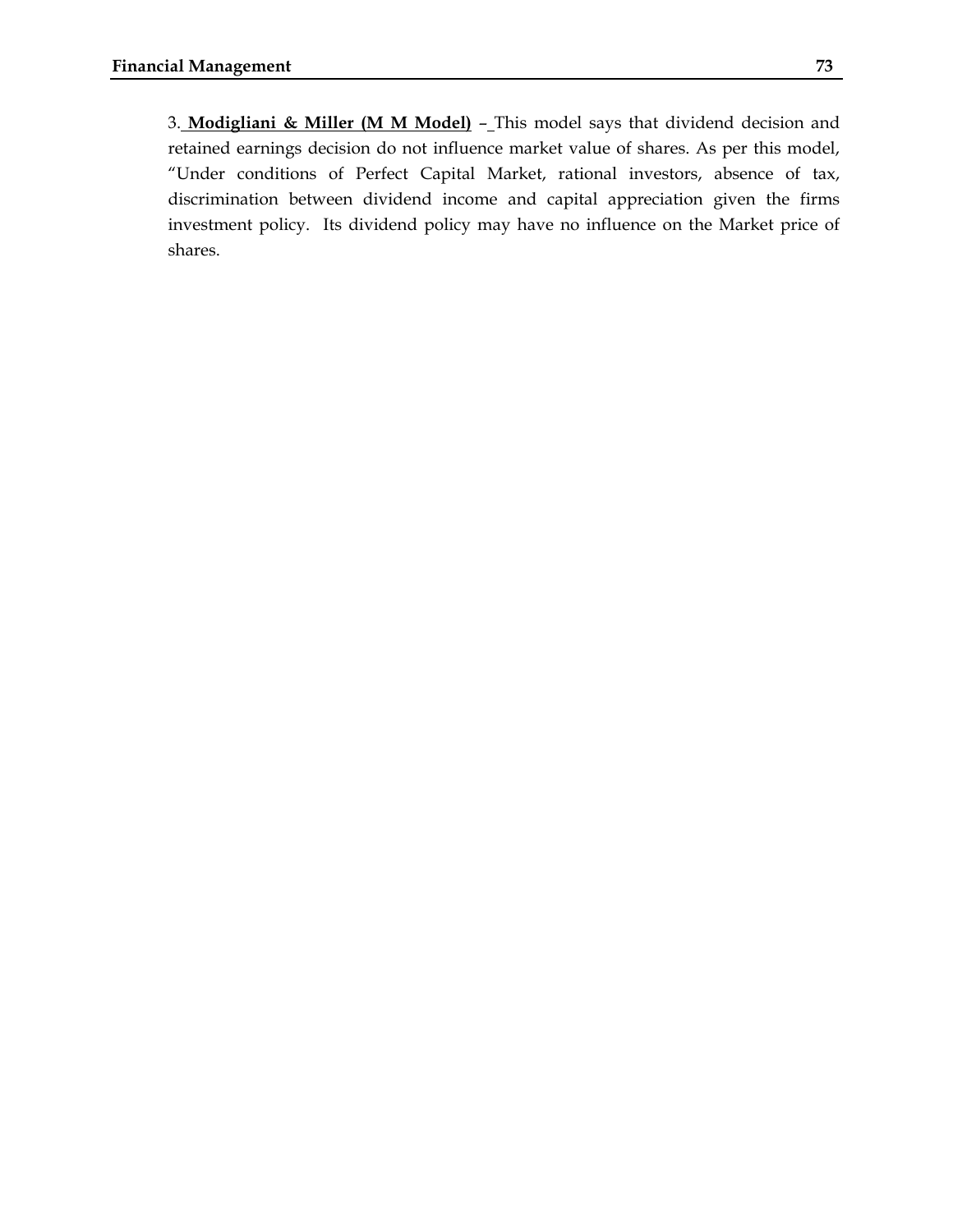# **Case Problems**

### **Q 1 Calculate Average Rate of Return for the following information:**

| Year                                        |        |        | າ      | 3     |
|---------------------------------------------|--------|--------|--------|-------|
| Investment                                  | 100000 |        |        |       |
| Sales Revenue                               |        | 120000 | 100000 | 80000 |
| Operating Expenses (Excluding Depreciation) |        | 60000  | 50000  | 40000 |
| Depreciation                                |        | 30000  | 30000  | 30000 |
| Annual Income                               |        | 30000  | 20000  | 10000 |

Average annual income = (30000+20000+10000)/3 = 20000

Average net book value if the investment =  $(100000+0)/2 = 50000$ 

Accounting rate of return =  $20000/50000 * 100 = 40\%$ 

The firm will accept the project if its target rate is less than  $40\%$ .

**Q2 A ltd is considering the purchase of a new leather cutting machine to replace an existing machine which has a book value of Rs. 3000 and can be sold for Rs. 1500. The estimated salvage value of the old machine in four years would be zero, and it is depreciated on a straight line basis. The new machine will reduce costs (before tax) by Rs. 7000 per year i.e. Rs. 7000 cost savings over the old machine. The new machine has a four year life, costs Rs. 14000 and can be sold for an expected amount of Rs. 2000 at the end of the fourth year. Assuming straight line depreciation and a tax rate of 40%, calculate the cash flows associated with the investment and calculate the NPV of the project assuming the cost of funds to the firm is 12% and straight line method is used for tax purposes?**

**Ans.** Cash flows associated with the replacement decisions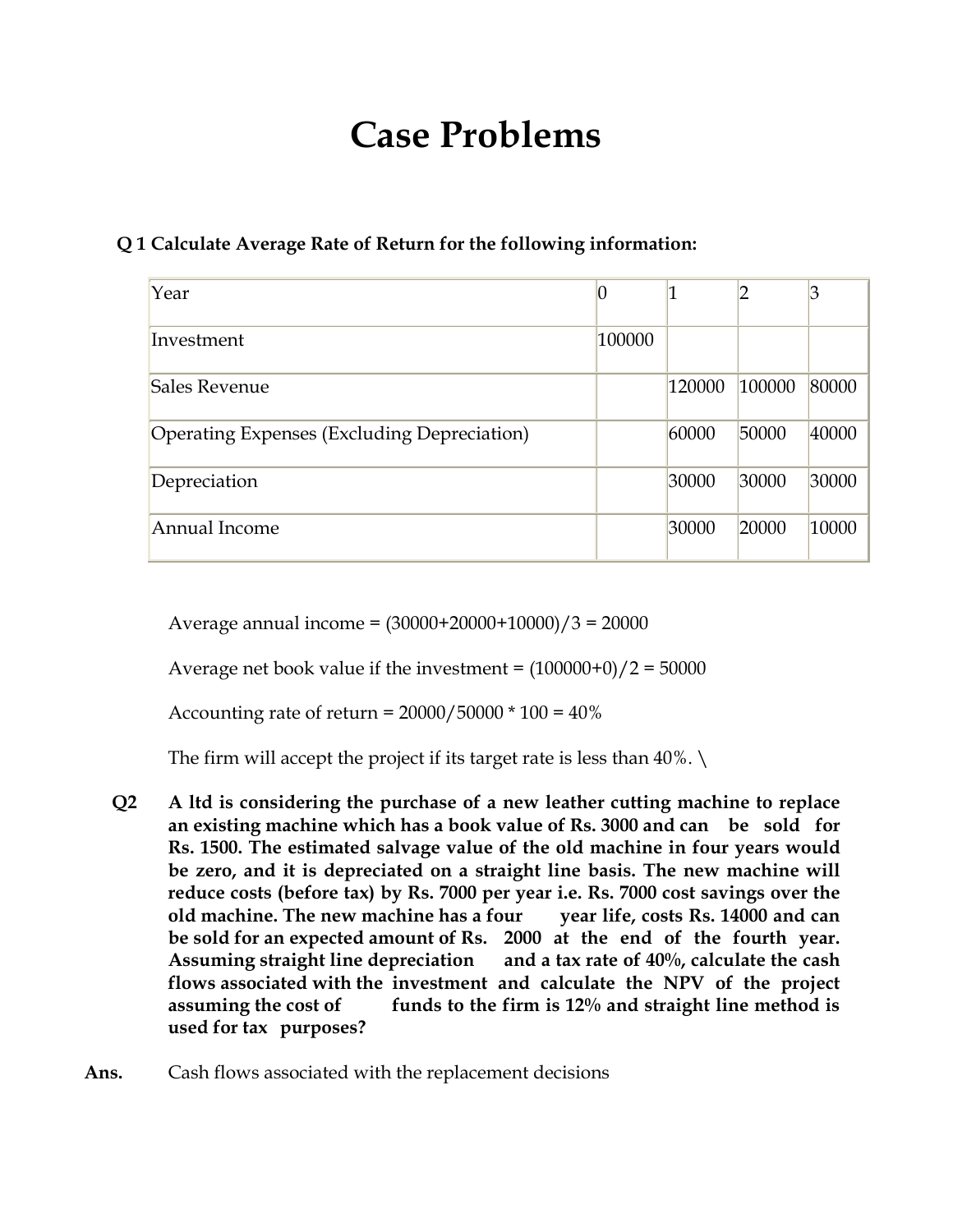| Year |                                 | 0       | $\overline{1}$ | $\overline{2}$ | $\overline{3}$ | 4    |
|------|---------------------------------|---------|----------------|----------------|----------------|------|
| 1.   | Net investment in new machine   | (12500) |                |                |                |      |
| 2.   | Savings in costs                |         | 7000           | 7000           | 7000           | 7000 |
| 3.   | <b>Incremental Depreciation</b> |         | 2250           | 2250           | 2250           | 2250 |
| 4.   | Pre-Tax profits                 |         | 4750           | 4750           | 4750           | 4750 |
| 5.   | Less Tax                        |         | 1900           | 1900           | 1900           | 1900 |
| 6.   | Post-tax profits                |         | 2850           | 2850           | 2850           | 2850 |
| 7.   | Initial Flow $(=1)$             | (12500) |                |                |                |      |
| 8.   | Operating Flow $(=(6) + (3))$   |         | 5100           | 5100           | 5100           | 5100 |
| 9.   | <b>Terminal Flow</b>            |         |                |                |                | 2000 |
| 10.  | Net Cash flow(=7+8+9)           | 12500   | 5100           | 5100           | 5100           | 7100 |

| Year                |       |       |       |       |
|---------------------|-------|-------|-------|-------|
| Net cash flows      | 5100  | 5100  | 5100  | 7100  |
| PVIF $@k = 12\%$    | 0.893 | 0.797 | 0.712 | 0.636 |
| Present Value (Rs.) | 4554  | 4065  | 3631  | 4516  |

Net present value

 $= (-12500) + (4554 + 4065 + 3631 + 4516)$ 

- $=$  Rs. (-12500 + 16766)
- $=$  Rs. 4266

The decision rule based on NPV is obvious. A project will be accepted if the NPV is positive and rejected if NPV is negative.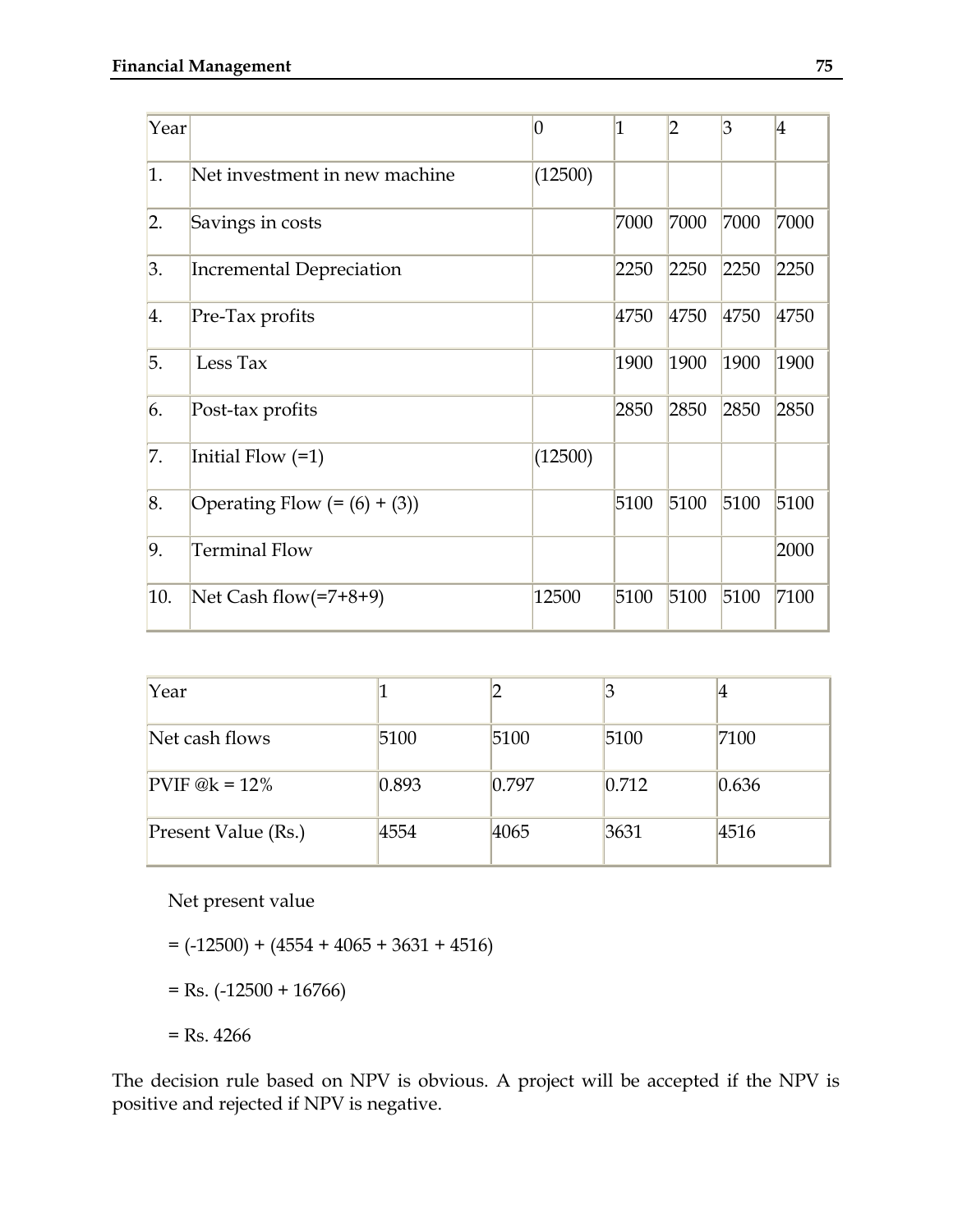| Year           | Cash Flow (Rs. In Lacs) |
|----------------|-------------------------|
| $\overline{0}$ | (10)                    |
| $\overline{1}$ | 5                       |
| $\overline{2}$ | 5                       |
| 3              | 3.08                    |
| $\overline{4}$ | 1.20                    |

## **Q3 Project has the following patterns of cash flows:**

What is the IRR of this project?

**Ans:** To determine the IRR, we have to compare the NPV of the project for different rates of interest until we find that rate of interest at which the NPV of the project is equal to zero. To reduce the number of iterations involved in this hit and trial process, we can use the following short cut procedure:

### **Step 1**

Find the average annual net cash flow based on given future net cash inflows.

 $= (5 + 5 + 3.08 + 1.20)/4 = 3.57$ 

### **Step 2**

Divide the initial outlay by the average annual net cash inflows i.e.  $10/3.57 =$ 2.801

### **Step 3**

From the PVIFA table find that interest rate at which the present value of an annuity of Rs. 1 will be nearly equal to 2.801 in 4 years i.e. the duration of the project. In this case the rate of interest will be equal to 15%.

We use 15% as the initial value for starting the hit and trial process and keep trying at successively higher rates of interest until we get an interest rate at which the NPV is zero.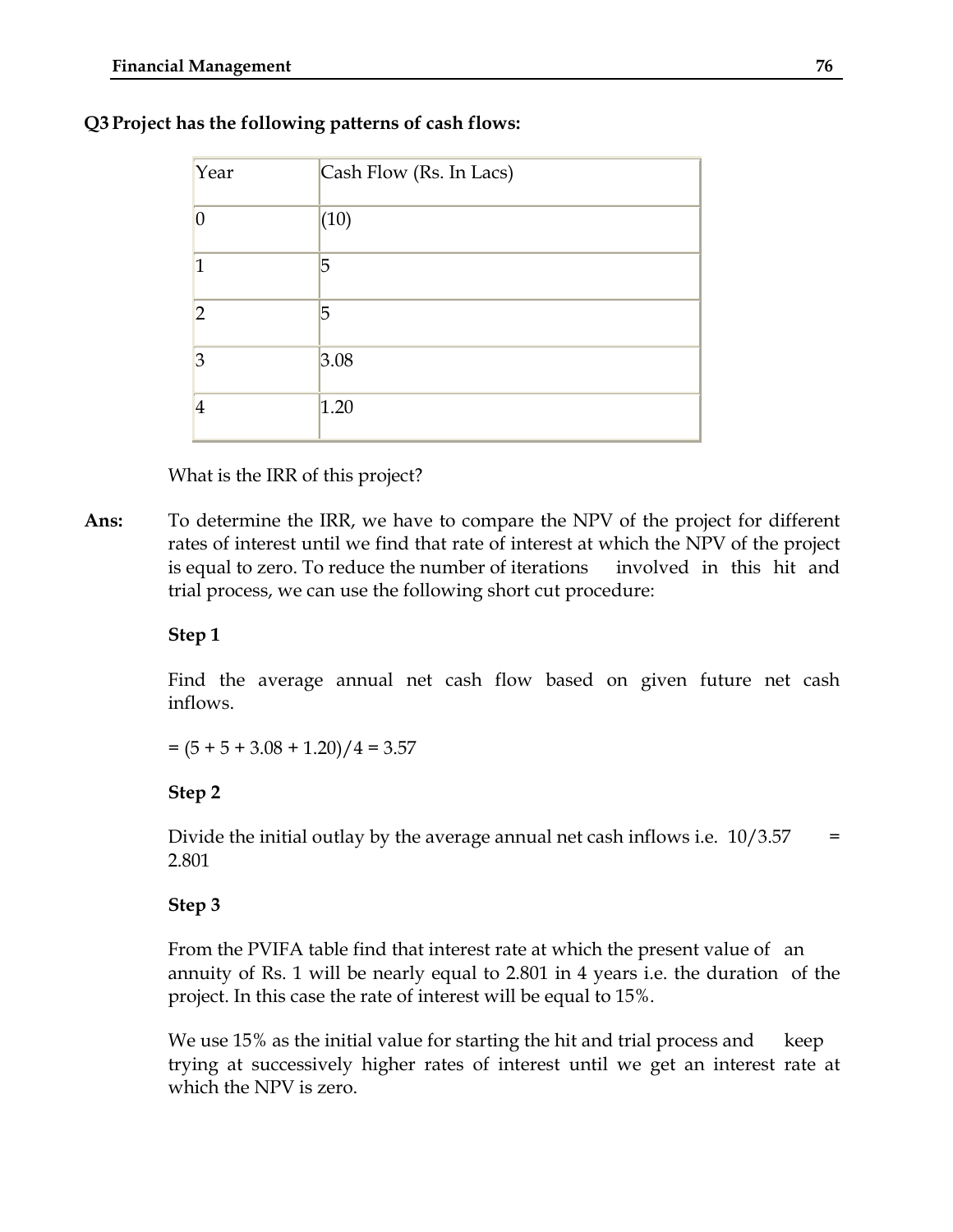The NPV at  $r = 15\%$  will be equal to:

 $= -10 + (5 * .0870) + (5 * .756) + (3.08 * .658) + (1.2 * .572) = 0.84$ 

NPV at  $r = 16$  % will be equal to:

 $= -10 + (5 * .862) + (5 * .743) + (3.08 * .641) + (1.2 * .552) = .66$ 

NPV at  $r = 18\%$  will be equal to:

 $= -10 + (5*.848) + (5*.719) + (3.08*.0609) + (1.2*.516) = .33$ 

NPV at  $r = 20\%$  will be equal to:

 $= -10 + (5 * .833) + (5 * .694) + (3.08 * .609) + (1.20 * .482) = 0$ 

We find that at r= 20%, the NPV is zero and therefore the IRR of the project is 20%.

### **Q4 Explain Operating Cycle Approach to Working Capital Management.**

**Ans**. Operating cycle approach has following periods.

### **Raw Material Storage Period (n1)**

- 1. Annual consumption of raw materials, components etc.
- 2. Average daily consumption of raw material by dividing the first point above by 360.
- 3. Average stock of raw materials, components etc. opening + closing stock /2.
- 4. Raw material storage period =  $3/2$  = n1 days.

#### **Conversion Period (n2)**

- 1. Annual cost of production = Opening WIP + Raw material consumed + other manufacturing costs like wages fuel etc.  $+$  Depreciation Closing WIP.
- 2. Average daily cost of production = 1/360
- 3. Average stock of WIP = opening WIP + Closing WIP /2
- 4. Average conversion period =  $3/2$  =  $n2$  days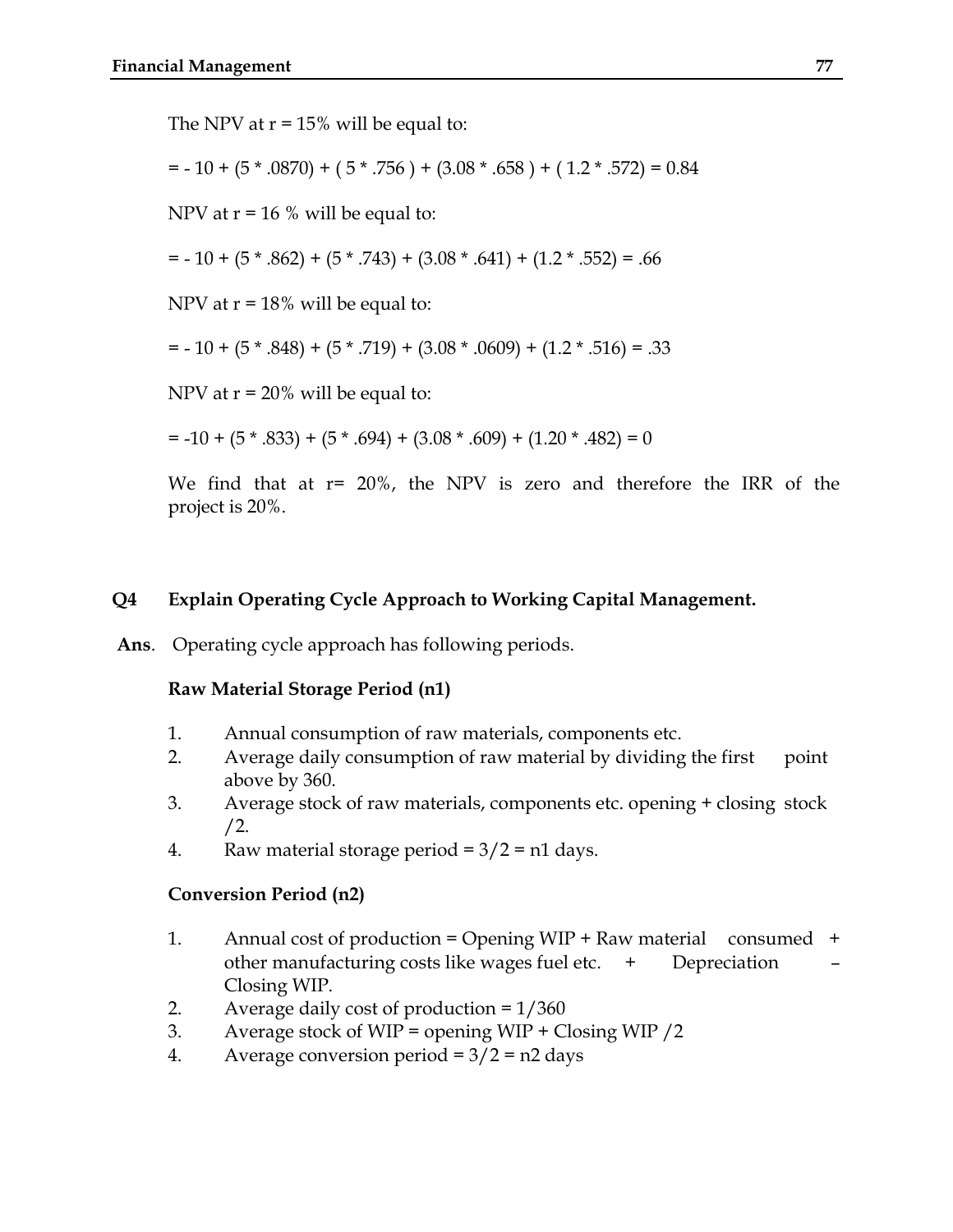## **Finished Goods Storage Period (n3)**

- 1. Annual cost of sales = Opening stock of finished goods + cost of production + Excise duty + Selling and distribution costs + General administrative costs + Financial costs – Closing stock of finished goods.
- 2. Average daily cost of sales = 1/360
- 3. Average stock of finished goods = Opening stock + Closing stock/2
- 4. Finished goods storage period  $= 3/2 = n3$  days

## **Average Collections Period (n4)**

- 1. Annual credit sales of the company.
- 2. Average daily credit sales = 1/360
- 3. Average balance of sundry debtors = Opening balance + Closing balance /2
- 4. Average collection period =  $3/2$  = n4 days

## **Average Payment Period (n5)**

- 1. Annual credit purchases made by a company.
- 2. Annual daily credit purchases = 1/360
- 3. Average balance of sundry creditors = opening balance + closing balance /2
- 4. Average payment period =  $3/2$  =  $n5$  days.

**Gross Operating Cycle = n1 + n2 + n3 + n4**

**Net Operating Cycle = n1 + n2 + n3 + n4 – n5**

**Q5. Calculate the gross and net operating cycle periods from the data given below:-**

| Particulars                                       | Amount        |
|---------------------------------------------------|---------------|
|                                                   | (Rs. In Lakh) |
| 1. Opening Balances of                            |               |
| Raw Materials, Stores and Spares, etc.<br>$\circ$ | 3454.84       |
| Work - in - Process                               | 56.15         |
| <b>Finished Goods</b>                             |               |
| <b>Accounts Receivable</b>                        | 637.92        |
| <b>Accounts Payable</b><br>$\circ$                | 756.45        |
|                                                   |               |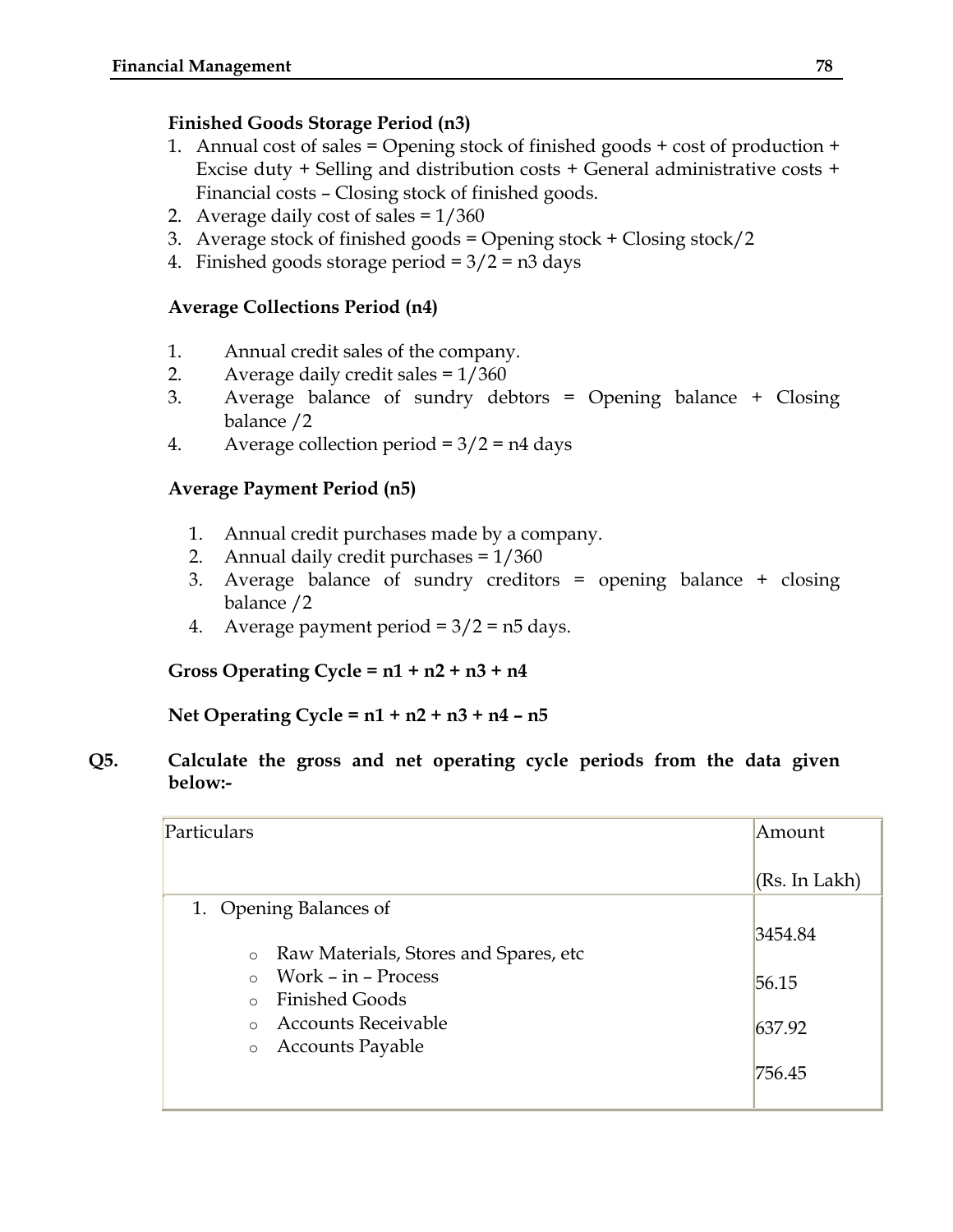| 2. Closing Balances of                                                                                                        | 2504.18  |
|-------------------------------------------------------------------------------------------------------------------------------|----------|
| Raw Materials, Stores and Spares, etc<br>$\circ$                                                                              | 4095.41  |
| Work - in - Process<br>$\Omega$<br><b>Finished Goods</b><br>$\circ$                                                           | 72.50    |
| <b>Accounts Receivable</b><br>$\Omega$<br><b>Accounts Payable</b><br>$\circ$                                                  | 1032.74  |
|                                                                                                                               |          |
| 3. Purchases of Raw Materials, Stores and Spares, etc.                                                                        | 1166.32  |
| Manufacturing Expenses etc.<br>4.                                                                                             | 3087.47  |
| Depreciation<br>5.<br><b>Customs and Excise Duty</b><br>6.<br>Selling administration and financial expenses<br>7.<br>8. Sales | 10676.10 |
|                                                                                                                               | 1146.76  |
|                                                                                                                               | 247.72   |
|                                                                                                                               | 35025.56 |
|                                                                                                                               | 4557.48  |
|                                                                                                                               | 54210.65 |

- **Ans.** Raw Material Storage Period
	- 1. Annual Consumption of Raw Materials
		- = Opening Stock + Purchases Closing Stock
		- $= 3454.84 + 10676.10 4095.41$
		- $= 10035.53$
	- 2. Average daily consumption of raw materials:-
		- $= 10035.53/360 = 27.88$
	- 3. Average stock of Raw Materials
		- $=(3454.84 + 4095.41)/2$
	- 4. Raw Material Storage Period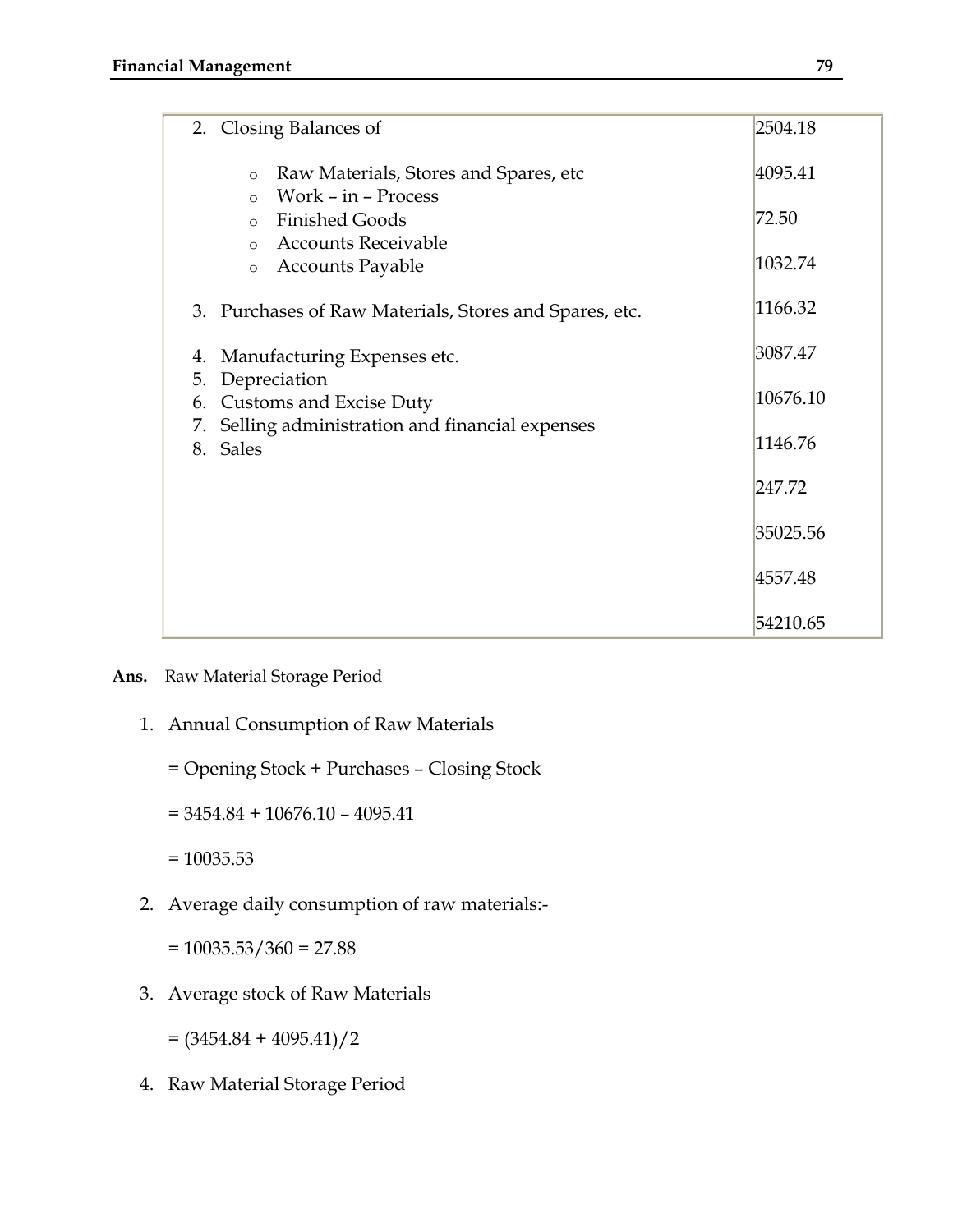$= 3775.13 / 27.88 = 135$  days

### **B. Average Conversion or Work-in-process Period**

1. Annual Cost of Production

= Opening WIP + Consumption of Materials + Manufacturing Expenses + Depreciation – Closing WIP

=56.15 + 10035.53 + 1146.76 + 247.72 – 72.50

=11413.66

2. Average Daily Cost of Production

 $= 11413.66 / 360 = 31.70$ 

3. Average Stock of Work- in – Progress

 $=(56.15 + 72.50)/2 = 64.33$ 

4. Average Conversion Period

= 64.33/31.70 = 2 days

#### **C. Finished Goods Storage Period**

1. Annual cost of sales

= Opening stock of finished goods + cost of production + Selling, administration and financial expenses + customs and excise duties – closing stock of finished goods.

= 637.92 + 11413.66 + 4557.48 + 35025.56 – 1032.74

= 50601.88

- 2. Average daily cost of sales : = 50601.88/360 = 140.56
- 3. Average inventory of finished goods = (637.92 + 1032.74)/2 = 835.33
- 4. Finished goods storage period =  $835.33/140.56 = 6$  days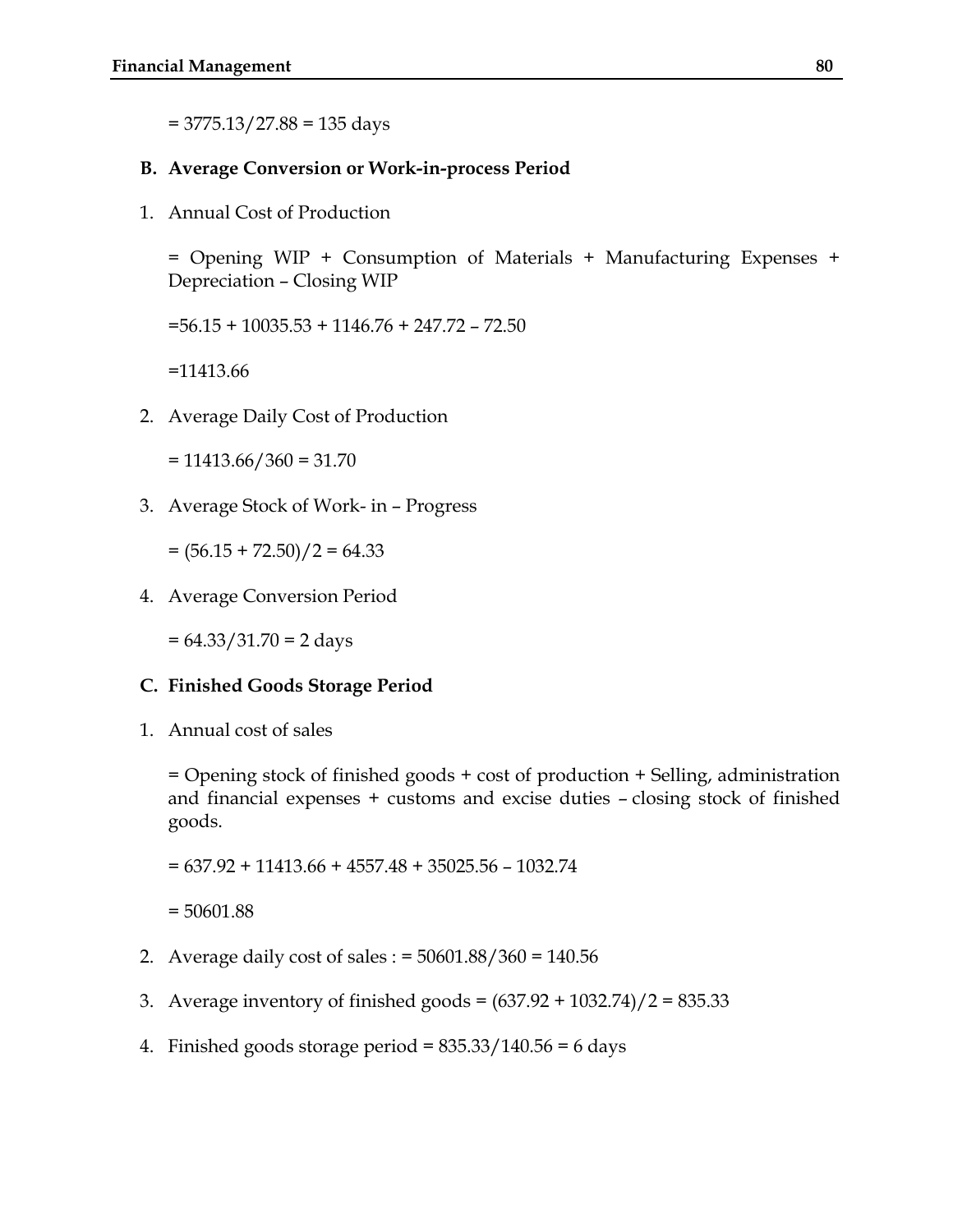### **D. Average Collection Period**

- 1. Annual Sales = 54210.65
- 2. Average Daily Sales = 54210/360 = 150.59
- 3. Average Book Debts =(756.45+1166.32)/2 = 961.38
- 4. Average Collection Period =  $961.38/150.59 = 6$  days
- E. Average Payment Period
- 1. Annual Purchases = 10676.10
- 2. Average Daily Purchases = 10676.10/360 = 29.66
- 3. Average balance of trade creditors = (2504.18 + 3087.47)/2= 2795.82
- 4. Average payment period = 2795.82/29.66 = 94 days

Operating Cycle Period=  $135 + 2 + 6 + 6 - 94 = 55$  days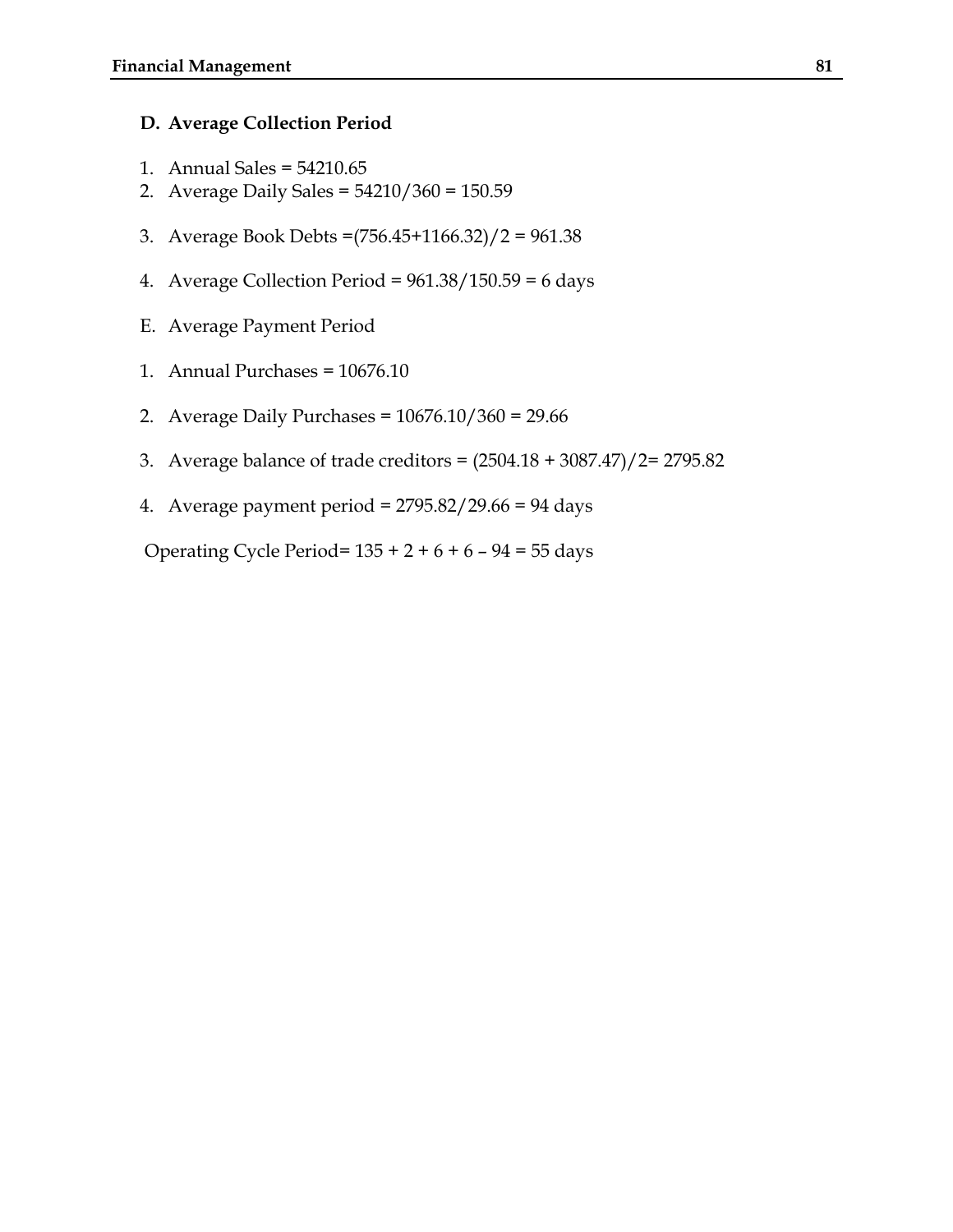## **Inventory Management Techniques**

### **Q 1 What is Economic Order Quantity?**

**Ans**. The economic order quantity (EOQ) refers to the optimal order size that will result in the lowest total of order and carrying costs for an item of inventory given its expected usage, carrying costs and ordering cost. By calculating the economic order quantity, the firm determines the order size that will minimize the total inventory costs.

 $EOQ = \sqrt{2RO/C}$ Where R= Annual Requirement O= Ordering Cost C= Carrying Cost

### **Example:-**

A firm expects a total demand for its product to be 10000 units, while the ordering cost per order is Rs. 100 and the carrying cost per unit is Rs. 2. EOQ = under root of  $2*10000*100/2 = 1000$  units.

### **Q2 Explain Reorder Point Formula.**

**Ans**. At what point in the level of inventory a reorder has to be placed for replenishment of stock.

> Reorder Point  $= U * L + F * \sqrt{U * R * L}$

Where,

U= Usage in units per day

L= Lead time in days

R= Average number of units per order

F= Stock out acceptance factor

**Q 3 For a company the average daily usage of a material is 100 units, lead time for procuring material is 20 days and the average number of units per order is 2000 units. The stock out acceptance factor is considered to be 1.3. What is the reorder level for the company**?

### **Ans.**

From the data contained in the problem we have  $U = 100$  units  $L = 20$  Days

 $R = 2000$  Units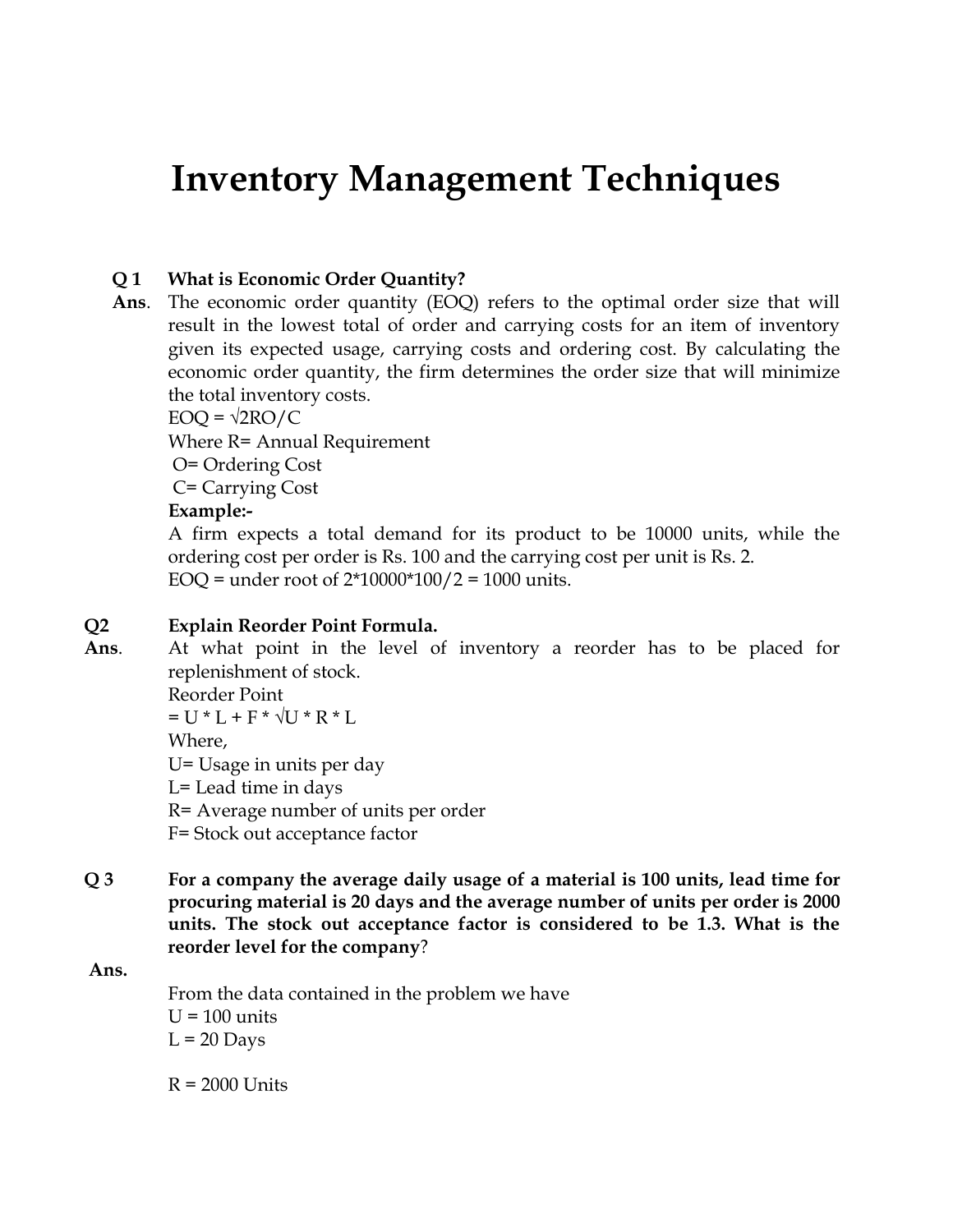## $F = 1.3$

Reorder Level = U \* L + F \*  $\sqrt{U^*R^*L}$ 

 $= 100 * 20 + 1.3 *$  Under root of 100  $^*$  2000  $^*$  20

 $= 2000 * 1.3 + 2000 = 4600$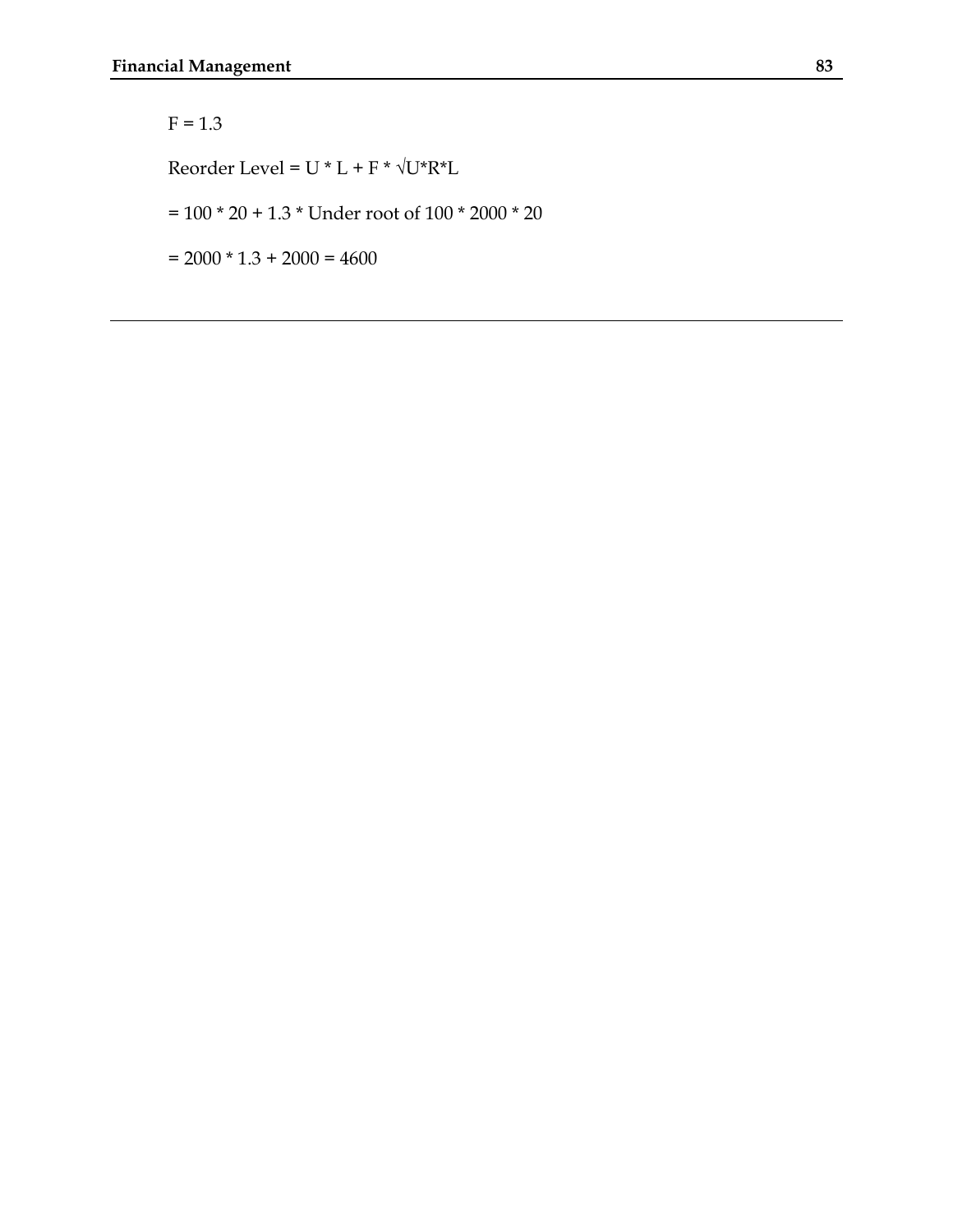# **Multiple Choice Questions**

### **1 What is Finance?**

- 1. Getting things on loan
- **2. Study of money and its flow.**
- 3. Finance means money and cash
- 4. Finance is only the supply of funds

### **2 Which of the following does not come under the key areas of finance?**

- 1. raising of funds
- 2. investment of funds
- 3. distribution of funds
- **4. getting loans from banks**

### **3 Which of the following determine the basic functions of financial management?**

- 1.  $\sin p's$
- 2. three  $t's$
- 3. four i'
- **4. six a's**

### **4 The objectives of financial manager constitute:**

- 1. acquisition of assets
- **2. profit maximization & wealth maximization**
- 3. increase in the property of the properietor
- 4. issue of shares and debentures.

### **5 Cost of capital is the combination of**

- 1. cost of transaction and sunk cost
- **2. cost of equity and cost of debt**
- 3. variable cost and marginal cost
- 4. cost of earnings and expenses.
- **6 Working capital should be**
	- 1. maximum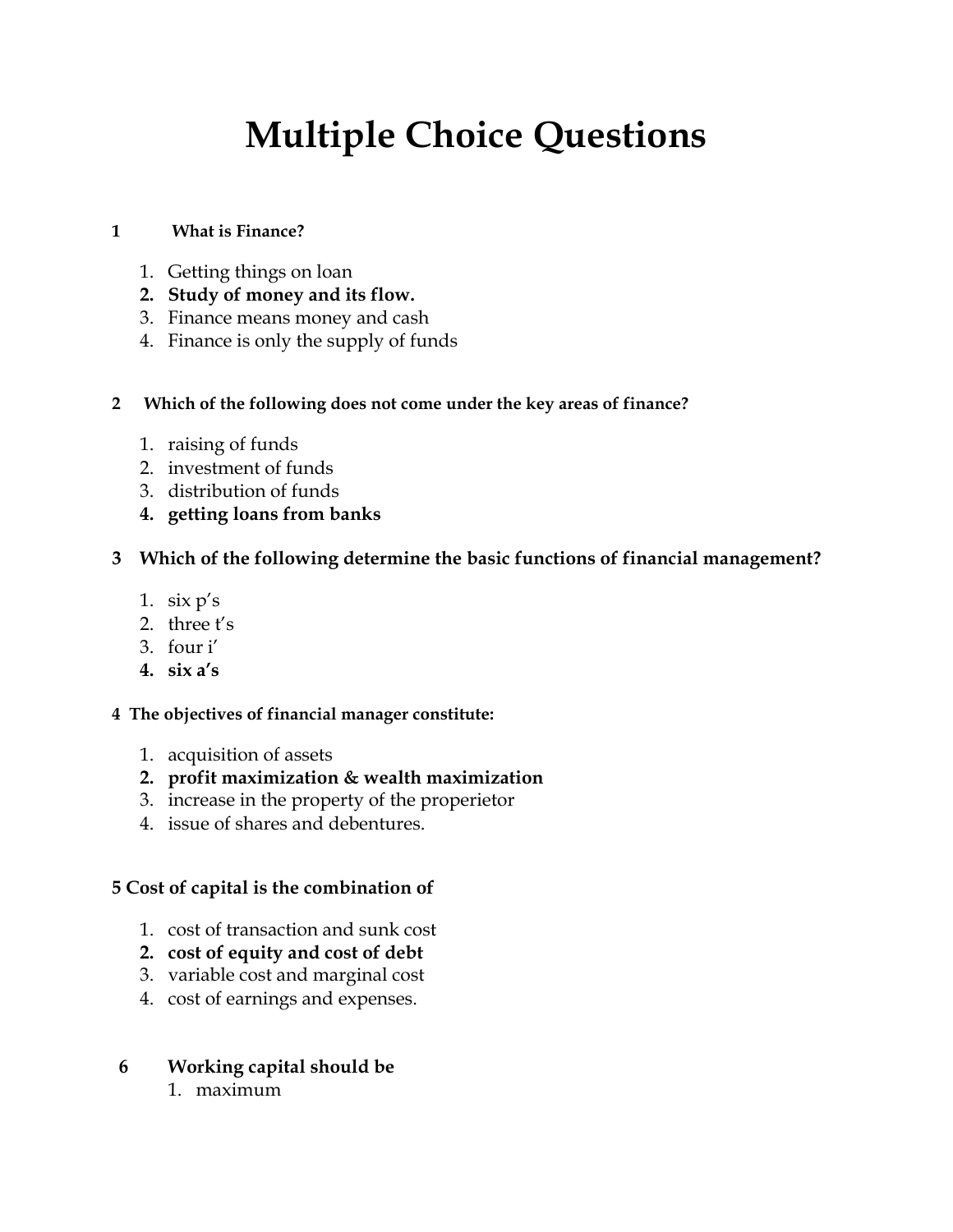- 2. minimum
- *3. adequate*
- 4. not important

## **7 Current ratio should be \_\_\_\_\_\_\_\_ for the better performance of the firm**

- 1. less then 1
- 2. should be more than 1
- *3. equal to one*
- 4. zero

## **8 Operating cycle does not constitute the following**

- 1. cash
- *2. fixed assets*
- 3. inventory
- 4. work in progress

## **9 Capital budgeting is a technique used for making**

- **1. long term investment decisions**
- 2. calculation of cash flows
- 3. short term investments
- 4. consideration of time value of money

## **9. npv stands for**

- **1. net present value**
- 2. net profit value
- 3. null present value
- 4. net profitability value

## **11 Which technique of capital budgeting is considered better than npv**

- 1. profitability index
- **2. internal rate of return**
- 3. pay back period
- 4. accounting rate of return

## **12 Which of the following is not the approach for capital structure**

- 1. mm theory
- 2. net operating income approach
- **3. capital asset pricing theory**
- 4. net income approach

## **13 One should accept the proposal whose npv is**

- *1. positive*
- 2. negative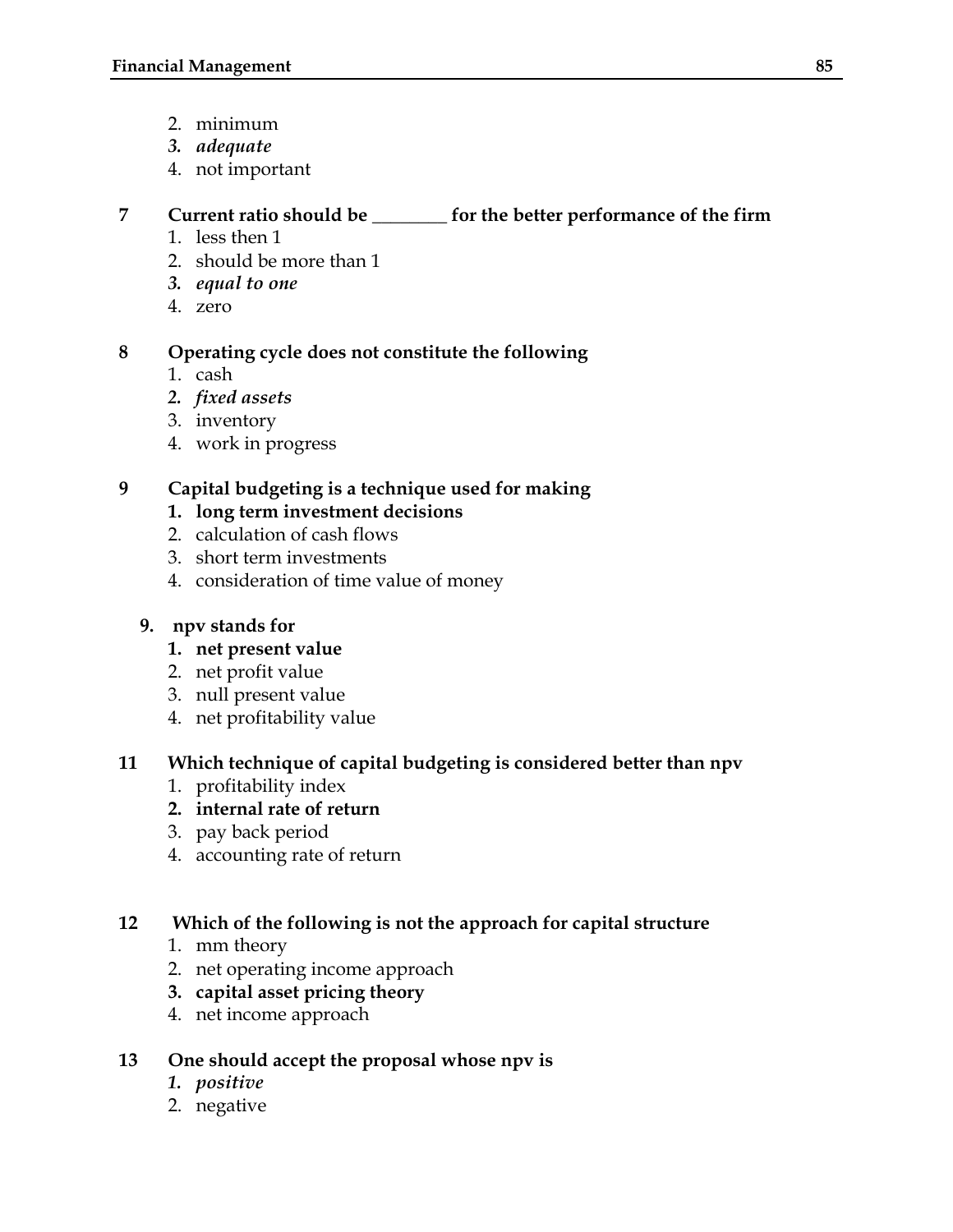- 3. zero
- 4. maximum

### **14. Which is not the constituent of current asset**

- 1. cash at bank
- **2. bills payable**
- 3. debtors
- 4. inventory

## **15 Financial management does not include the following**

 $\_$  , and the set of the set of the set of the set of the set of the set of the set of the set of the set of the set of the set of the set of the set of the set of the set of the set of the set of the set of the set of th  $\_$  , and the set of the set of the set of the set of the set of the set of the set of the set of the set of the set of the set of the set of the set of the set of the set of the set of the set of the set of the set of th

- 1. acquisition of funds
- 2. anticipation of funds
- *3. assesing the competition*
- 4. administration of funds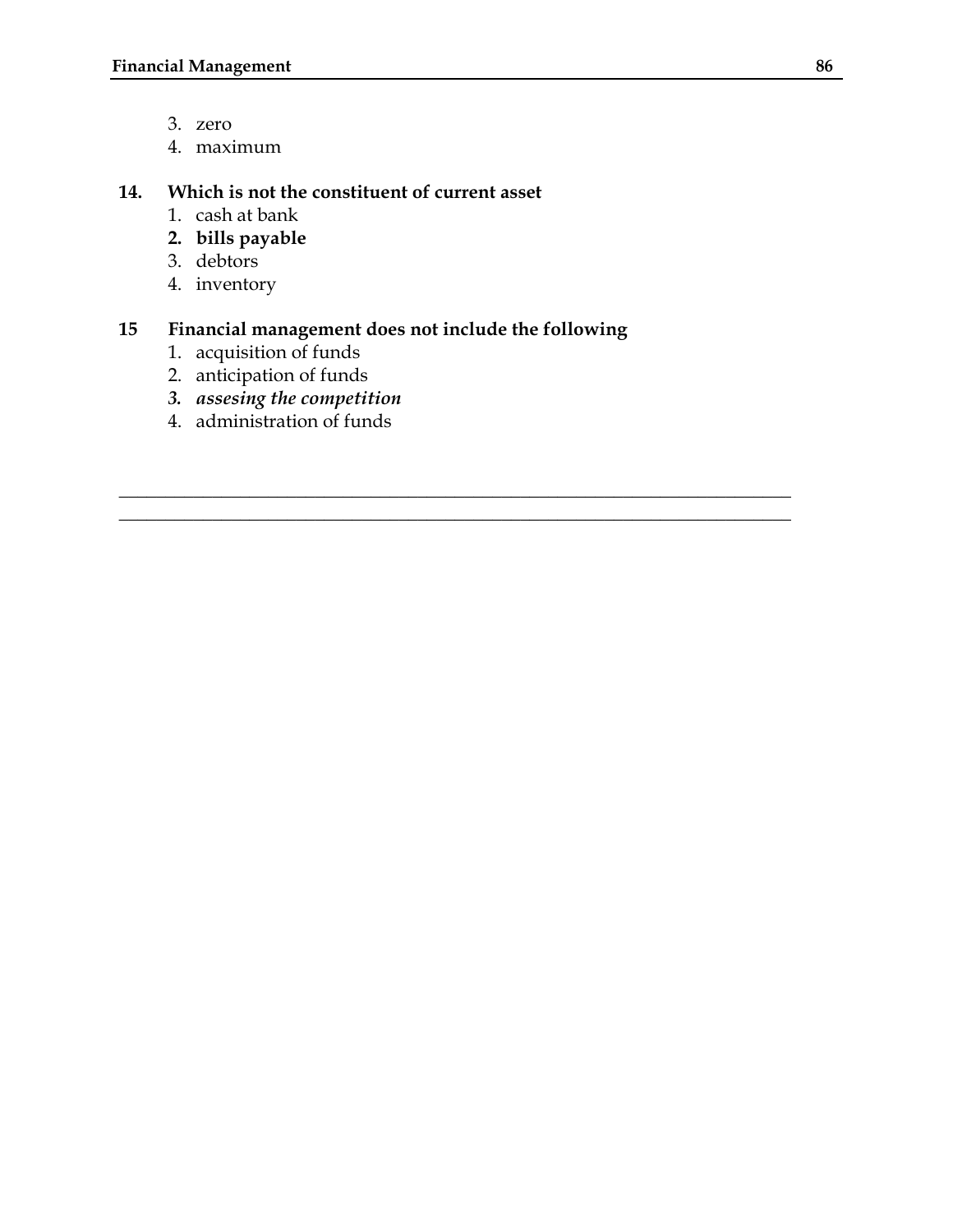# **Key Terminologies**

**Money –** Value of exchange, store of value, unit of account.

**Cash**- Money in liquid form.

**Fund-** Accumulated amount of money invested in a project.

**Finance –** Science or the study of money and its flow.

**Financial management-** Financial management means planning, organizing, directing and controlling the financial activities such as procurement and utilization of funds of the enterprise. It means applying general management principles to financial resources of the enterprise.

**Finance manager-**The person responsible for financial management.

**Financial planning-** Financial planning is a systematic approach whereby the financial planner helps the organization to maximize his existing financial resources by utilizing financial tools to achieve his financial goals.

**Financial planner-** A financial planner is someone who uses the financial planning process to help you figure out how to meet your life goals.

**Cost of capital-** The required return necessary to make a capital budgeting project, such as building a new factory, worthwhile. Cost of capital includes the cost of debt and the cost of equity

**Capital structure-** Capital structure refers to the way a [corporation](http://en.wikipedia.org/wiki/Corporation) finances its [assets](http://en.wikipedia.org/wiki/Assets) through some combination of [equity,](http://en.wikipedia.org/wiki/Stock) [debt,](http://en.wikipedia.org/wiki/Debt) or [hybrid securities](http://en.wikipedia.org/wiki/Hybrid_security)

**Leverage-**In [finance,](http://en.wikipedia.org/wiki/Finance) leverage (also known as gearing or levering) refers to the use of [debt](http://en.wikipedia.org/wiki/Debt) to supplement investment

Wacc the total capital for a firm is the value of its equity (for a firm without outstanding [warrants](http://en.wikipedia.org/wiki/Warrant_(finance)) and [options,](http://en.wikipedia.org/wiki/Option_(finance)) this is the same as the company's [market capitalization\)](http://en.wikipedia.org/wiki/Market_capitalization) plus the cost of its debt (the cost of debt should be continually updated as the cost of debt changes as a result of interest rate changes**).**

**Capital budgeting:** "capital budgeting involves planning of expenditure for assets and return from them which will be realized in future time period

**Cash inflow** The amount of cash generated from the course of action done in the business.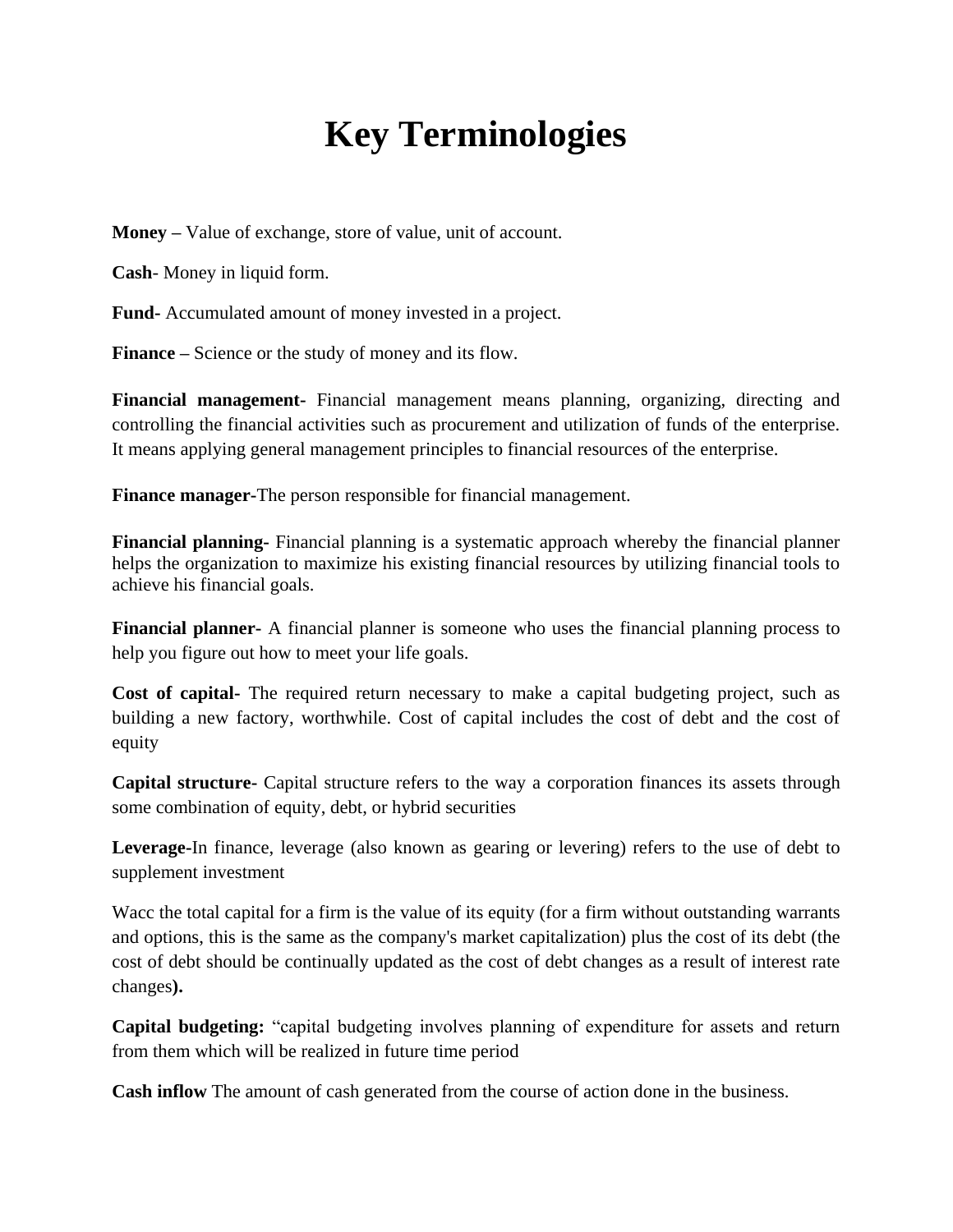**Cash outflow** The amount of cash moved as expenses for carrying the business.

**Pay back period** It is the length of time that it takes to recover your investment

**Average rate of return** arr calculates the return, generated from net income of the proposed capital investment.

**Profitability index -**It is the ratio of payoff to investment of a proposed project. It is a useful tool for ranking projects because it allows you to quantify the amount of value created per unit of investment.

**Net present value** The net present value of an investment is the present value of the cash inflows minus the present value of the cash outflows.

**Internal rate of return** The internal rate of return (irr) is the rate of return that an investor can expect to earn on the investment.

### **Time value of money value of money depreciates with time**

**Working capital-** Working capital is a financial metric which represents the amount of day-byday operating liquidity available to a business.

Working capital in that part of firms capital which is required for financing current assets such as cash, debtors, receivables inventories, marketable securities etc.

**Current ratio** This is a ratio obtained by dividing current assets and current liabilities.it must be 1.

**Operating cycle -** Refers to capital/ amount required in different forms at successive stages of manufacturing operation/ process. It represents cycle during which cash is reconverted in to cash again.

**Inventory -**Inventory means stock of goods in the form of raw material, stores or supplies, work in progress and finished product waiting for sale.

**Recievable-** Receivables are created on account of credit sales. They are represented in the balance sheet in the form of sundry debtors, trade debtors, and book debts, accounts receivable, bills receivable etc.

**Cash budget: -** A statement showing estimate of cash receipts, cash disbursement and net cash balance for a future period of time. It is a time based schedule & covers a specific period.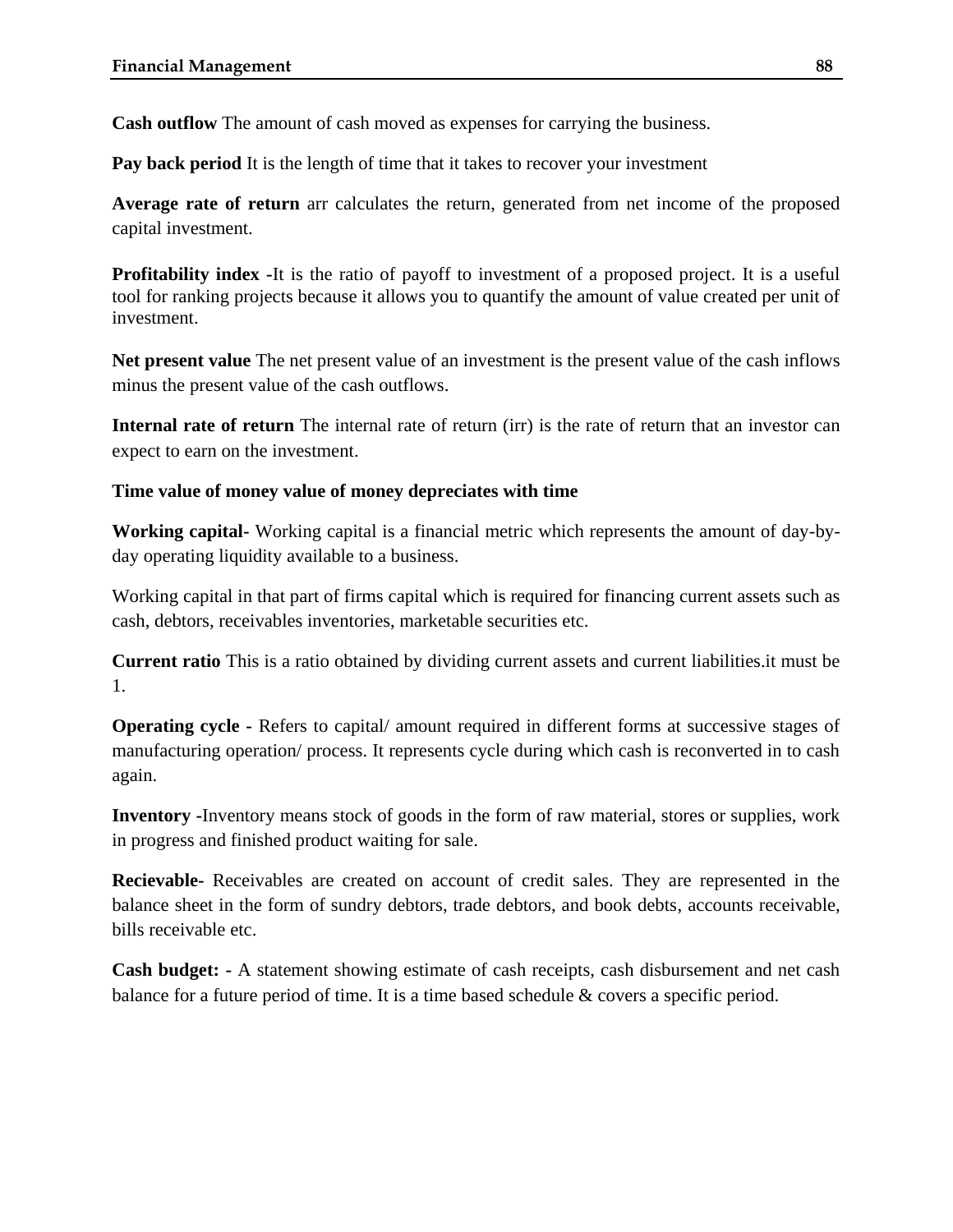# **Bibliography**

| Sr. No. | Name of the Book            | Name of the Author |
|---------|-----------------------------|--------------------|
| 1.      | <b>Financial Management</b> | I.M. Pandey        |
| 2.      | <b>Financial Management</b> | M.R. Agrawal       |
| 3.      | <b>Financial Management</b> | Agrawal & Mishra   |
| 4.      | <b>Financial Management</b> | Rustagi            |
| 5.      | Indian Financial System     | M.Y. Khan          |
|         |                             |                    |